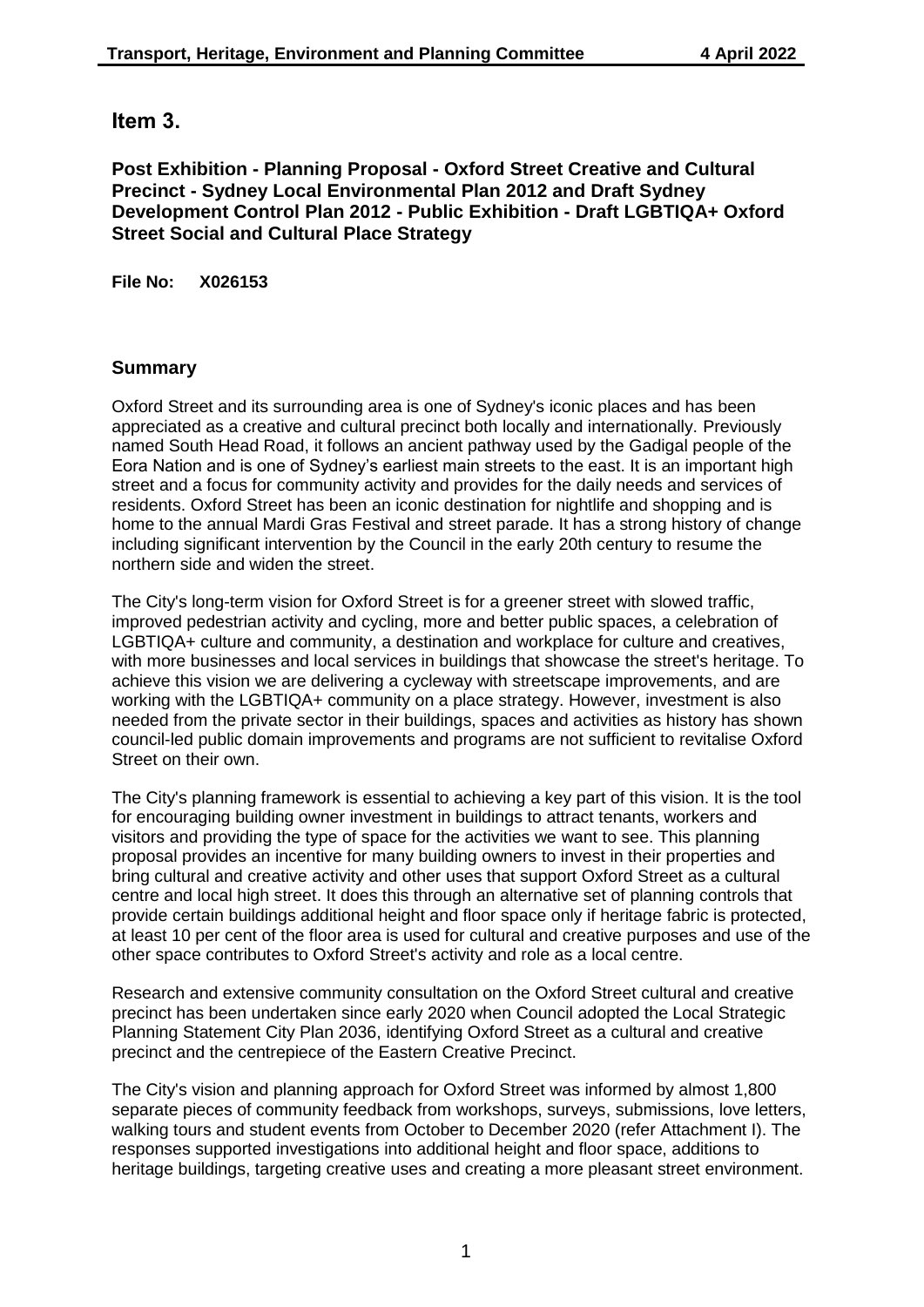The resulting planning framework was endorsed by Council and the Central Sydney Planning Committee for exhibition in May 2021.

The planning proposal and supporting draft development control plan (DCP) were publicly exhibited from 10 September 2021 to 5 November 2021. Feedback on options for higher buildings on Taylor Square was also sought as required by Council's resolution. In response to the public exhibition of the precinct controls, 190 submissions were received from individuals, residents, LGBTIQA+ community, heritage groups, National Art School, landowners, Woollahra Council and public agencies. A summary of the submissions is at Attachment G.

Submitters provided strong support for the revitalisation of Oxford Street, including more art, culture, creative activity, retail, outdoor dining, open spaces, nightlife and basement live entertainment. Other submissions supported more businesses and cultural organisations, improved buildings and street environment and the unlocking of additional development.

Submitters key concerns are the need for increased development given the high level of vacancy; heritage impacts to significant interiors, views of parapets against the sky, roofscapes and the fine grain shopfronts; impacts on residential amenity at Foley Street, Taylor Square, Sturt Street and Forbes Street; increased traffic and parking demand; and impacts from more activity at the National Art School. Other issues not directly related to the planning framework include improvements to the public domain, impacts on the LGBTIQA+ character of Oxford Street and the affordability and management of the cultural and creative floor space.

The proposed controls have been amended in response to the heritage and amenity issues raised and will strengthen the heritage character of the street while still incentivising the much-needed investment, activity and creative uses. The result is a more tailored approach to the southern side of Oxford Street, with more sensitive heritage buildings and those causing overshadowing of dwellings to the south, no longer proposed to receive the two additional storeys. 24 contributory buildings, seven heritage items and two heritage items for amenity reasons will be excluded from the proposals for additional development. Part of 56- 78 Oxford Street above the GA Zink and Sons building will be excluded on recommendation of Heritage NSW.

Other changes to address submissions include an incentive for cinemas in basements, allowing floor space to be distributed across consolidated sites and introducing a five storey podium at 1-19 Oxford Street on Whitlam Square to activate and define the corner and manage existing wind conditions.

Changes to the draft DCP will enhance recognition of Indigenous connections to Oxford Street; strengthen references to LGBTIQA+ history, culture and identity; encourage retention of LGBTIQA+ businesses and require diversity and inclusion training for staff of late-night trading premises through future conditions of consent. Further recommended changes protect significant roofscapes; remove a through-site link from Taylor Street to Oxford Street to protect residential amenity; and encourage consolidated servicing and access in laneways.

It is recommended that no further work be carried out at this time on increasing heights at Taylor Square above those in the planning proposal given the issues raised in the wider precinct and the lack of strong support. The exhibition of alternative heights drew 454 survey responses and 12 submissions with 50 per cent of surveys supportive of increased height, 13 per cent somewhat supportive and 37 per cent not supportive. Eight of 12 submissions objected. A summary of the submissions is at Attachment H.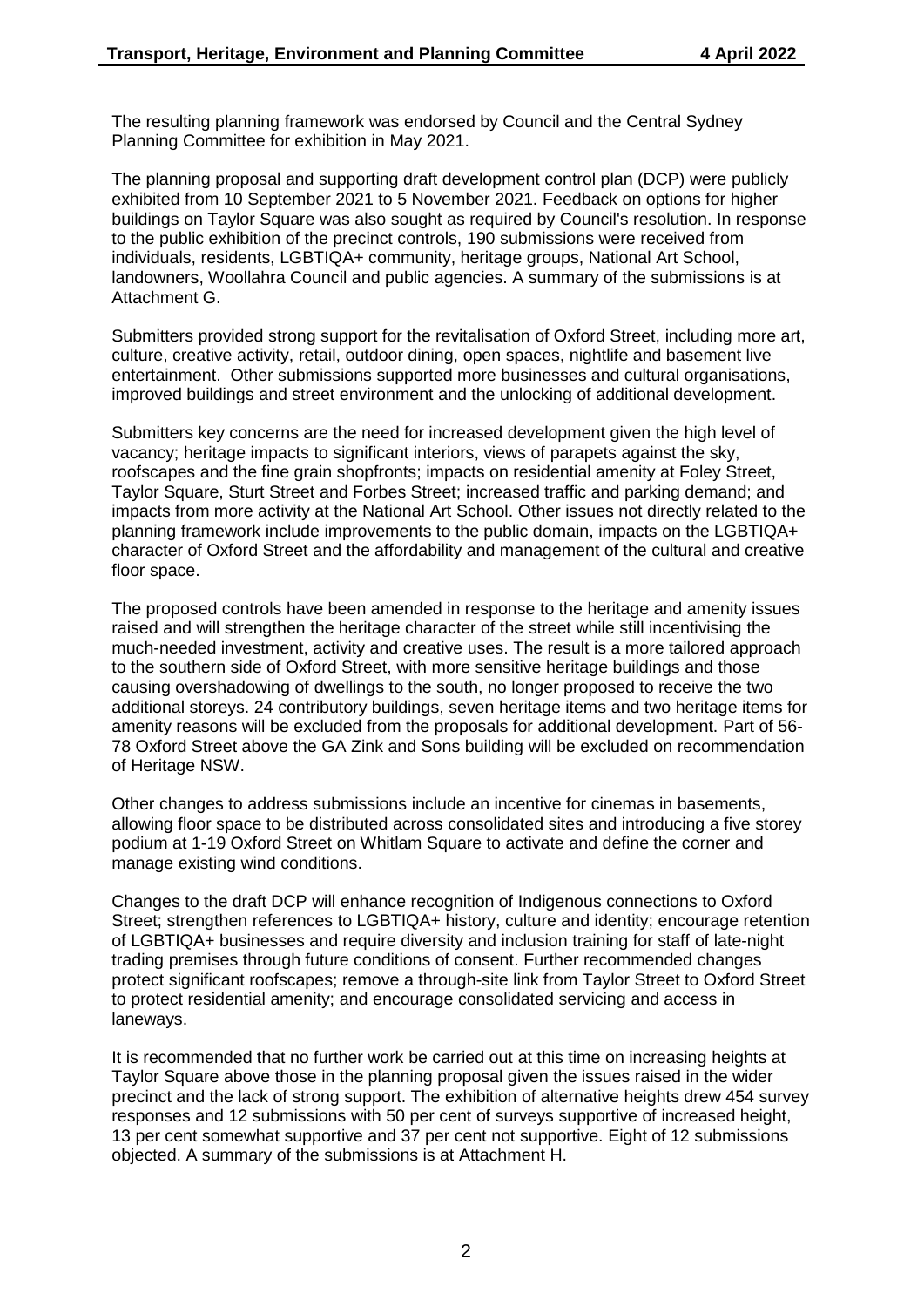Similar to the findings from the initial consultation, the Lord Mayor's Minute from 18 October 2021 requested the City prepare an LGBTIQA+ Cultural and Social Place Strategy for Oxford Street (the Draft Place Strategy), similar to those developed in other cities, in consultation with WorldPride 2023, Sydney Gay and Lesbian Mardi Gras, Pride History Group, QTopia, BuildingPride and other LGBTIQA+ community organisations. The City also received submissions to the proposed planning controls seeking greater recognition of the LGBTIQA+ community in the planning controls, access to the cultural and creative space and concerns about gentrification.

The City has prepared a draft strategy, in addition to the recommended planning controls, following consultation with key groups, and includes actions which celebrate the social and cultural history of Oxford Street, identifies opportunities to increase LGBTIQA+ businesses, visibility and cultural space, improve the public domain through public art and murals and create safe spaces and access to support services and programs.

The planning controls and the draft strategy are complementary but are able to progress independently of each other. While the planning controls incentivise uses, activities and the creation of space, they cannot restrict who may run a business, what they sell or who their clientele might be unless the distinction is covered by NSW legislation (such as under age drinkers). The Draft Place Strategy includes actions which specifically target and support the community take up the opportunities created through the recommended planning controls. A matching service will be explored to link LGBTIQA+, Indigenous and other cultural and creative groups with the new cultural and creative spaces created by the planning proposal.

This report recommends Council approve the amended planning proposal at Attachment A and draft DCP at Attachment B. It also recommends the draft LGBTIQA+ Social and Cultural Place Strategy for the precinct be placed on public exhibition for further consultation and input by the community. The outcomes of exhibition of the draft LGBTIQA+ Strategy will be reported back to Council later in the year.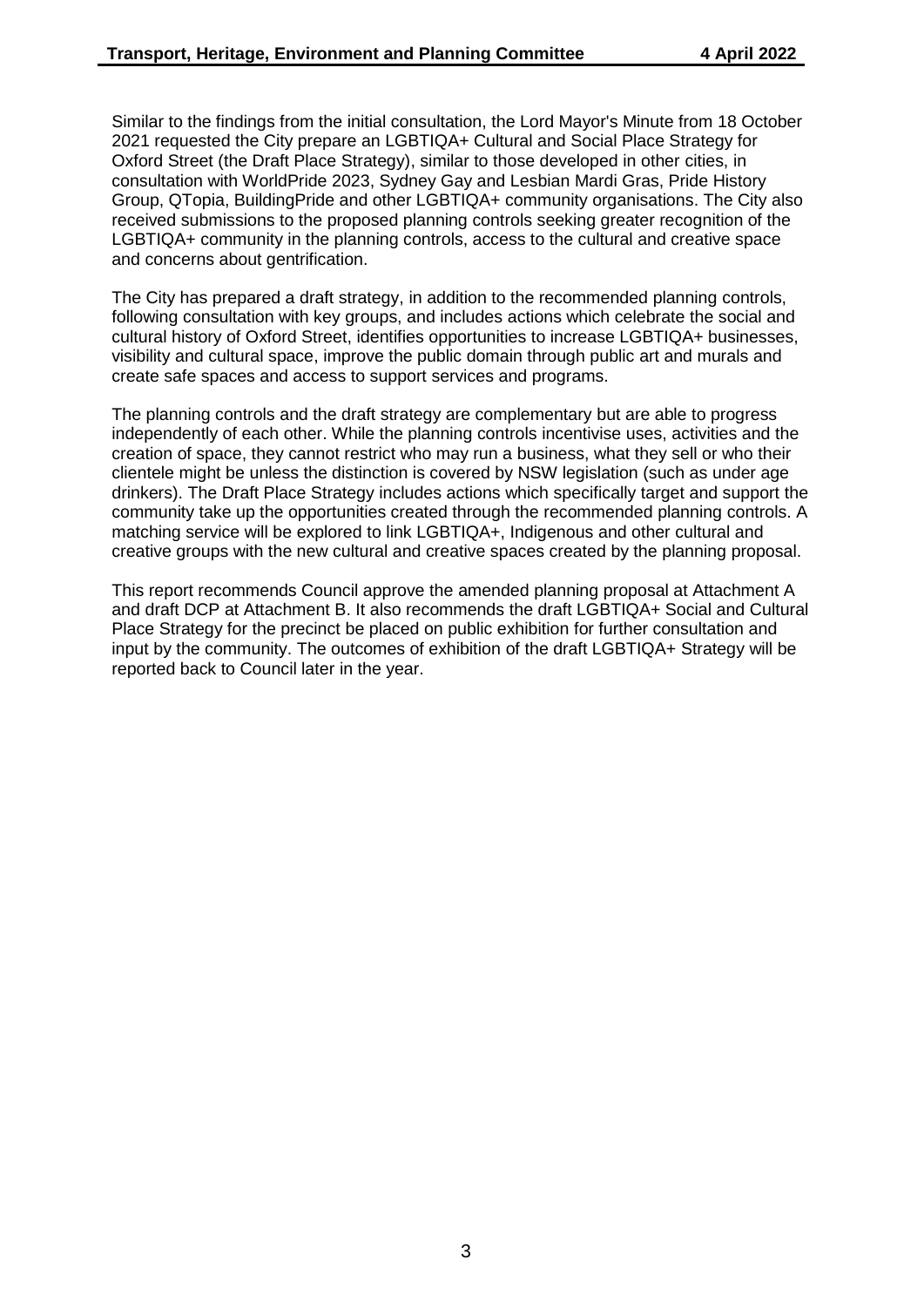## **Recommendation**

It is resolved that:

- (A) Council note matters raised in response to the public exhibition of the Amended Planning Proposal: Oxford Street Cultural and Creative Precinct and draft Sydney Development Control Plan 2012: Oxford Street Cultural and Creative Precinct as described in this report and as shown in Attachment G to the subject report
- (B) Council approve the Planning Proposal: Oxford Street Cultural and Creative Precinct a as shown at Attachment A to the subject report and amended in response to submissions, and request that the Department of Planning and Environment make it as a local environmental plan under Section 3.36 of the Environmental Planning and Assessment Act 1979;
- (C) Council approve the draft Sydney Development Control Plan 2012: Oxford Street Cultural and Creative Precinct as shown at Attachment B to the subject report and amended in response to submissions, noting that it will come into effect on the date of publication of the subject local environmental plan, in accordance with Clause 21 of the Environmental Planning and Assessment Regulation 2000;
- (D) Council approve the Draft LGBTIQA+ Social and Cultural Place Strategy as shown at Attachment C to the subject report for public exhibition;
- (E) Council note the Transport Study Oxford Street Cultural and Creative precinct shown at Attachment D to the subject report;
- (F) Council note the matters raised in response to the early consultation on options for taller buildings at Taylor Square as detailed in Attachment H to the subject report, and that these proposals will not proceed at this time; and
- (G) authority be delegated to the Chief Executive Officer to make any minor amendments to the Planning Proposal: Oxford Street Cultural and Creative Precinct and draft Sydney Development Control Plan 2012: Oxford Street Cultural and Creative Precinct to correct any minor errors or omissions prior to finalisation.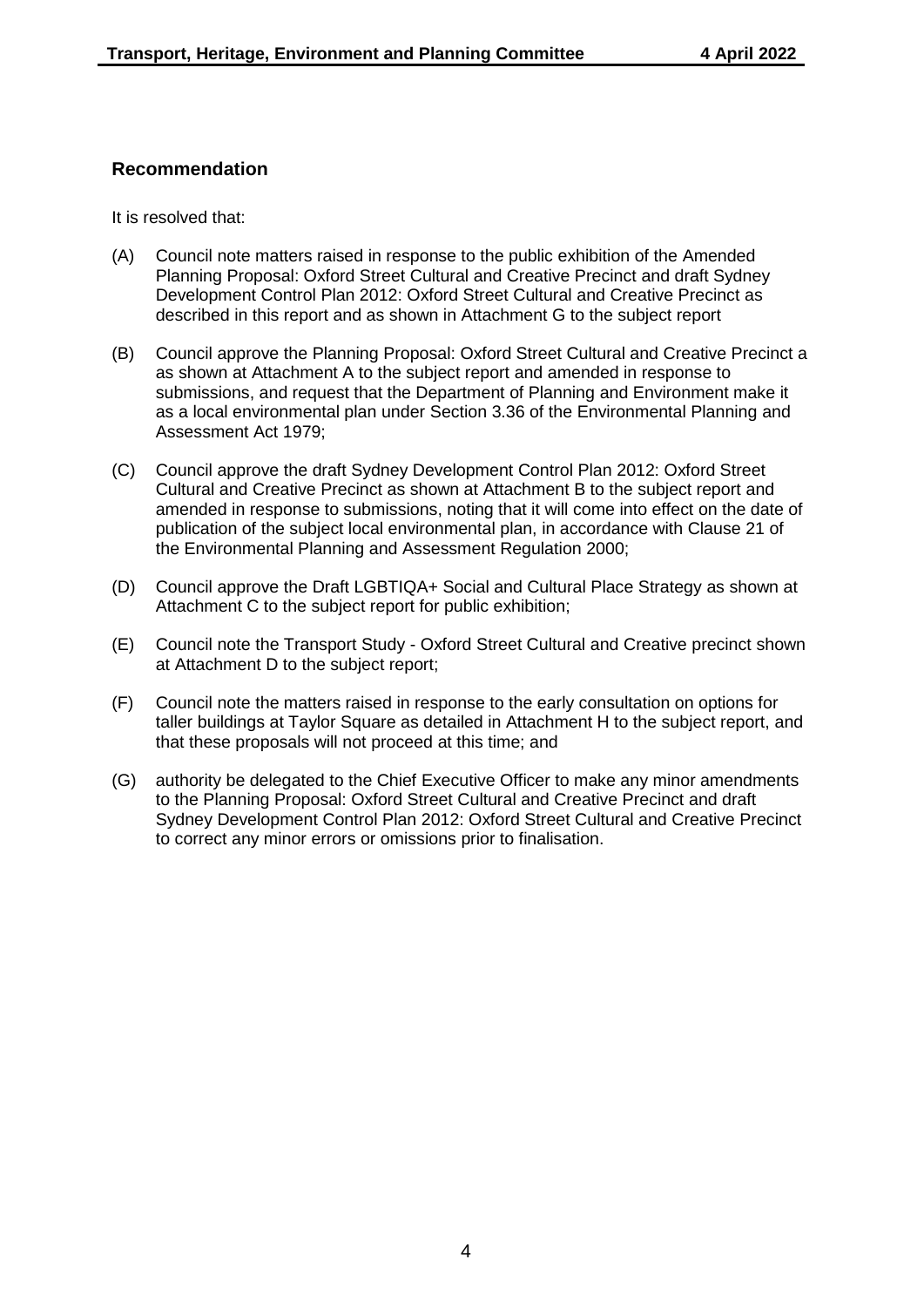| Attachment A.        | Amended Planning Proposal Sydney Local Environmental Plan 2012:<br><b>Oxford Street Creative and Cultural Precinct</b> |
|----------------------|------------------------------------------------------------------------------------------------------------------------|
| <b>Attachment B.</b> | Draft Sydney Development Control Plan: Oxford Street Creative and<br><b>Cultural Precinct</b>                          |
| <b>Attachment C.</b> | Draft Oxford Street LGBTIQA+ Social and Cultural Place Strategy                                                        |
| <b>Attachment D.</b> | <b>Transport Study - Oxford Street Cultural and Creative Precinct</b>                                                  |
| <b>Attachment E.</b> | Resolutions of Council and Central Sydney Planning Committee                                                           |
| <b>Attachment F.</b> | <b>Gateway Determination</b>                                                                                           |
| <b>Attachment G.</b> | Summary of and Responses to Matters raised in Submissions                                                              |
| Attachment H.        | Engagement Report on early consultation on options for taller buildings<br>at Taylor Square                            |
| Attachment I.        | Oxford Street Early Consultation Engagement Report                                                                     |

# **Attachments**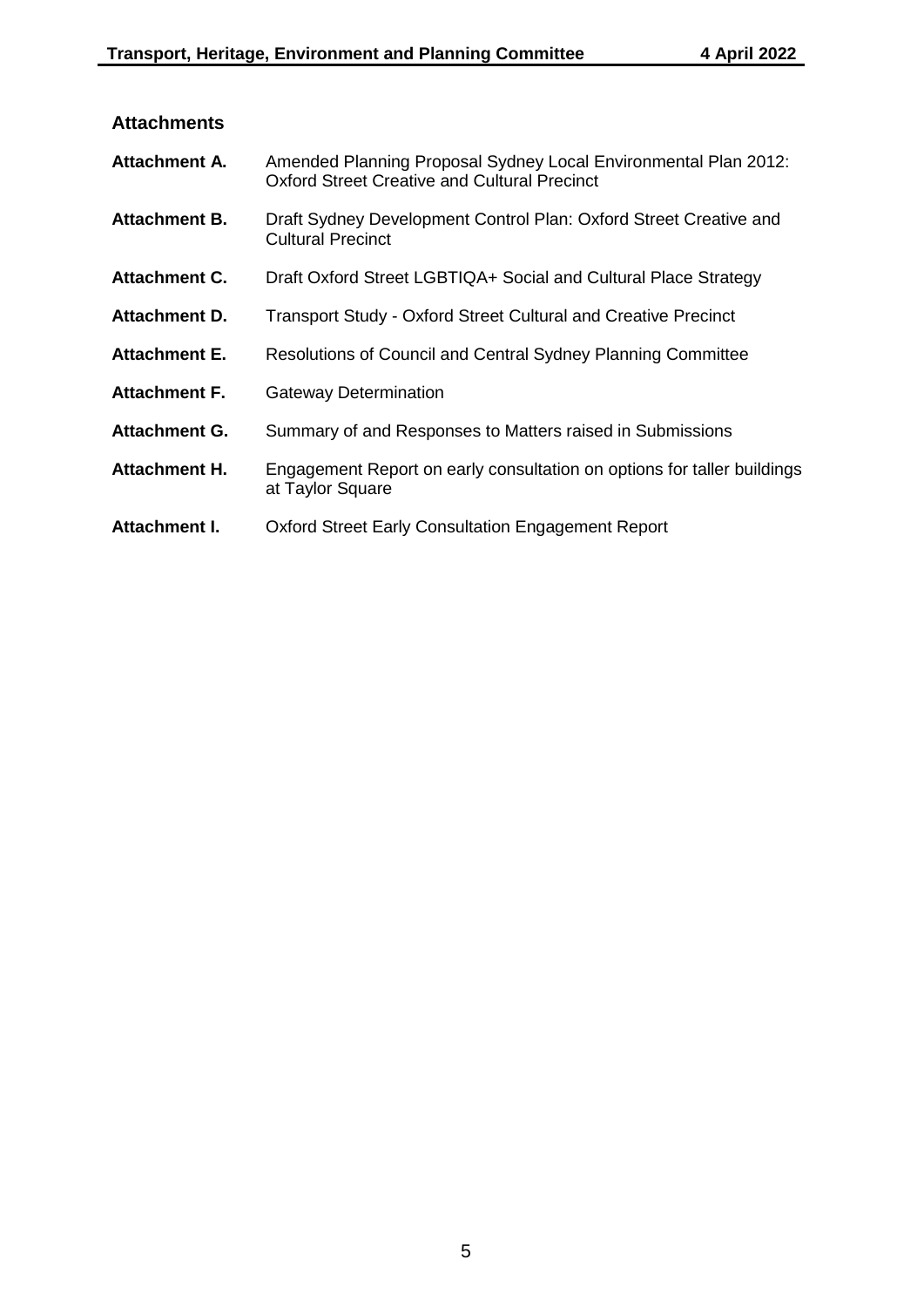# **Background**

- 1. Oxford Street is loved for its rich and varied cultural history. It is an ancient walking track of the Gadigal people of the Eora nation. It is a focus for community infrastructure and the daily needs and services of residents and for many years, it has been an iconic destination for nightlife and shopping. It is home to the annual Mardi Gras Festival and street parade, and in 2023, it will host Sydney WorldPride.
- 2. Oxford Street has a strong history of change, evolving over time from the walking track for the Gadigal, an early route from British encampments to the Coast, then a military road and a place for parades before evolving into a commercial strip. Significant Council intervention following the 1908 Royal Commission widened the road, reimagining it as a premier retail strip and a major transport connection to the east. As the City grew, new migrant populations gathered around it, and as the 20th century progressed it became a site of counter-culture and protest. It is synonymous with the LGBTIQA+ community in Sydney, and recently been known for its nightlife.
- 3. Recent large retail developments at either end, coupled with heavy traffic, clearways and the poor pedestrian environment has contributed to a noticeable decline. While Oxford Street faces many challenges in re-establishing its original retail presence, there are opportunities to build on its character and its fine-grain built heritage to pivot towards an 'experience' destination for retail, tourism, nightlife, cafes and restaurants, and as a centre for cultural and creative uses and activities including galleries, makerspaces and studios.

#### **The future of Oxford Street will be greener and better for walking and cycling with inviting public spaces and a destination for culture, creatives and business with the celebration of the LGBTIQA+ community and the street's heritage character**

- 4. The City's long-term vision for Oxford Street is for a greener tree lined street with less traffic, improved pedestrian and cycling, more and better public spaces, a celebration of LGBTIQA+ culture and community, a destination for culture and creatives, as well as more businesses and local services in buildings that showcase the street's heritage.
- 5. The City identified Oxford Street as a centrepiece of the Eastern Creative Precinct in City Plan 2036, the City's 2020 Local Strategic Planning Statement. It aims to support existing and emerging clusters of creative businesses within the area and capitalise on presence of long-term establishments including the National Art School and University of NSW Art and Design.

#### **The City's vision and planning framework has been informed by early consultation, technical studies and design advice**

- 6. The City undertook extensive early consultation on ideas to revitalise Oxford Street from October to December 2020. Invitations to participate were sent to over 11,000 owners and occupiers and emailed to over 150 stakeholders across Sydney. Footpath decals, posters and flyers also promoted the consultation (refer Attachment I).
- 7. The consultation included an online survey (over 1,700 responses), a self-guided walking tour (23), the writing of love letters to Oxford Street (22), submissions via email (28) and an ideas chalkboard at the National Arts School. This consultation received the Stakeholder Engagement Award at the recent Planning Institute of Australia NSW Awards for Planning Excellence 2021. The consultation outcomes strongly supported a cultural and creative precinct:
	- 93% supported making Oxford Street a creative and cultural precinct.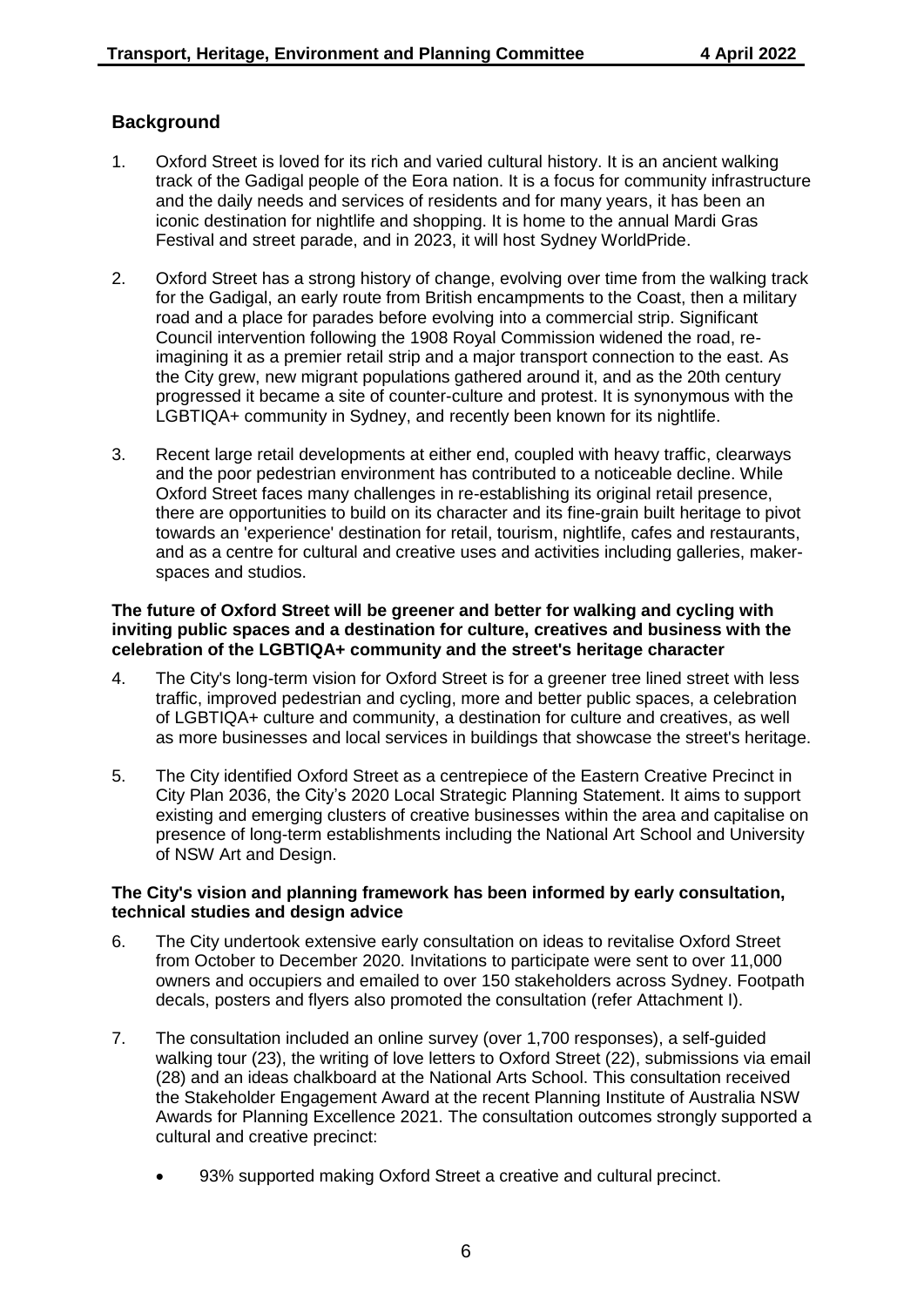- 80% said Oxford Street held social and cultural importance to them.
- 83% identified the importance of the LGBTIQ identity of Oxford Street.
- 88% supported reviews of planning approaches, including additions to heritage buildings, floor space and height.
- 8. To achieve the community's aspirations, the consultation found that Oxford Street needs to be a cultural destination with events, to celebrate the LGBTIQ community and have First Nations cultures and stories visible, a mix of work spaces including affordable spaces, the right mix of businesses, a pleasant street environment and strong community connections.
- 9. In February 2021, Council and Central Sydney Planning Committee (CSPC) resolved to set up a working group to assist City staff in reviewing studies and preparing updates to the City's LEP and DCP. In March 2021, the proposals were presented to the Planning Control Update Working Group which included City Councillors and NSW Government CSPC representatives from the Department of Planning Industry and Environment and Government Architect NSW. The proposals as finalised received general support. The Department of Planning Industry and Environment noted the need for the temporary activation of vacant spaces on Oxford Street and Government Architect NSW reinforced the need for heritage and public domain opportunities around Oxford Street to inform the proposals.

## **The City and others will improve Oxford Street through transport, public space, community engagement, land use planning and private investment**

- 10. To achieve this vision the City is delivering an eastern separated cycleway with streetscape improvements and is working with the LGBTIQA+ community on a place strategy.
- 11. However, much investment is also needed from the private sector in the buildings, spaces and activities, as history has shown council-led public domain improvements and programs are not sufficient to revitalise Oxford Street on their own.
- 12. The City's planning framework is essential to achieving this vision. It is the tool for encouraging investment in buildings to attract revitalised tenants, workers and visitors and providing the type of space for the activities we want to see. The proposed planning controls incentive building owners to invest in their properties and bring cultural and creative activity and other uses that support Oxford Street as a cultural centre and local high street while promoting the heritage character of buildings.

## **The Oxford Street cycleway promotes active transport and improves amenity for people**

13. Council approved the Oxford Street cycleway proposals at its meeting on 21 February 2022. The Oxford and Liverpool Street cycleway is part of the City's broader Cycling Strategy and Action Plan, the NSW Government's Principal Bicycle Network and a strategic cycleway network route in the NSW Government's Sydney City Centre Access Strategy. The Oxford Street cycleway proposal comprises a separated bidirectional cycleway along the northern kerb of Oxford Street between Flinders Street and College Street and reduces the number of westbound traffic lanes from three to two.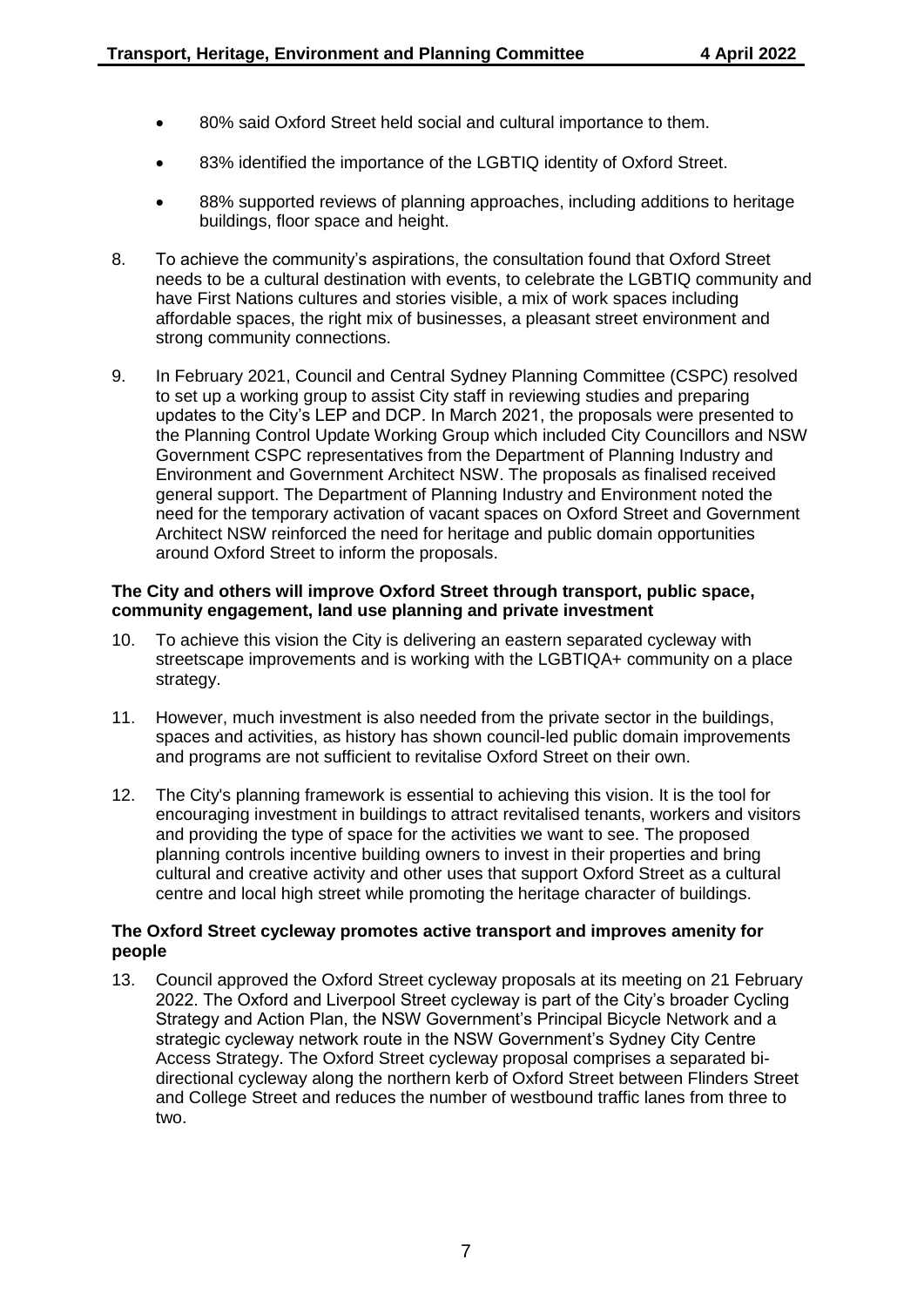14. The proposal aligns with a well-used bike commuter route between the city centre and eastern suburbs. The majority of the proposed cycleway will be a separated cycleway, with a section at Taylor Square remaining as a shared path. The project will provide a series of streetscape and footpath amenity improvements that will improve safety, connectivity and comfort for people walking, sitting at cafés and restaurants, and visiting local business with a more liveable and green street environment.

#### **The draft LGBTIQA+ Social and Cultural Place Strategy for Oxford Street will recognise the significant LGBTIQA+ connection with Oxford Street**

- 15. Consistent with consultation feedback, an 18 October 2021 Lord Mayor Minute requested the investigation of a LGBTIQA+ Cultural and Social Place Strategy for Oxford Street (the Draft Place Strategy), in consultation with WorldPride 2023, Sydney Gay and Lesbian Mardi Gras, Pride History Group and other LGBTIQA+ community organisations which recognises the significance of Oxford Street for the LGBTIQA+ communities, identifies important LGBTIQA+ places in the Oxford Street neighbourhood and aims to strengthen Oxford Street's LGBTIQA+ cultural identity and importance.
- 16. The Draft Place Strategy is proposed to build on the extensive work already undertaken by the City of Sydney in support of the LGBTIQA+ community and the Oxford Street neighbourhood and sets out opportunities for the City of Sydney, community organisations and the private sector to support and promote the Oxford Street's LGBTIQA+ cultural identity and importance. The Draft Place Strategy includes actions to address concerns raised in submissions to the planning proposal about LGBTIQA+ access to floorspace, visibility and cultural identity, which are beyond the scope of the planning controls. It includes specific actions to target and support the LGBTIQA+ community which are beyond the scope and independent of the planning controls.
- 17. As requested by the Lord Mayor, early consultation with specific groups has informed the draft Place Strategy. The City held two online forums with LGBTIQA+ community stakeholders including WorldPride 2023, Sydney Gay and Lesbian Mardi Gras, Twenty10, BuildingPride, ACON, Pride History Group and Darlinghurst Business Partnership. It has also included one on one consultations with Indigenous members of the LGBTIQA+ community.
- 18. Stakeholders were asked to consider ideas on how the City may retain local character and strengthen and evolve the LGBTIQA+ social and cultural identity of the neighbourhood. The ideas generated in these workshops have led to the action areas proposed for consideration including to:
	- (a) Recognise and celebrate significant social, cultural and historical LGBTIQA+ places and spaces through updates to the heritage inventories for important sites and the Oxford Street Heritage Conservation Area as a whole.
	- (b) Undertake cataloguing of a trove of community photography within the City's archives to provide a public resource for dynamic heritage interpretation and celebration in the area.
	- (c) Develop an Oxford Street Precinct Business Charter that will outline local approaches to maintaining and strengthening the LGBTIQA+ character and culture of the venues and businesses operating in the precinct.
	- (d) Explore opportunities to increase social and cultural spaces within the Precinct, including an LGBTIQA+ museum, a Pride Centre, or the equivalent.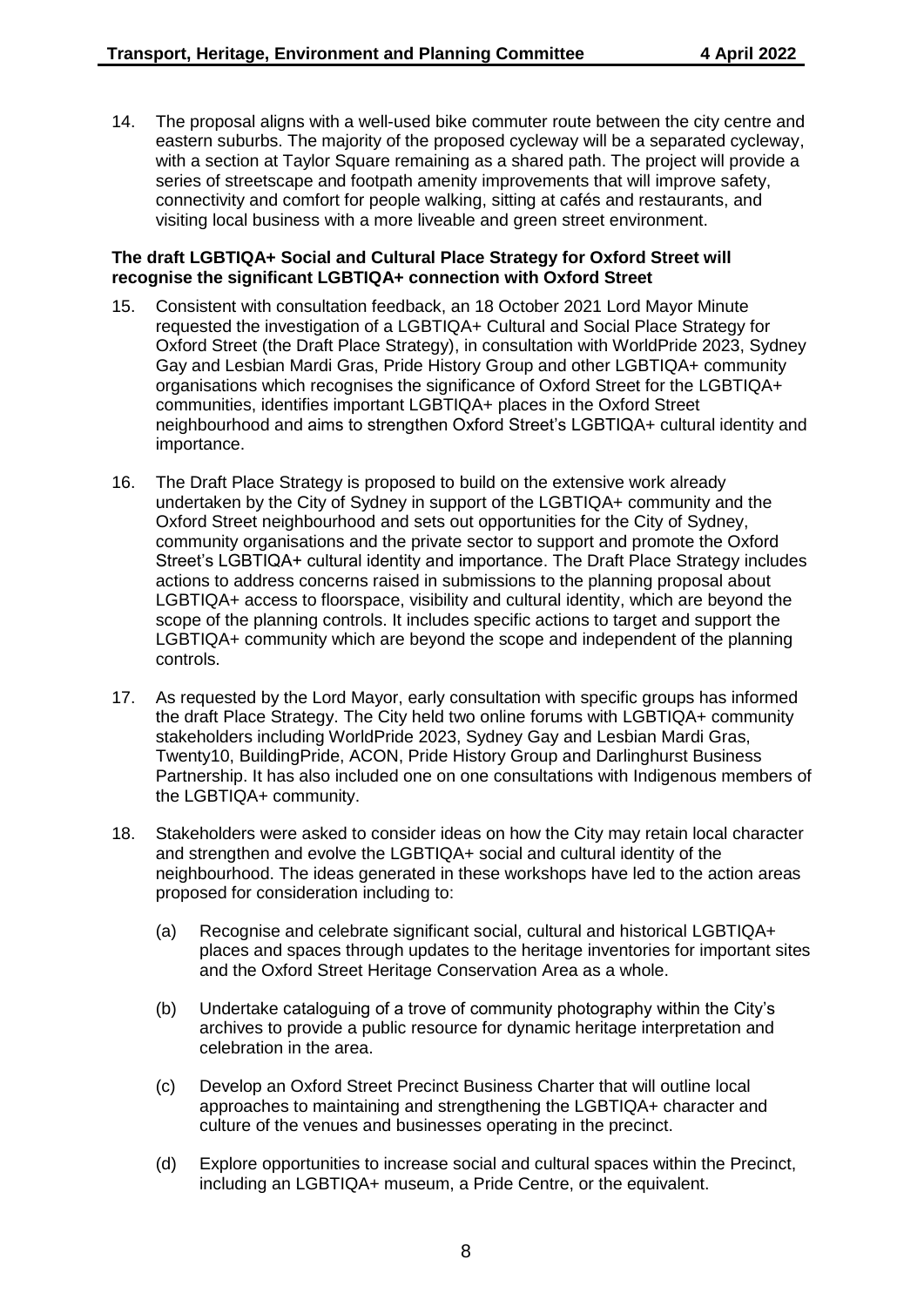- (e) Increase LGBTIQA+ visibility within the Precinct through street art murals, hoarding artworks, and updating the Rainbow Crossing to reflect the Progress Pride Flag design.
- (f) Support a safe and welcoming neighbourhood through an Oxford Street Precinct Safety Plan.
- (g) Improve access and connection with support service and programs for the LGBTIQA+ community and outreach services for vulnerable communities within the Precinct.
- 19. The Draft Place Strategy aims to recognise, preserve, and promote the significant connection the LGBTIQA+ community has with Oxford Street. It outlines work already underway by the City in the lead-up to World Pride 2023, as well as other actions the City will lead or support over a three-year time period.
- 20. The Draft Place Strategy outlines actions grouped under 5 priority areas:
	- (a) Recognising and celebrating historic LGBTIQA+ events and places
	- (b) Reflecting the contemporary LGBTIQA+ community within local businesses and venues
	- (c) Increasing LGBTIQA+ cultural and social spaces
	- (d) Increasing LGBTIQA+ the visibility and identity throughout the precinct
	- (e) Ensuring the local community is safe and supported
- 21. Some of the proposed actions can be delivered by the City within current resources and programs, however actions to explore an Oxford Street LGBTIQA+ Business Charter, signage, wayfinding, public art and murals and the archiving, a matching service to link the new floorspace and cultural operators, updates to the Rainbow Crossing and research into dynamic heritage interpretation would require additional resources and funding in the order of \$575,0000.
- 22. Some actions outlined in the draft Place Strategy would be delivered by community organisations with the support of the City.
- 23. The report recommends that the draft LGBTIQA+ Cultural and Social Place Strategy for Oxford Street included at Attachment C be exhibited for community feedback for a period of at least 28 days.

#### **The planning proposal and draft development control plan proposed planning controls to encourage private sector investment towards the City's vision for Oxford Street**

24. Council and the Central Sydney Planning Committee endorsed draft planning controls for public exhibition in May 2021. The exhibited controls promote investment in the precinct, protect heritage fabric and encourage its positive transformation. Additional height and floor space is provided to some sites as long as a proportion of cultural and creative floor space is provided and heritage is conserved and respected. The intent of the proposal is to increase employment, stimulate activity and contribute to the longterm evolution and improvement of Oxford Street.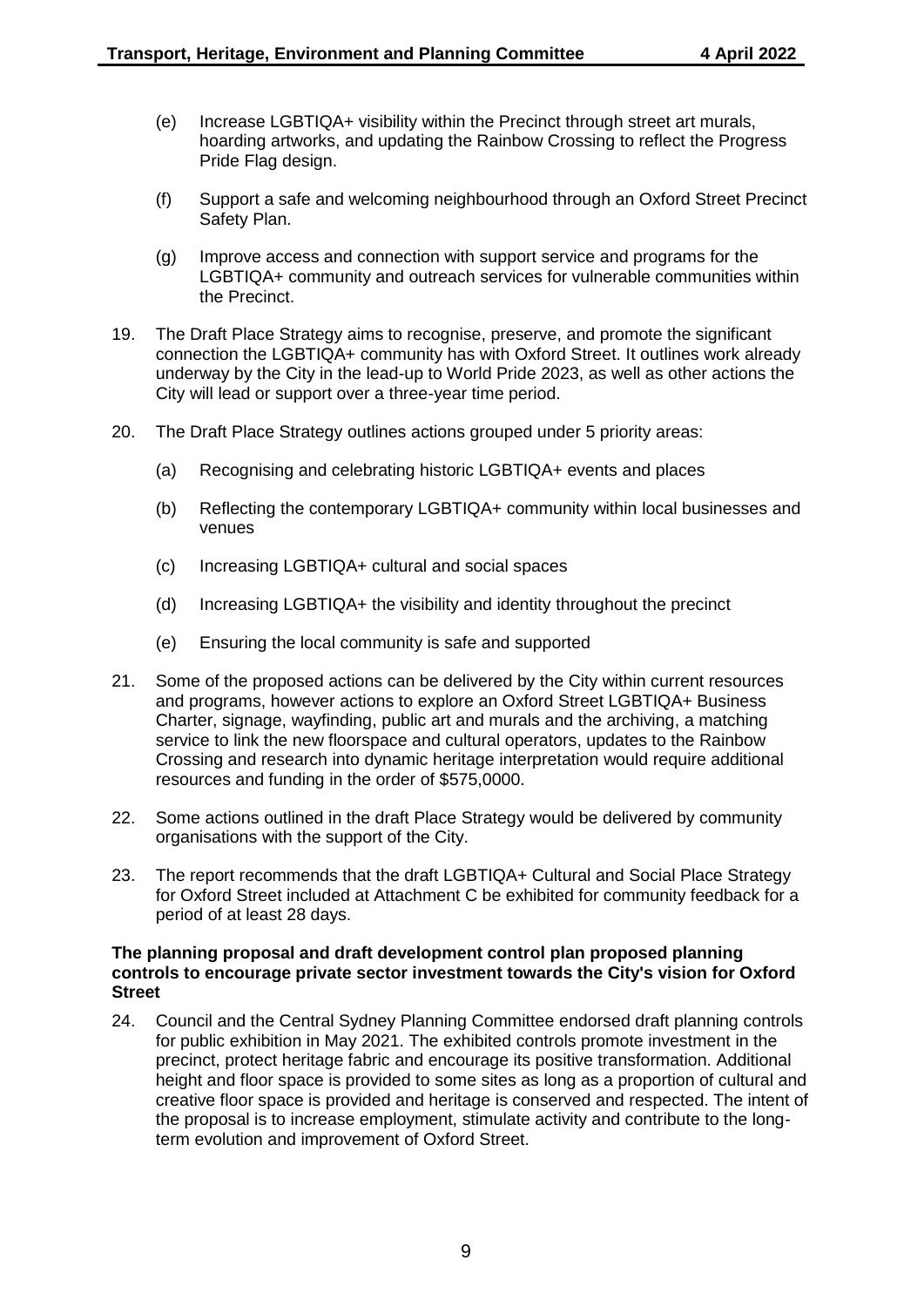- 25. The exhibited changes to the LEP included a new site-specific clause for the precinct, excluding the National Art School and the Courthouse Hotel. The site-specific clause was to allow an alternative maximum floor space ratio and building height or both, provided that development:
	- (a) Is for one or more of an entertainment facility, health services facility, information and education facilities, hotel and motel accommodation, community facility, education facility, light industry or commercial premises;
	- (b) Includes a minimum of 10 per cent of the total GFA within the development for a creative purpose that involves live entertainment, performing arts, fine arts and craft, design (fashion, industrial or graphic), media, film and television, photography or publishing, or museums and archives dedicated to these purposes;
	- (c) Does not undermine heritage significance or character or endanger the structural stability of the existing building or any heritage items on or under the land; and
	- (d) Promotes uses in the precinct that attract pedestrian traffic along certain ground floor frontages onto public space and side streets.
- 26. An additional clause allows development to be spread across a number of consolidated sites of a minimum size for the Courthouse and Kinselas sites to access the alternative height and floor space.
- 27. Exhibited clauses:
	- (a) Allow development to be spread across the Courthouse Hotel and Kinselas sites to access the alternative height and floor space, avoiding an addition on the Courthouse Hotel
	- (b) Permit additional floor space of up to 0.8:1 below ground level if it is used for live entertainment and has a frontage to Oxford or Flinders Streets
	- (c) Require development in the precinct under the alternative controls to retain the amount of existing creative and cultural floor space as well as providing the additional 10 per cent creative and cultural floor space
	- (d) Increase the maximum permissible FSR for the National Art School from 0.9:1 to 1:1
	- (e) Amend Schedule 1 to allow additional permitted uses for 'entertainment facilities, community facilities, function centres, offices, information and education facilities, market retail, recreation, filming, shops and food and drink premises where it supports the ongoing education and cultural use of the site' for the National Art School
	- (f) Amend the Heritage Conservation maps to include 276-278 Crown Street in the Oxford Street Heritage Conservation Area.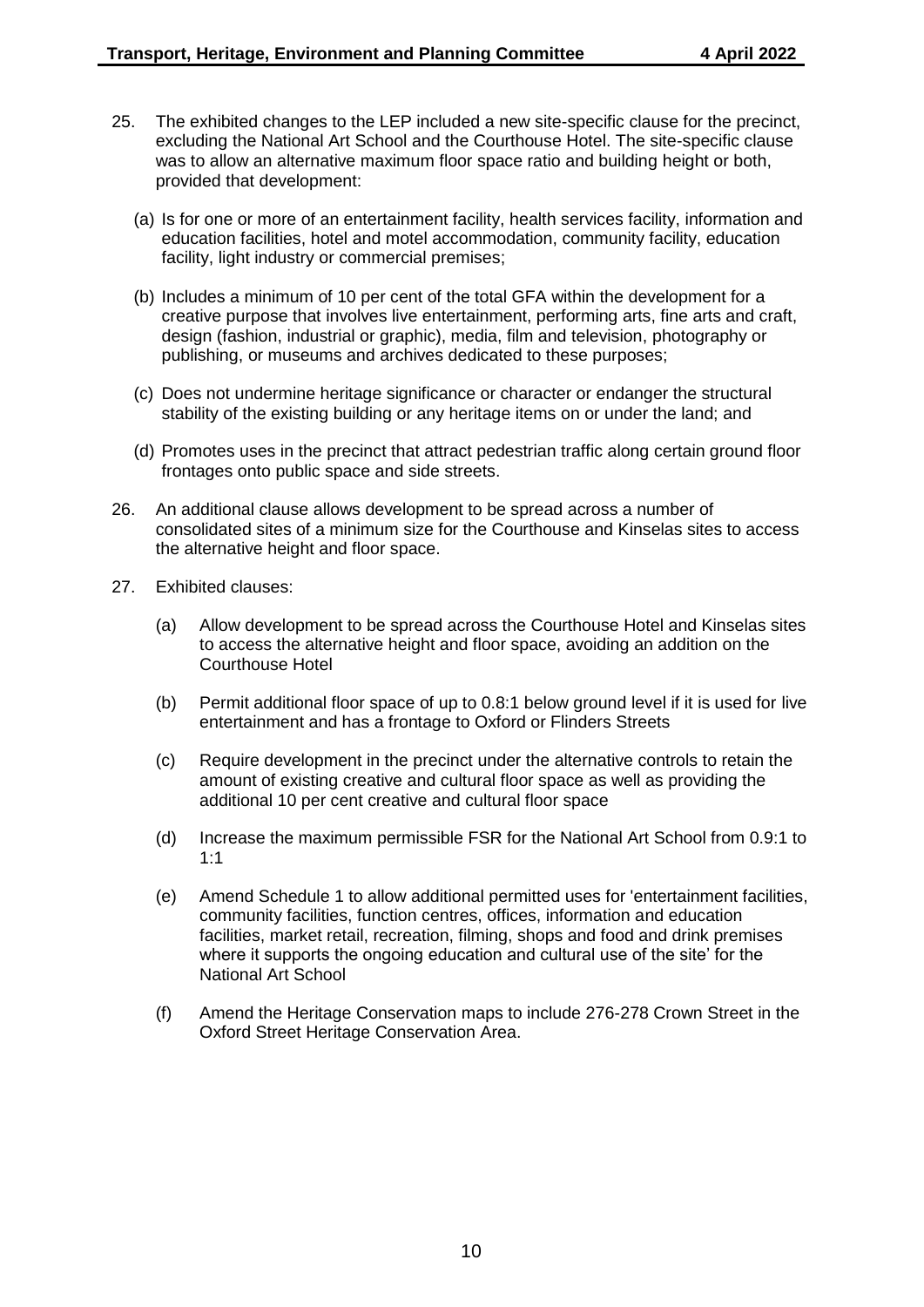- 28. The exhibited amendments to the DCP at Attachment B provide detailed design guidance for the precinct. These provisions include a new locality statement and guidance for built form, urban grain, architectural character, design of cultural/ creative floor space, laneway activation and upper level setbacks. The draft DCP proposes new requirements to assess heritage impacts on heritage buildings. Map amendments include the height in storeys, building street frontage heights, building contributions to the heritage conservation areas and through-site links maps.
- 29. On the 17 May 2021, Council also resolved to place on consultation alongside the Oxford Street precinct controls, further options for higher buildings on sites south of Oxford Street and along Flinders Street and facing Taylor Square. This was the result of discussions about the relationship between high quality architecture and public space and the opportunity to establish a distinctive built form on sites fronting key public spaces, including Taylor Square. Feedback was sought from 10 September to 5 November 2021 alongside consultation on the planning proposal for Oxford Street cultural and creative precinct.

## **The planning proposal and draft DCP were exhibited for community feedback for an extended period from September to November 2021**

- 30. At the meetings on 13 and 17 May 2021, CSPC and Council endorsed the Oxford Street Creative and Cultural Precinct Planning Proposal and Draft Sydney Development Control Plan 2012 for public exhibition. The planning proposal, draft DCP and background studies were placed on public extended exhibition from 10 September to 5 November 2021. A separate consultation on alternative height options at Taylor Square was also open for feedback alongside the precinct controls. Six public agencies were consulted as required by the Gateway determination, including NSW Heritage, Transport for NSW, NSW Department of Education, Sydney Water, Ausgrid and NSW Create.
- 31. To encourage participation, the City distributed over 12,000 notification letters to the owners and occupiers in and around Oxford Street and 1,132 email invitations to key stakeholders in the precinct and across Sydney. An extensive social media campaign was undertaken on Facebook, Instagram and LinkedIn and 7,300 E-News items were sent to Sydney Your Say subscribers. The Sydney Your Say webpage for the precinct proposals received 3,287 visits, with 1,881 document downloads. The Sydney Morning Herald reported the proposals on the front page on 20 May 2021.
- 32. During exhibition, the City held three online briefings and Q&A sessions for cultural and creative operators, businesses and residents that were attended by 56 people. City staff also held online briefings and Q&A sessions with Woollahra Council, Sydney Gay and Lesbian Mardi Gras, The National Trust and the Paddington Society. Staff met with one group of residents to hear their concerns plus a follow up meeting with their consultant architect. City staff also met with landowners about the potential application of the new controls to six key sites in the precinct.
- 33. In response to the public exhibition of the precinct controls, 190 submissions from individuals, residents, LGBTIQA+ community, heritage groups, National Art School and landowners and public agencies. Submissions were received from NSW Heritage, Transport for NSW, NSW Department of Education, Sydney Water, Ausgrid and NSW Create and Woollahra Council. A summary of the submissions and responses is at Attachment G.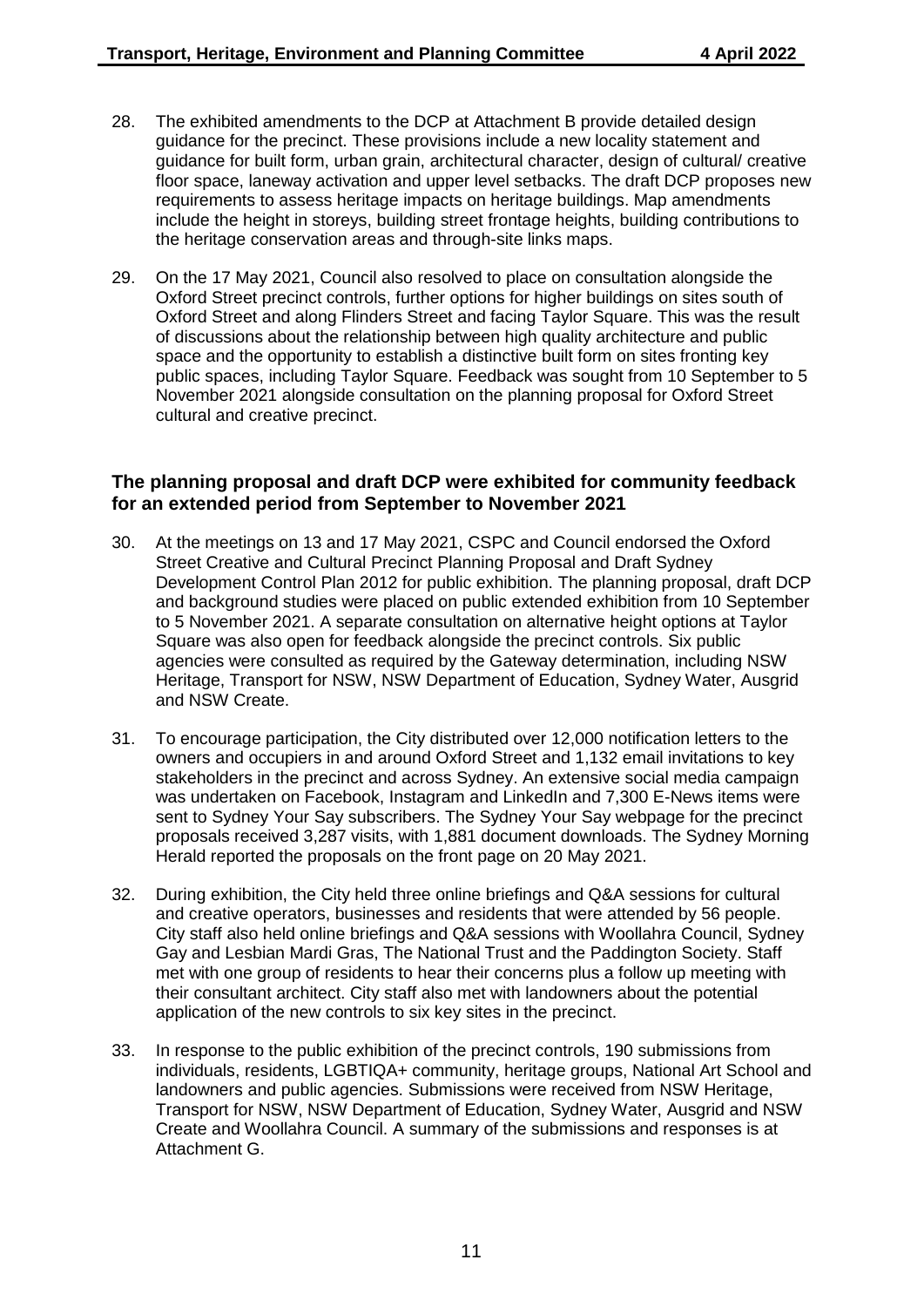- 34. At the same time, a brief Sydney Your Say survey sought views from community and business on alternative heights for sites facing Taylor Square. The City received 454 surveys and 12 submissions in response. Of the online survey responses, 50 per cent were in support of increased height options, with a 13 per cent registering as somewhat supportive. A summary of submissions is at Attachment H.
- 35. The following sections of the report describe the outcomes of public exhibition and the changes made to the planning proposal and draft DCP in response to submissions.

#### **Submitters are in strong support of the revitalisation of Oxford Street**

36. Most submitters strongly support the revitalisation of the Oxford Street corridor. Submitters express concern about the decline of the area and the need to return it to a lively, vibrant, social and creative neighbourhood and night-time area.

*'I am excited by the renewed vision for Oxford Street. Advancing its role as an important LGBTQI+ community hub and gathering place, whilst also allowing business (particularly creative, cultural and entertainment businesses) more opportunity to thrive, strikes the right balance to renew the precinct and enhance its enjoyment for all. The focus on the night-time economy is particularly important as this has been the traditional strength of the precinct and an important role it plays in the city. I look forward to Oxford St being accessible, vibrant and a major visitor attraction in Sydney.'*

37. Many submitters support more art culture and nightlife, outdoor dining and entertainment, reuse of vacant space, businesses and improved buildings and street environment. They support proposals which will make Oxford Street a place to linger, through increased pedestrianisation, outdoor dining, green space and reduced traffic lanes.

.*.'thank you for planning to revitalise this important part of Sydney. Increasing height of buildings and better use of this space is essential. Just as important is making it a destination in terms of a place for people to linger. As a major thoroughfare into the city the traffic can be unbearable, especially when dining/drinking streetwise. Reducing the number of lanes further (while retaining a bus lane) should encourage less private vehicles to use this corridor which would make it better for all residents and visitors'*

- 38. Woollahra Council supports the revitalisation of Oxford Street and the objective to make Oxford Street a cultural centre, however is concerned that the emphasis is on incentivising uplift to deliver cultural spaces rather than an integrated package of incentives that would include public domain works, road and sustainable transport improvements, and retail and business initiatives.
- 39. Public agencies including NSW Department of Education and NSW Create support the proposals. The Department of Education support the proposals for the National Art School and notes that both the Art School and the UNSW Art and Design Campus welcome the incentivising of cultural and creative uses in the precinct. The NSW Heritage Council, Ausgrid and Sydney Water do not object to the proposals.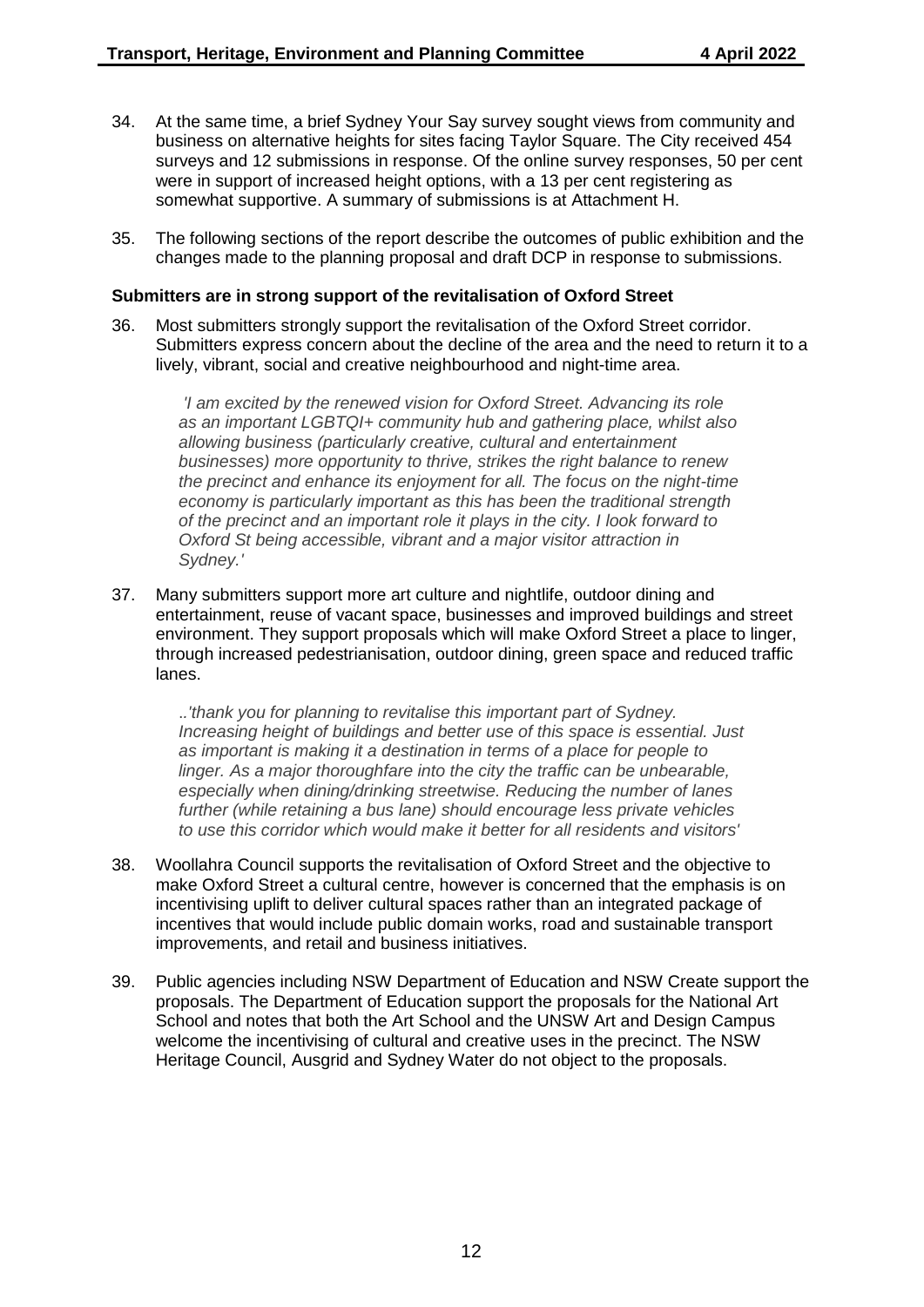40. Submissions on behalf of landowners support the intent and vision of the proposals and the unlocking of development potential on sites previously constrained by the planning controls.

#### Response:

41. The support is noted. The planning proposal has been developed in conjunction with a draft LGBTIQA+ Social and Cultural Place Strategy which will promote the area as a focal point for LGBTIQA+ culture and the City's is delivering more better transport in Oxford Street through a separated cycleway. Overall, these proposals will stimulate investment, increase business activity and pedestrian enjoyment and encourage the positive transformation of Oxford Street. Council regularly plans for the upgrade of the public domain through its capital works projects. Upgrades to the public domain are not delivered through the planning controls.

#### **Submitters have raised concerns about the impacts to the heritage significance and character of the Oxford Street, heritage items, and building elements such as roofscapes and interiors with some suggesting a more tailored approach**

42. Concern about heritage impacts on Oxford Street has been the most commonly raised issue. While 32 submissions supported the City's approach for two-storey additions to buildings including heritage items ,45 submissions expressed concern at the proposal for additional height including for its potential detrimental impacts on the heritage character of Oxford Street, and on the significant fabric of individual heritage items. These concerns are addressed in detail in the following sections of the report.

In response, the opportunity for additions could take a more nuanced approach, specific to the significance of Oxford Street and its buildings.

43. Woollahra Council, the National Trust, the Paddington Society, Paddington-Darlinghurst Community Group, Sturt Street Creative Collective and other submitters seek a more nuanced, fine-grain approach, which considers the potential for additional development on a site by site and block by block approach. They consider that uplift should be focused on fewer sites that have less character and heritage significance and will have less visual impact from the additional bulk. This could include a combination of two additional storeys, one additional storey and no additional uplift.

Submitters consider that the block on the south side of Oxford Street between South Dowling Street and Flinders Street (block 12) cannot sustain the proposals due to the presence of 38 contributory buildings and state that the proposals do not reconcile with the recommendations of the heritage study which proposes to list 23 heritage items in this block. They refer to impacts on residential amenity of Sturt Street and seek that this block be removed from the planning proposal.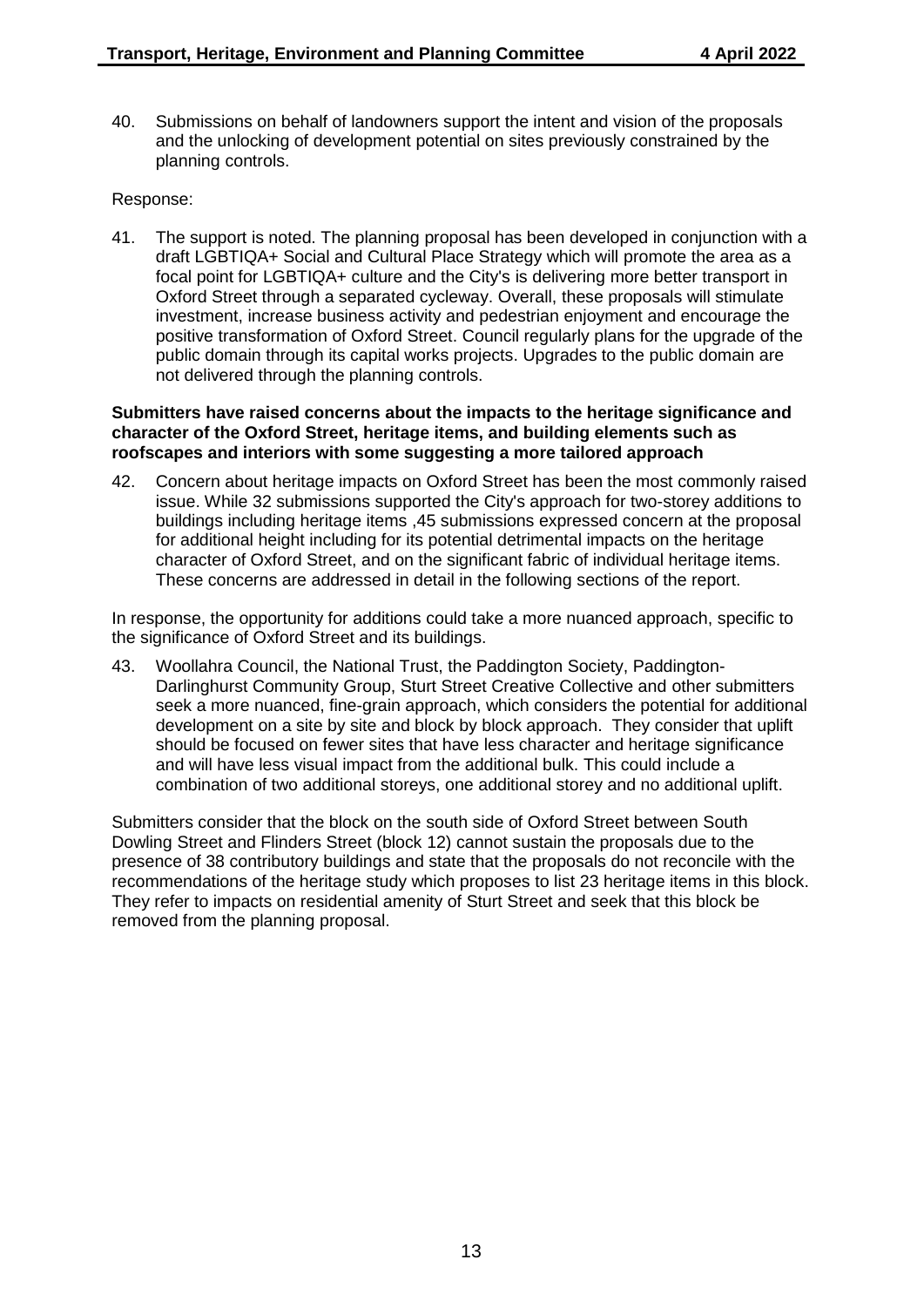- 44. The City has reviewed the points raised in submissions, responds, and proposes amendments to the planning proposal. The amendments provide for a more tailored approach to additional development on the southern blocks of Oxford Street where development is more constrained by potential impacts on heritage streetscape, heritage fabric, interiors and roofscapes. The focus is on the south side, where there are earlier buildings, some with nineteenth century decorative detail, and which were not developed as groups and have a different form and roofscape that should be retained. With the exception of 56 Oxford Street, changes are not proposed to the north side of Oxford Street where buildings were developed as more uniform groups and are more able to absorb change.
- 45. Figure 1 shows the sites that will be excluded from additional development under this planning proposal:
	- (a) Of 19 heritage-listed buildings on the south side of Oxford Street between the City and Taylor Square, 6 will no longer have additional development under this planning proposal. These are shown in green in Figure 1.
	- (b) A group of buildings immediately to the north of Sturt Street will be excluded due to their potential to cause unacceptable overshadowing to the residences at Sturt Street. These buildings are at 217 to 243 Oxford Street and shown in light blue on Figure 1.
	- (c) Two buildings at 103-105 and 107-111 Oxford Street will be excluded due to their potential to cause unacceptable overshadowing to a residential flat building at 220-234 Goulburn Street and are also shown in blue on Figure 1. These two buildings are also heritage-listed.
	- (d) Two buildings at 48 Little Oxford Street and 183-183A Oxford Street will be excluded due to their potential to cause unacceptable overshadowing to a residential flat building at 200 Campbell Street and are also shown in blue on Figure 1.
	- (e) A group of buildings at 245 to 263 Oxford Street which are identified as contributory elements within the conservation area and which have an intact Victorian roofscape visible against the sky will also be excluded. This group is shown in Figure 1 in orange. A building at 43 Oxford Street is also excluded because it has a roof form which should be retained.
	- (f) The Zink and Sons building at 56 Oxford Street, which is a state listed heritage item, will not have additional height or FSR under this proposal on the recommendation of Heritage NSW.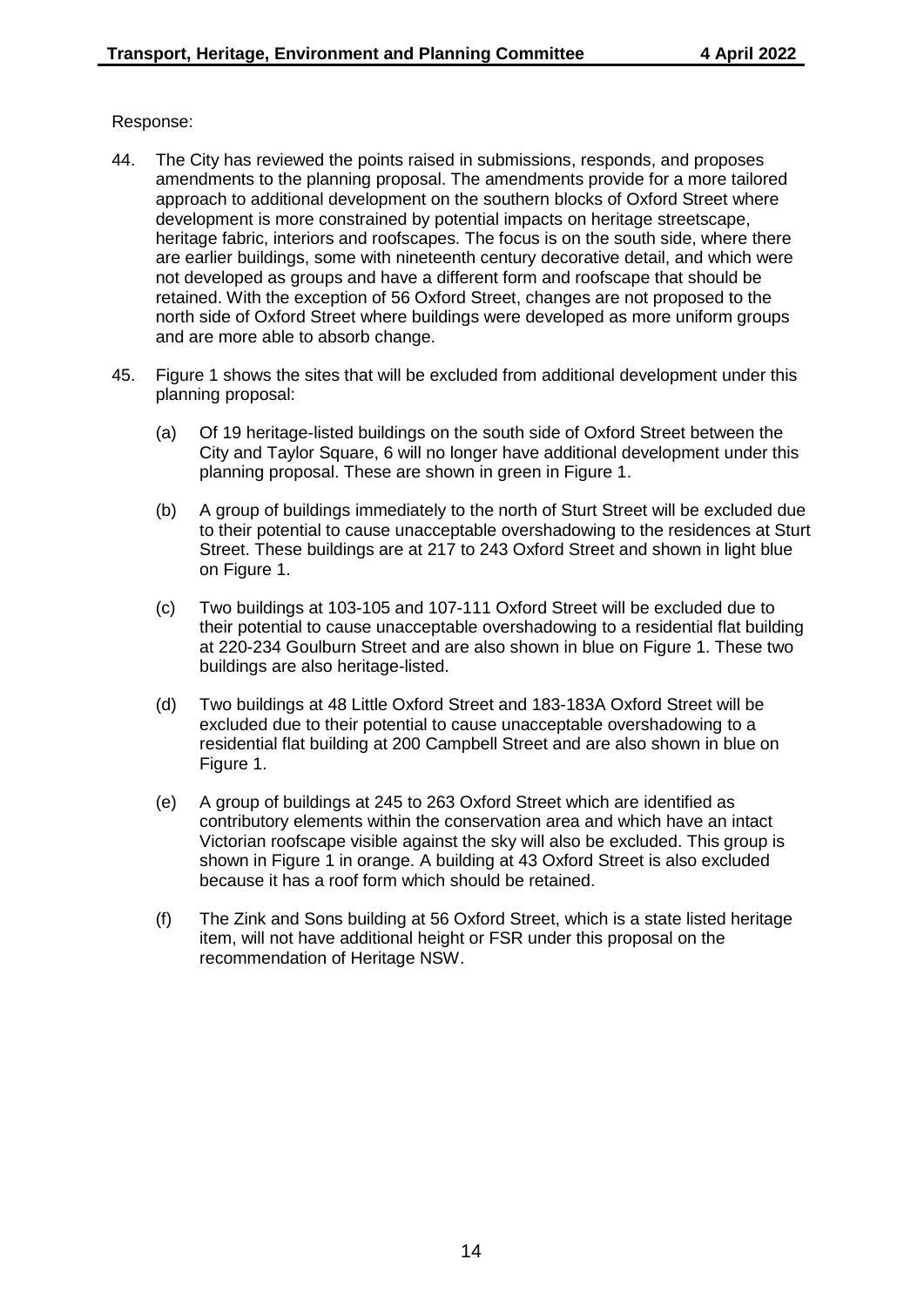

#### Figure 1 - buildings excluded from the planning proposal

- 46. Other post-exhibition changes include a reduction in the proposed additional development for the Beacham Hotel at 265-267 Oxford Street. The exhibited proposal identified a 23 metre height limit and an FSR of 4:1 for this site. This will be reduced to 18 metres building height and 3.25:1 FSR, allowing some additional development to create a strong element to the corner of Oxford and South Dowling Streets, to match the former Olympia Theatre on the opposite side of South Dowling Street. This will allow an additional storey, providing an effective transition to the two storey forms elsewhere on this block.
- 47. The site at 113-115 Oxford Street (south west corner with Crown Street) will also have reduced additional development under the amended proposal. The exhibited proposal allowed an FSR of 5:1, and this is recommended to be reduced to 4.5:1, and the height in storeys control reduced from 6 stories to 5 storeys. This is consistent with the advice of the City's Design Advisory Panel for this site which states that a two storey addition should be measured from the third storey not the unsympathetic fourth storey addition. The reduction in FSR corresponds with the reduction in height.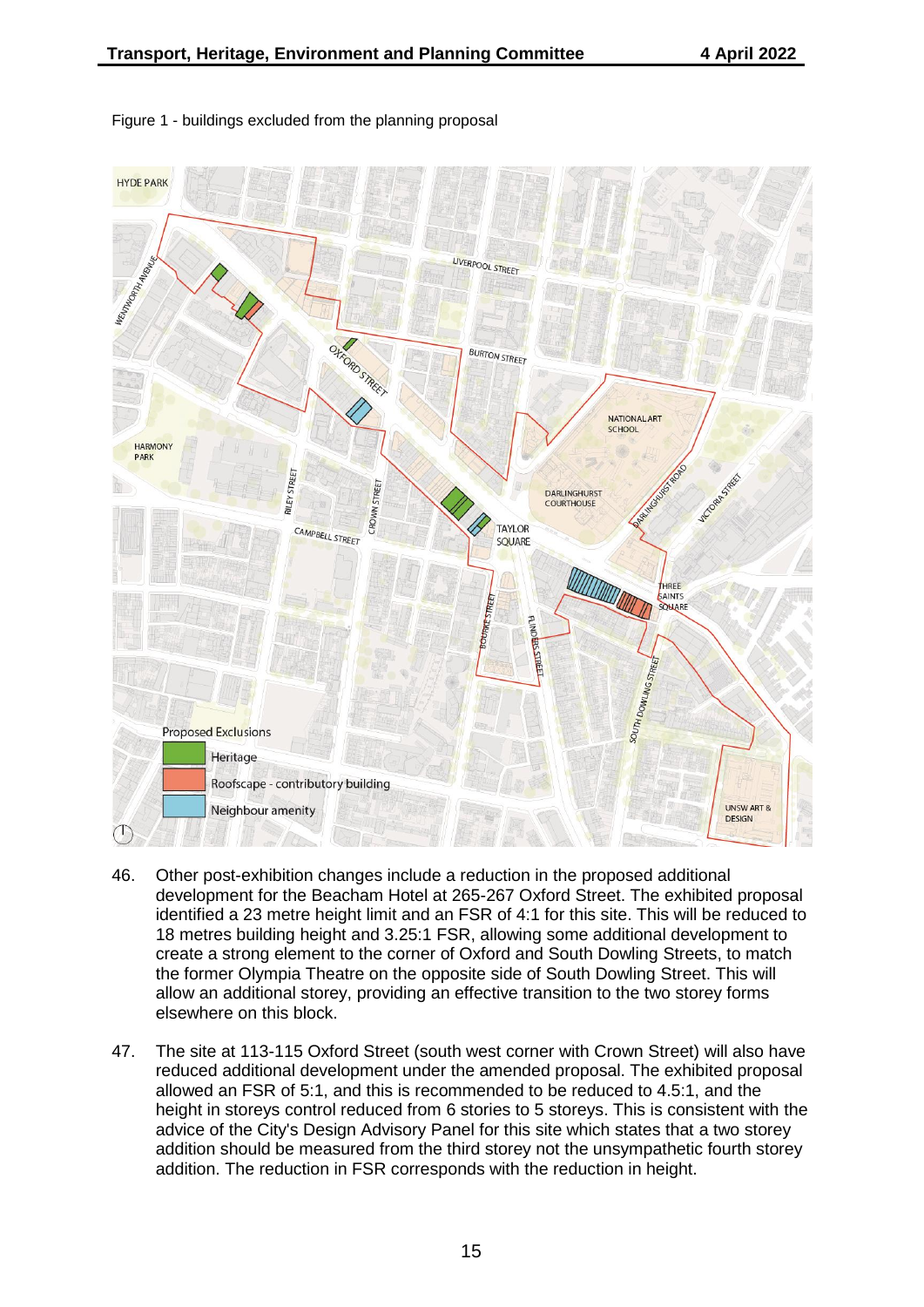Concerns about universally adding two storeys across the precinct

- 48. Some submitters feel that a universal addition of two-storeys across the precinct will be highly visible and will result in the erosion of the fine detailing at roof level that contributes to and defines the character of Oxford Street. This detailing includes parapets, chimneys and gables and allows Oxford Street to be understood as a collection of styles that have evolved over time.
- 49. The exhibited proposal did not apply a universal two-storey height increase across the precinct. Several sites already have enough FSR or height capacity to accommodate a two-storey addition within the existing controls. Where increased FSR and/or height has been awarded it has been calculated considering the form of the existing building on a site. The increased height has not been added to the existing height control but measured from the ceiling of the top floor of the existing building. In addition, the proposed controls have been amended as described previously to exclude some heritage buildings, buildings with distinctive roofscape features and those that have an amenity impact.

Recommendations for additional setbacks on buildings fronting public spaces and protection of roofscape features

- 50. Some submitters would like additions to be further setback above the existing building as this would be a more sensitive response to the predominantly small scale and fine grain of the heritage and contributory buildings. They do not support nil upper level setback on heritage listed and contributory buildings facing Taylor Square, Oxford Square, Whitlam Square, and Three Saints Square, because they consider the prominence of the original building and the profile of parapet shapes against the sky would be significantly and irreversibly altered.
- 51. Development facing public spaces can create strong visual and physical edges with high-quality architecture which complements the historical fabric while allowing opportunities for contemporary design and activation. The draft DCP heritage requirements allow development facing identified public squares to potentially reduce upper level setbacks on heritage listed and contributory buildings to nil setback, only if it satisfies criteria and demonstrates a high-quality design outcome while maintaining heritage values of the buildings. If this cannot be demonstrated, a nil setback will not be supported.
- 52. The City has undertaken a review of roofscape features which are important to the conservation area or heritage items and which can be seen from Oxford Street. A postexhibition change is recommended to the draft DCP which identifies 6 roofscape features across the precinct which must be retained in any redevelopment. The retention of these features will allow open to the sky views of parapets on these buildings. Any redevelopment that occurs on these sites will need to be setback from the parapets and the identified features on these buildings. This is in addition to the exclusion of buildings at 245-263 Oxford Street from the planning proposal to preserve the roofscape and parapet features of this fine grain block. For other sites, a 3m upper level setback required by the draft DCP will ensure parapets and roof details are protected with a visual setting. A greater setback may be required if identified in a Conservation Management Plan or Statement of Heritage Principles.

Protection of significant interiors and avoiding facadism

53. Woollahra Council, the National Trust, the Paddington Society and other submitters state that despite the new heritage controls there is a risk of promoting facadism.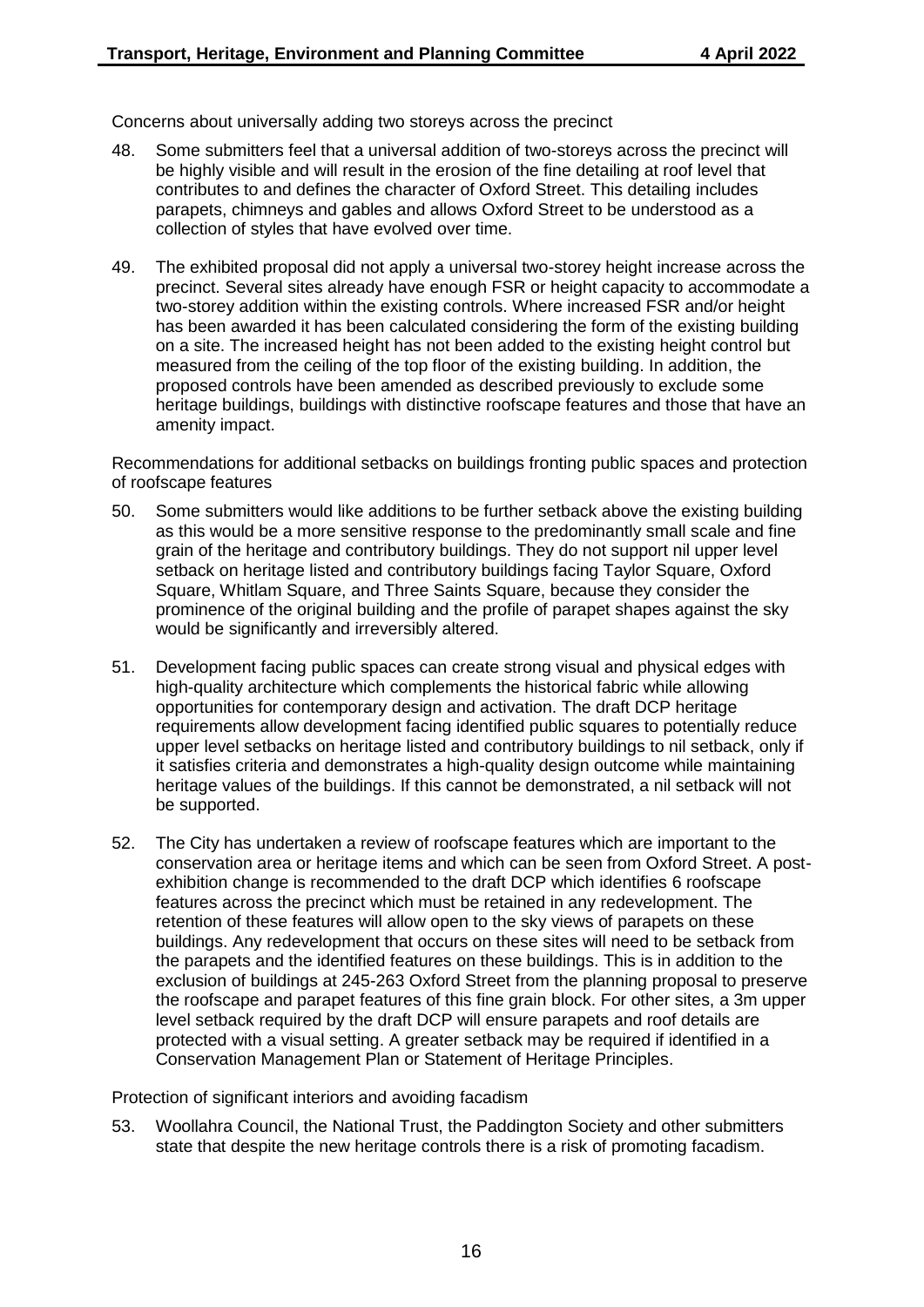54. The draft controls are intended to avoid facadism, which is the demolition of the majority of a building apart from its facade. Heritage provisions for heritage items and contributory buildings in the draft DCP require the retention of main structural walls, external openings, floor structure and inter-floor height, pressed metal ceilings and other elements identified in a CMP. The allowable two storey additions can generally be carried out with lighter weight structures that do not need the wholesale demolition of interiors. To further strengthen the existing and proposed heritage provisions, a post exhibition change includes a new DCP provision which defines facadism and states that it is not an appropriate approach to conservation of the significance of a heritage item, or contributory building.

Concerns about the Oxford Street Heritage Study

55. Some submissions suggest that the Oxford Street Heritage Study did not undertake a full assessment of cumulative impacts of the proposal on heritage character and significance of Oxford Street, and that a new study should be undertaken. Submissions also consider that the City's proposal has not followed the findings of the study, which recommended that there could be a number of additional heritage listings in the precinct.

- 56. The Oxford Street Heritage Study was commissioned to inform the City's approach to Oxford Street. It was not intended to be a full assessment of heritage significance, rather a review of heritage values and an analysis of the capacity to absorb change. The findings of the heritage study have been balanced against other considerations including the need for investment in private buildings, feedback to early consultation which indicated support for additions to heritage buildings, additional urban design considerations and the capacity of buildings to absorb change while maintaining integrity of significant heritage elements.
- 57. The City has carefully considered heritage impacts as part of formulating the proposals. The heritage study noted (Volume 2, conclusion, p277) that 'setback, lowscale additions are generally acceptable across the study area' providing that the visual and physical impacts on heritage values are considered and managed. The City has introduced detailed guidance in its DCP to manage potential heritage impacts such as the early agreement of heritage principles, a structural analysis, the limit on size of additions to avoid major structural intervention and the requirement for setbacks to upper level additions. Earthquake strengthening is a consideration for some buildings to preserve physical fabric and human life.
- 58. There is a new requirement for a Statement of Heritage Principles to inform any consideration of vertical additions to heritage items. There is an additional requirement for a Heritage Structural Impact Statement to ensure that the structural stability of heritage buildings is not endangered. Other DCP guidance requires development to respect the prevailing scale, character and form of the street, as defined by the Victorian, Federation and Inter-war heritage buildings, retain significant shop fronts and ensure the existing heritage items be given an appropriate visual and physical setting that retains its significance.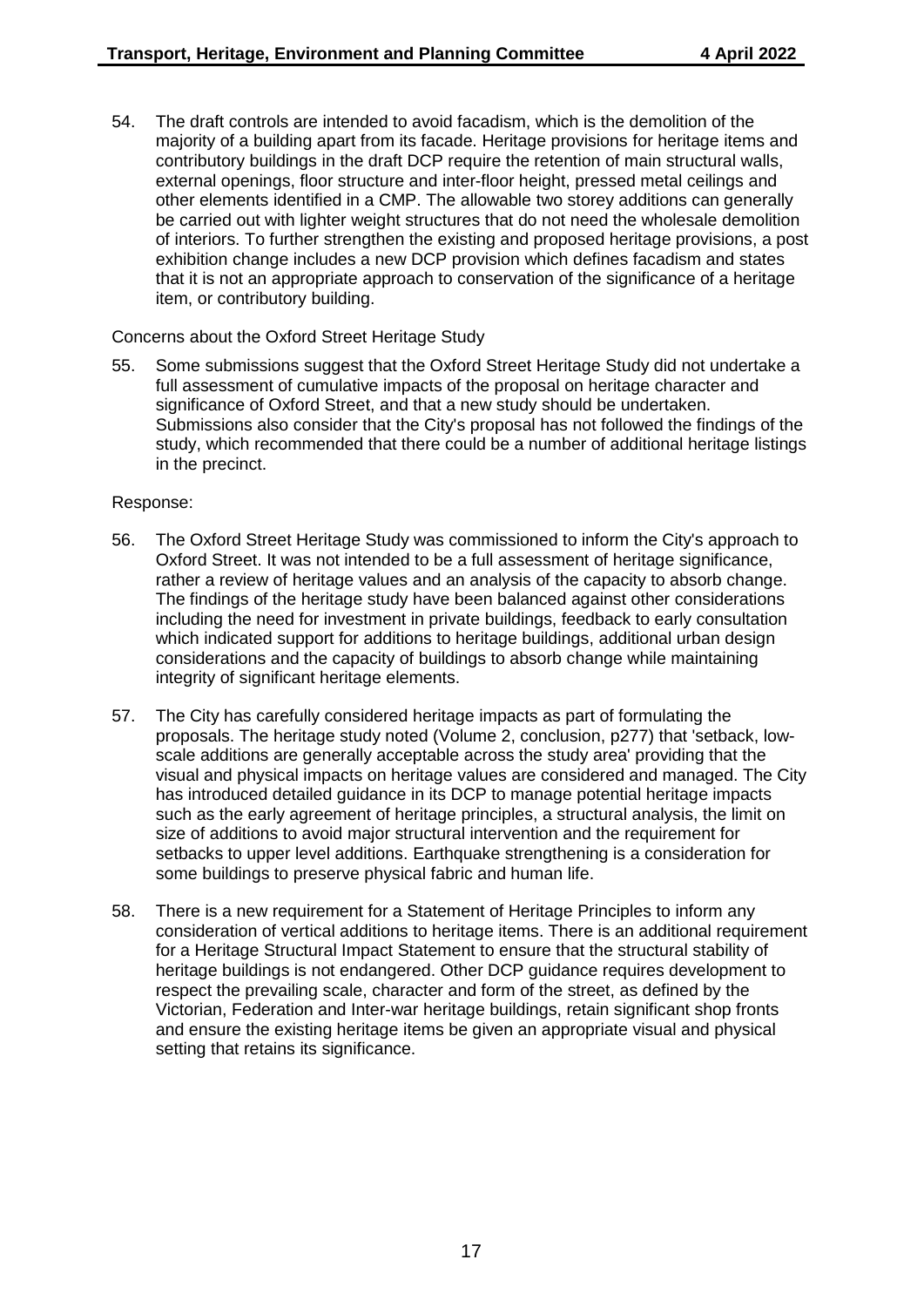Heritage NSW submission on state heritage items

- 59. The NSW Heritage Council states that the planning proposal must avoid impacts on State listed Taylor Square Substation, No.6 and Underground Public Conveniences, Darlinghurst Court House and Residence, National Art School / Former Darlinghurst Gaol / Former East Sydney Technical College, and GA Zink and Sons Building at 56 Oxford Street. The Heritage Council states that impacts must be mitigated where they are unavoidable.
- 60. State heritage listed items generally did not receive any development uplift under the exhibited proposal. The exhibition included uplift at the GA Zink and Sons site at 56 Oxford Street, and a post-exhibition recommendation removes this additional building height and FSR.

South Dowling Street to Greens Road (Block 14)

- 61. It is claimed that the proposals on the block on the north side of Oxford Street from South Dowling Street to Greens Road, submissions consider that the exhibited proposal would further alter the scale of development when compared to the lower buildings on the southern side of Oxford Street compared with that on the northern side of Oxford Street located within the municipality of Woollahra. The scale is already disproportionately greater on the southern side. This will further exacerbate the discrepancy eroding the coherence of this locality.
- 62. This block includes large sites with no heritage listed buildings. If these sites are redeveloped they offer the potential to deliver significant cultural and creative floor space and will be required to satisfy the design and amenity provisions of the draft DCP and the overshadowing and amenity provisions of the Sydney DCP 2012 to ensure that residential development is not adversely impacted.
- 63. The scale of the southern block as stated by the submitter is currently in contrast with the northern block located in Woollahra. This block also differs from the northern block including coarse grain development and larger sites such as such as the Palace Verona and Art Hotel which are not heritage items. The two-storey uplift in this part of Oxford Street, unlike the blocks further east in Paddington in Woollahra is proportionate to the scale and the width of the street.

UNSW Art and Design Campus (Block 15)

- 64. Submitters request the removal of Block 15 the UNSW Art and Design Campus from the planning proposal due to the potential impacts on a mature fig tree in the pocket park outside the campus.
- 65. Block 15 includes only the UNSW Art and Design Campus, which has not been afforded any uplift under the alternative planning controls. It is included in the precinct as an anchor cultural and creative education facility.
- 66. The mature fig tree raised by submitters is located in the Napier Street reserve in front of the UNSW Art and Design campus. The UNSW Art and Design Campus will not be able to redevelop to an additional two storeys or reduce solar access to the pocket park or the mature fig tree as part of this proposal.
- 67. The fig tree is more likely to be affected by possible development on the service station site on the South Dowling to Greens Road block (Block 14). The recently rebuilt service station is on a concrete slab and there are no fig tree roots penetrating or under the slab. Any development on the service station site would need to be configured to protect the fig tree.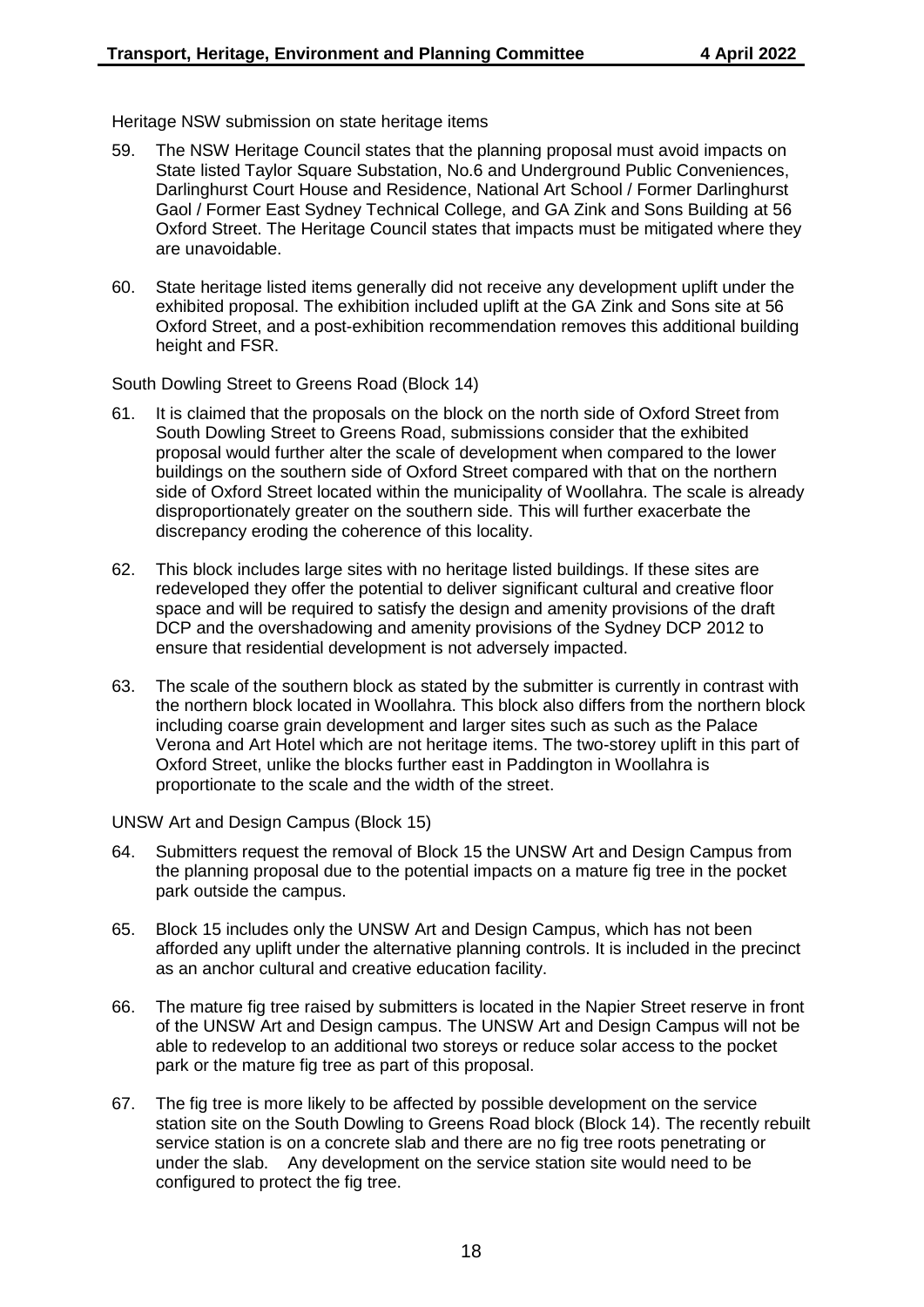- 68. Submitters ask for an Oxford Street Restoration Plan funded by Council rates and proceeds from the sale of the Council owned properties for priority rescue of stonework on heritage facades and other features requiring restoration and conservation.
- 69. The City's proposal promotes private investment in the buildings along Oxford Street. Building facades can be renewed and maintained as part of this private investment and gradual improvement of the building stock.

#### **Concerns that the background studies have not informed the proposals**

70. Many submissions express concerns that the planning proposal has not followed the conclusions of its background studies, particularly the limited need for new floor space to meet projected total demand cited in the SGS Floorspace Supply and Demand Study. Submissions particularly note the SGS Floorspace Supply and Demand Study states that:

'there is not likely to be a significant need for additional floorspace in the precinct to meet projected total demand, but a small amount of additional office and creative floorspace capacity over this period is likely to be needed. Given the relatively low level of demand expected, large scale changes to planning controls to facilitate new development are not required. Instead, consideration could be given to how to best utilise existing floorspace within the precinct to cater to different types of demand, and to target redevelopments to deliver new capacity while respecting the precinct's heritage and character.'

- 71. Three key findings of the SGS Study have informed the proposed planning controls:
	- Targeted uses: The City should consider how to best use existing floor space to cater to different types of demand, while targeting redevelopment to deliver new capacity which respects heritage. The study also notes an expected increase in demand for office and creative spaces in City Fringe areas, of which Oxford Street is a part.
	- Fit for purpose space: Despite the high levels of vacant space in the precinct, the character of demand needs to be considered, particularly whether the existing floor space is fit for occupancy or purpose, or able to be made so, for particular uses. The study suggests that poorly maintained buildings and heritage constraints are a barrier to tenant take-up of spaces.
	- Moderate increases: Large scale changes to the planning controls will not be required, with a small additional amount of office and creative floor space needed to satisfy demand to 2036.
- 72. The planning controls target uses that will position Oxford Street as a cultural centre over time and attract activity and investment by incentivising the delivery of a critical mass of creative and cultural space as well as local business, services, office and tourism uses.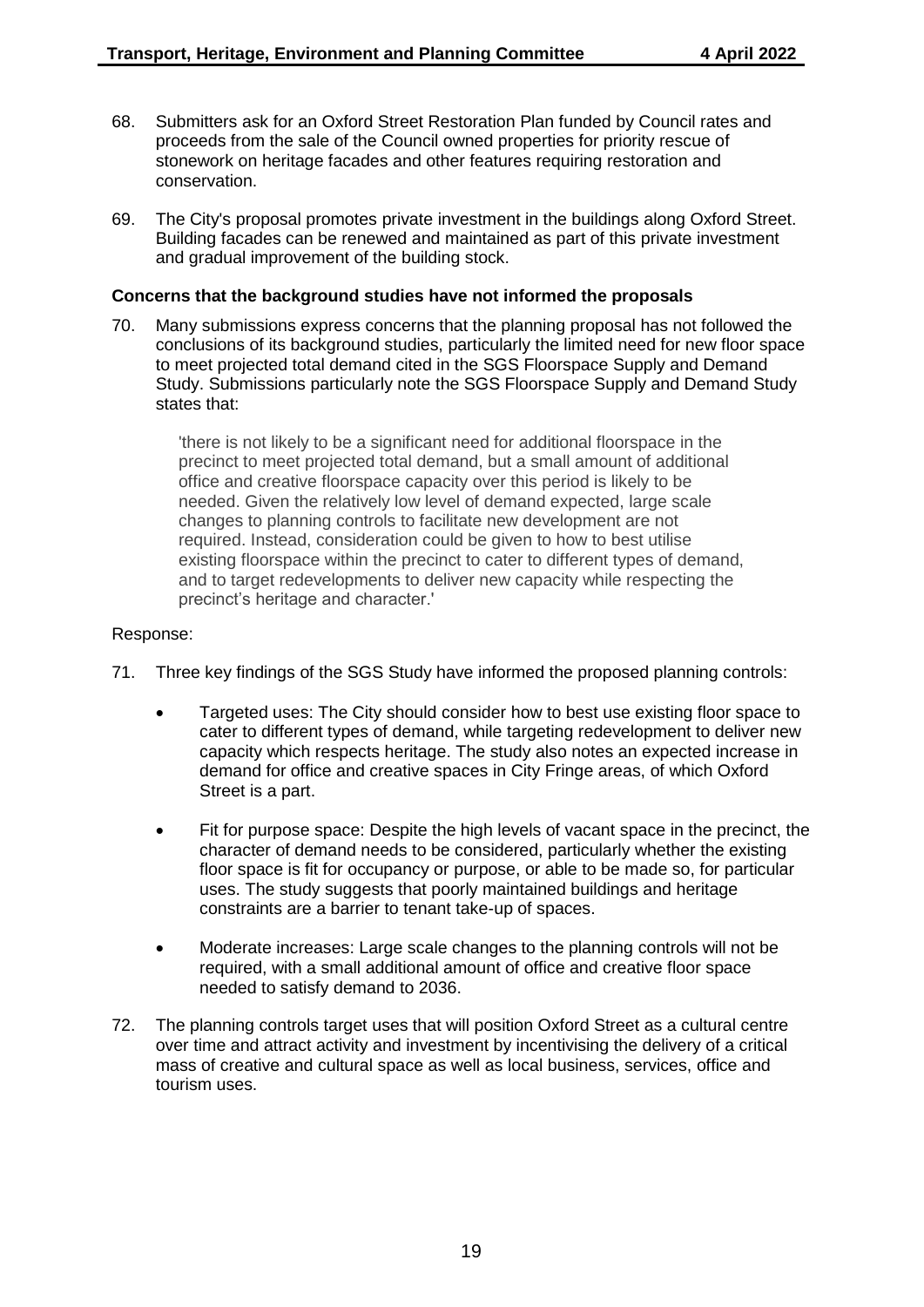- 73. By incentivising investment and adaptation of buildings existing vacant space will be upgraded to attract and support creative uses, businesses and other activities which do not find the existing space fit for purpose. This is especially so for the creative sector which spans a variety of uses with different needs. When investing in new capacity, building owners will be able to adapt existing floor space to better meet the needs of new tenants and a diversity of new uses.
- 74. The planning proposal enables modest additions within the context of the whole precinct and will retain the character of the heritage streetscape and significant buildings. The height increase of two storeys and FSR increases on some sites, is at the lower range of the increases contemplated in the City's Urban Design Study. The City has made changes to address heritage concerns, by excluding from the proposals those buildings which are less able to absorb change and so are less suitable to take additions.
- 75. After the amendments to address heritage concerns have been factored in, the revised planning proposal makes available an additional 33,865sqm of potential floor space over time. This is approximately 16% of the 200,000sqm of estimated existing floor space precinct and represents a modest increase when delivered over a 15 year timeframe.

#### **Concerns that vacant floor space should be reused instead of building more**

- 76. Many submitters recommend reworking and reusing existing private vacant space rather than adding to existing buildings. They consider that options for addressing the need for affordable, appropriate space for creative industry must be considered within the existing private vacant buildings before proposals to increase development are progressed, especially where heritage buildings are concerned.
- 77. Submitters have questioned the need for new development, noting that there is significant vacant space. Other submitters state that instead of redevelopment, a "Renew Newcastle" scheme should be implemented instead of redevelopment to activate the temporary space on Oxford Street as a major catalyst for renewal.

- 78. There is existing private vacant space in the precinct available for use and the current planning controls allow for the use and adaption of that space. However, tenants are choosing not to occupy that space and owners are not upgrading the space to attract new tenants.
- 79. The City's research and the SGS study found vacancies have been driven by lock-out laws and their knock-on impacts on retail and other businesses, a general decline in 'bricks and mortar' retail, building condition, heritage and building controls which restrict tenant options for the use of space, an insufficient local catchment to underpin businesses on the strip, and high rents, particularly for creative businesses which do not receive subsidies.
- 80. An overall lack of activity in the buildings leads to low pedestrian foot traffic and an unwillingness on the part of businesses to invest in an Oxford Street location, which in turn exacerbates the vacancy levels.
- 81. The intent of the planning proposal is break this cycle and encourage investment into the precinct through measured additions to buildings that promote the existing heritage character and will generate uses that attract activity and uniquely position the precinct as a cultural centre.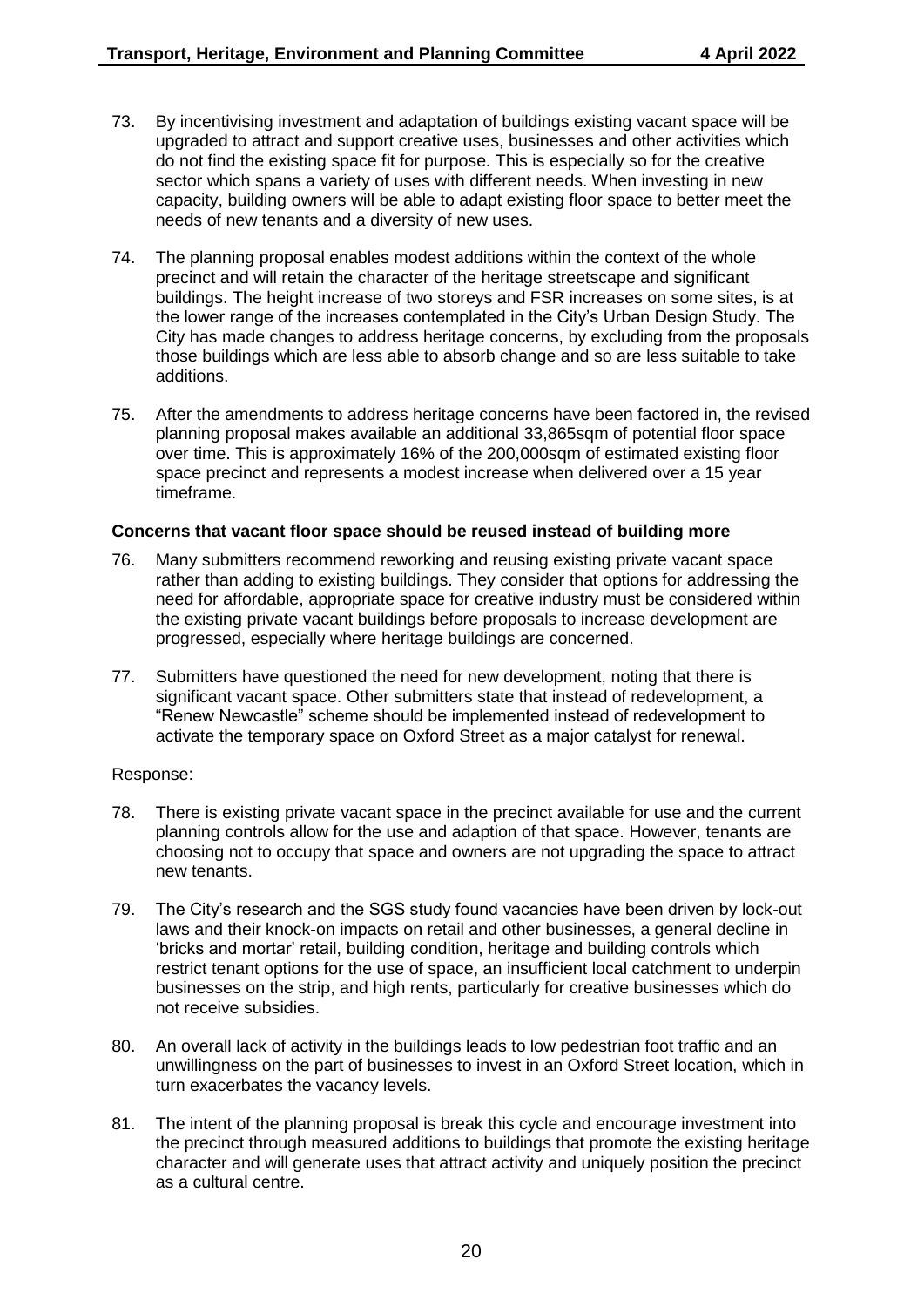- 82. Buildings that undergo some renewal and investment will become occupied and increase activity and pedestrian foot traffic, which will underpin other new businesses and investment. As this process occurs, it will become more attractive to invest in and use other buildings in the precinct, including those that do not have additional development.
- 83. The planning proposal also requires space for cultural and creative uses to diversify activity, shift the balance away from vulnerable retail sectors and uniquely position Oxford Street as a creative and cultural destination. These uses will be secured through consent conditions and an appropriate covenant before any part of a redeveloped building can be occupied. While landlords will set the rents for these spaces, the City expects this requirement will promote rents that a renewed retail, creative and cultural sector are willing to pay.

#### **There is an absence and lack of priority for public domain proposals in the precinct**

- 84. Woollahra Council, the National Trust, the Paddington Society and other submitters consider that the first strategic move on Oxford Street should not be the planning proposal but one which addresses the public domain of Oxford Street. They state that the planning proposal for Oxford Street must involve works to upgrade the actual street and improve conditions for people who use it. They state that the cooperation of the State Government which controls Oxford Street must be sought.
- 85. Submitters seek public spaces which have more greening and beautification rather than taller buildings which may overshadow street level spaces. They raise the need for footpath and street widening to accommodate more outdoor spaces and dining and through-site links to increase access through long blocks. Submitters express a desire for Oxford Street to be a pedestrian-friendly green boulevard.
- 86. Some submitters reference the underutilised green space outside the Courthouse and the reference in the Cultural Activity Report to this being the natural 'front door' of the National Art School (NAS). Greater consideration should be undertaken as to how this forecourt may facilitate a variety of uses, such as markets, or NAS art shows. Others reference the existing heritage Substation 6 in the middle of Taylor Square and suggest this building and the adjacent space be reactivated for a pop-up gallery, artist in residence, and other adaptive reuse.

- 87. Traffic needs to be calmed, but the City is not in control of Oxford Street. Traffic on Oxford and Flinders streets could in time and with support of the State, be reduced to single traffic lanes in each direction with adjacent kerbside lanes used for timed parking, loading, bus stops and turning. A two-way bike lane will connect the city centre and Hyde Park to Centennial Park and the eastern suburbs. Footpaths can be widened by up to 6m in some places, creating more space for trees, outdoor dining, entertainment, people and public life. In the shorter term, improvement the new Oxford Street cycleway will provide streetscape and footpath amenity improvements for safety, connectivity and comfort for people walking, sitting at cafés and restaurants, and visiting local business with a more liveable, and green street environment.
- 88. The Draft LGBTIQA+ Social and Cultural Place Strategy includes actions to explore improvements to the public domain including signage and wayfinding, heritage interpretation plaques and artworks and public art and murals.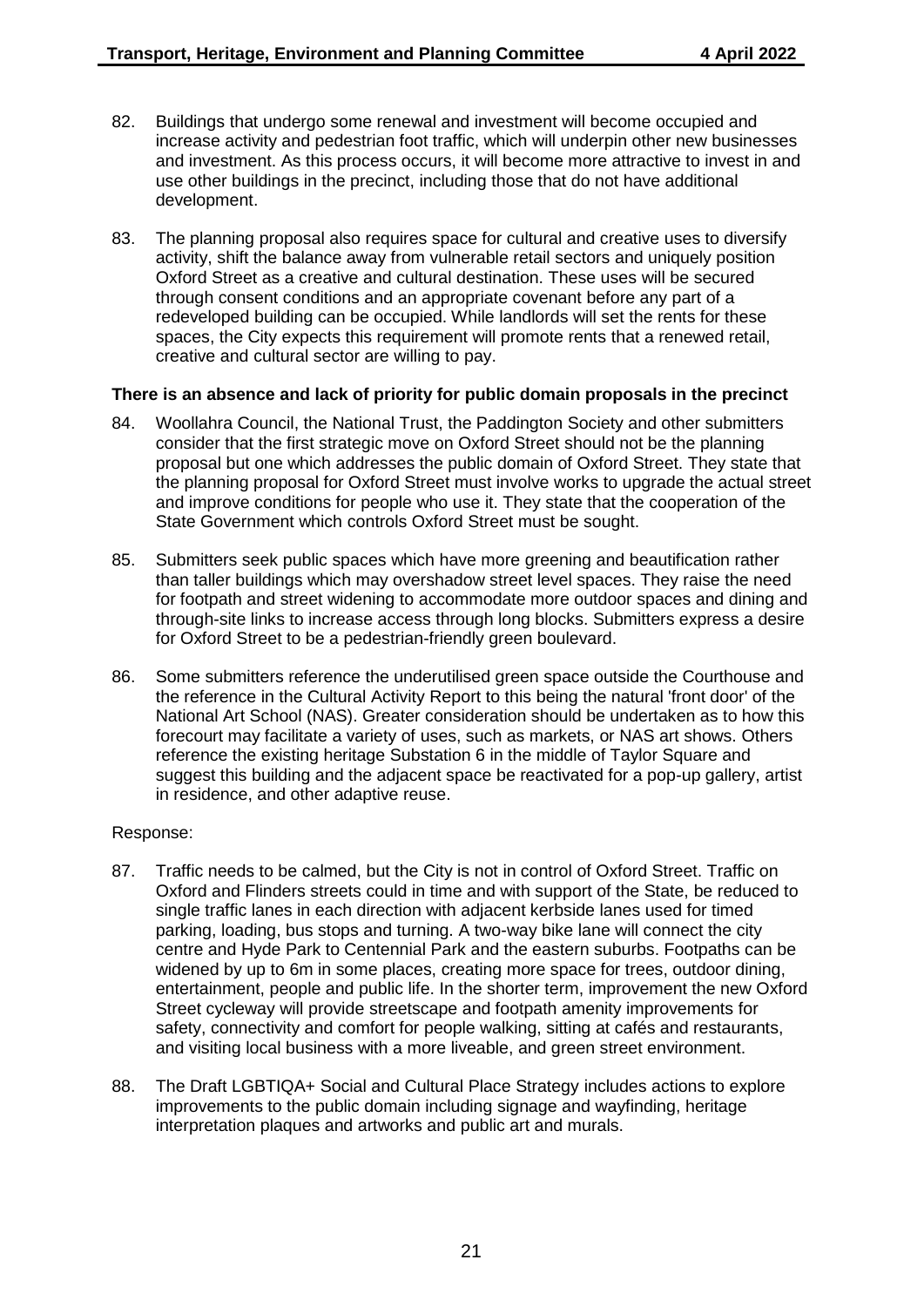89. Many proposals have been considered for the repurposing of the substation 6 in Taylor Square. This is a state listed heritage item with significant heritage constraints, which have prevented its redevelopment. The City will investigate opportunities for these underground heritage sites at Taylor Square through the draft LBGTIQA+ Place Strategy.

## **The street and buildings should be improved and maintained rather than redeveloped**

90. Submitters suggest Council should focus attention on repairing, cleaning and elevating the street level appeal on Oxford Street, rather than encouraging development which could remove heritage fabric, features and character. They express concern that DAs for existing shops do not require upkeep of buildings and that the City does not require improvements to the appearance of buildings and the streetscape.

#### Response:

91. Council cannot require works to buildings through a development application unless those works are included in an application. Council can only condition the works proposed to be undertaken in a certain way, is reasonable, and has nexus. The City's approach is to encourage improvements to buildings with modest additions and controls to guide good design and heritage outcomes rather than spend limited ratepayer money on poorly kept privately owned buildings. The City focuses its investment on public space and transport initiatives such as the cycleway.

## **Concerns about the assessment of impacts on the transport network**

- 92. Transport for NSW recognises Council's work in revisioning Oxford Street's public domain and movement function with the aim of improving amenity and conditions for active transport as well as opportunities to improve existing high frequency bus operations along the corridor. However, it is concerned that the planning proposal may impact the existing transport network from pedestrians, cyclists, bus operations and additional vehicular traffic in the precinct. They request a transport assessment be undertaken, including looking at the potential increase in traffic to serve and facilitate the 11,346 m2 of creative and cultural floor space.
- 93. Other submitters state that a transport study should assess the impacts of the proposals which they consider will exacerbate transport congestion on Oxford Street. They are concerned that apart from the proposed cycle way, the proposal is not part of an integrated plan with Transport NSW to revise traffic management and traffic impacts on Oxford Street.

#### Response:

94. Development in the creative and cultural precinct will take advantage of future separated cycleway, public domain improvements and good access to public transport. The City's planning framework discourages unnecessary car use and the proposal located in the City Fringe, on an active transport corridor with good public transport accessibility and a movement function which is currently under significant review in conjunction with NSW Transport.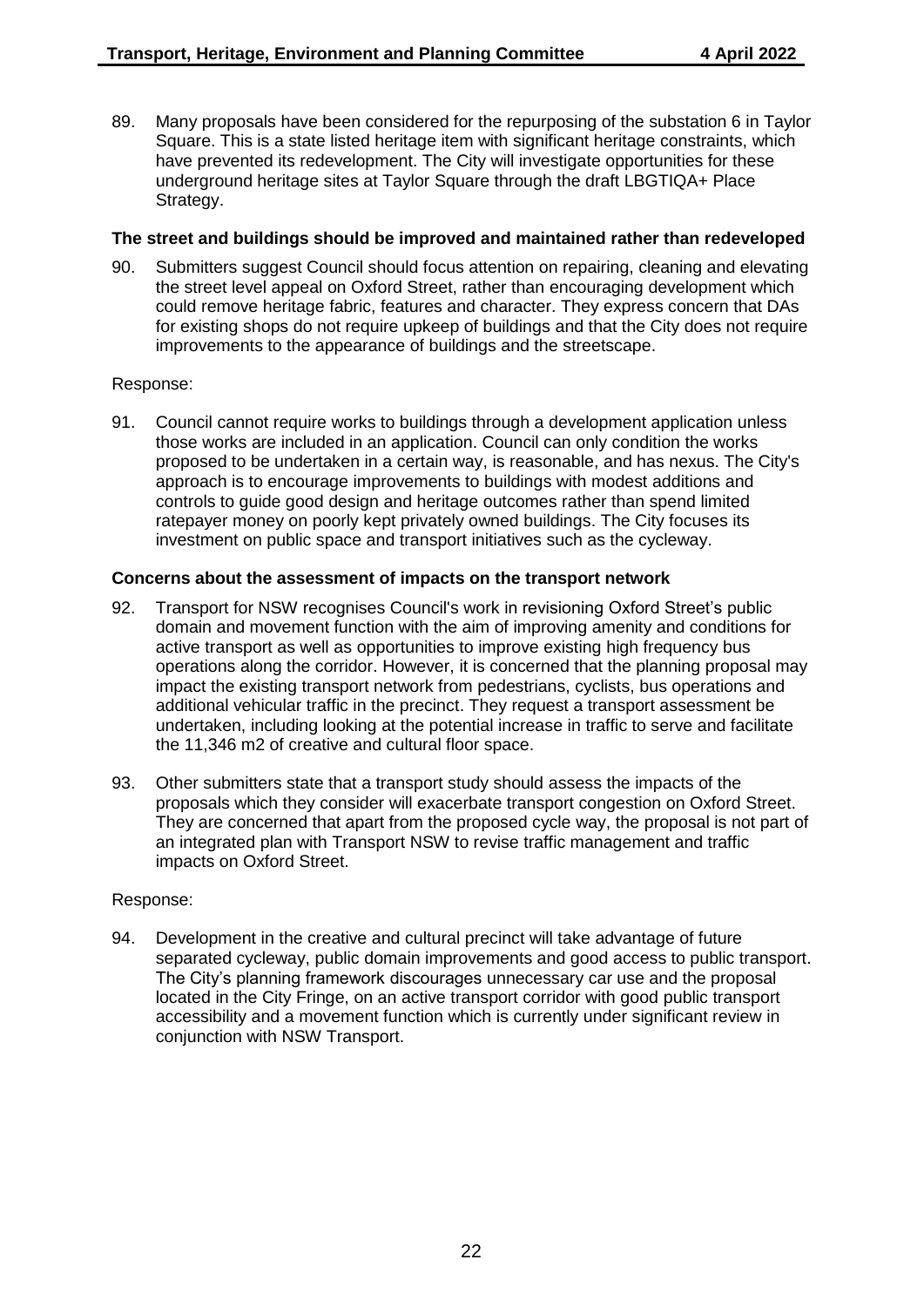- 95. A Transport Study has been prepared to support the planning proposals and the establishment of 42,500sqm of proposed employment floorspace, including the 11,000sqm of floorspace for a cultural and creative purpose. The cultural and creative floor space will comprise galleries, maker spaces, small event and entertainment spaces and so has been assessed within the overall development context rather than separately. This Study assesses a worst-case scenario as post-exhibition changes have reduced the total additional floor space to approximately 33,865sqm. The Transport Study is at Attachment D.
- 96. The Study recognises that the planning proposal is developed in parallel with local planning strategies Sustainable Sydney 2030 and NSW Future Transport 2056 to encourage active and public transport use in the Oxford Street City Fringe area. It concludes that the additional trip demand generated by the planning proposal is 1,392 trips in the morning and afternoon peaks, the majority of which use public transport and can be accommodated within the capacity of the existing transport network.
- 97. The planning proposal is forecast to generate an additional 70 trips by car in both the am and pm peaks. This is considered insignificant when set against the heavy regional traffic carried by Oxford Street and is not expected to have any material effect on intersection level of service. The Study suggests that over time there may need to be an augmentation of bus services, which can happen as part of normal monitoring and review of bus operations.
- 98. As confirmed by the Transport Study, the impacts of the proposals will be managed under the current traffic conditions on Oxford Street and future improvements which aim to prioritise place and improve conditions for walking. The planning proposal and draft DCP do not propose additional controls to address traffic, transport and parking as they are not considered necessary. Traffic, transport and parking impacts of individual developments will be subject to assessment through DAs on a case by case. The City continues to work with Transport NSW to improve the Oxford Street public domain and movement function.

#### **Concerns about servicing and access on laneways, increased traffic and the need for more parking**

- 99. Submitters state that significant increases in vehicle movements, on side streets such as Foley Street, including regular and overnight delivery trucks and garbage trucks, will dramatically increase noise and nuisance for residents. They state that servicing will not be possible from Sturt Street with additional residential traffic from newly approved developments and traffic conditions on a street without footpaths.
- 100. Other submitters raise the need for additional parking facilities to accommodate increased patronage of the area and state that parking is a long-term problem for residents in the precinct from Taylor Square to Greens Road.
- 101. Woollahra Council advises that entrance locations for upper level tenancies for properties with narrow separate lots / retail widths could be located on Oxford Street and could undermine the reactivation of Oxford Street. They recommend that access should be required from the rear lane unless an amalgamation of properties creates a frontage greater than a certain width.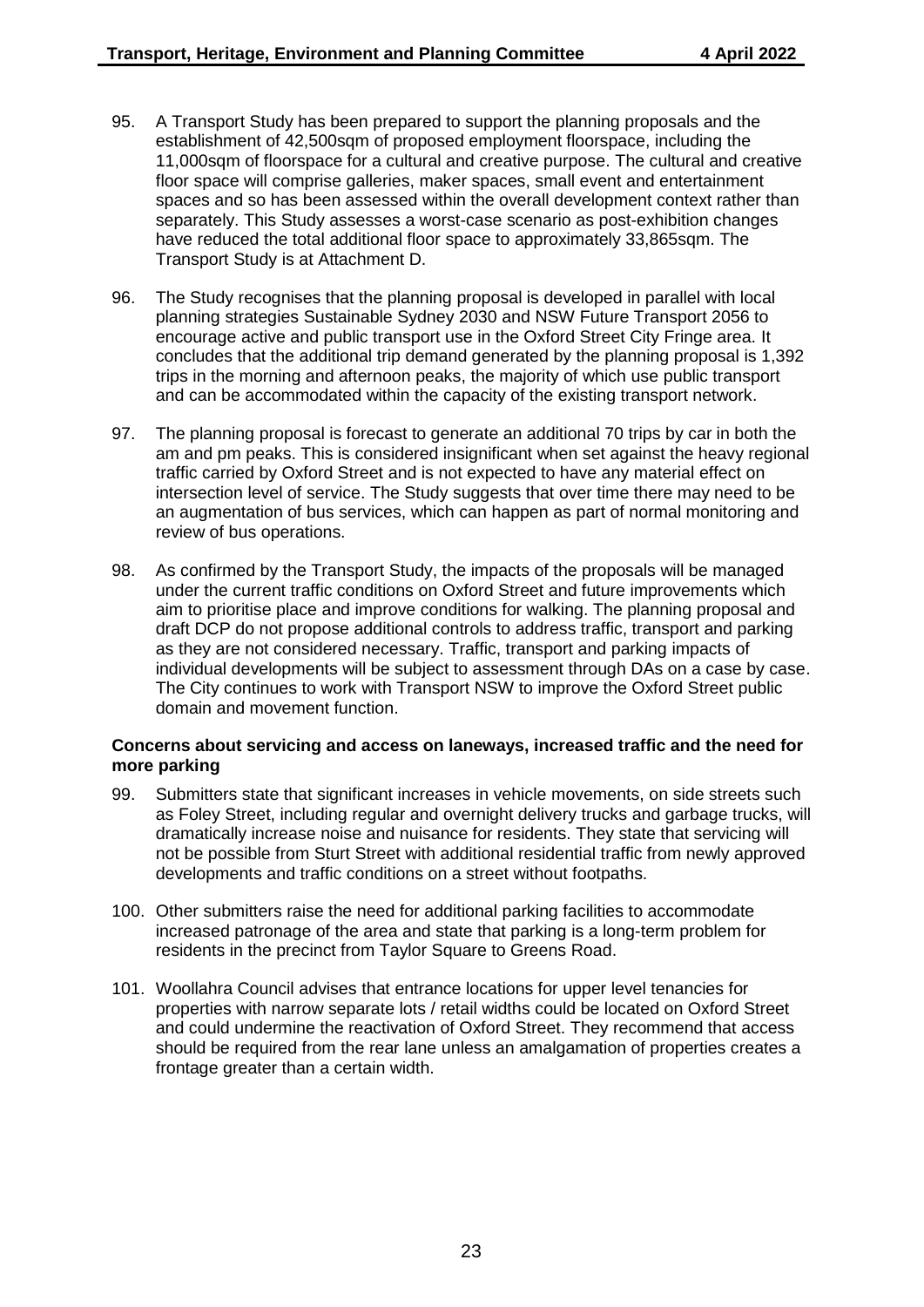#### Response:

- 102. Oxford Street is a historical entertainment precinct and is located on an active transport corridor with good access to high frequency bus and train services. The proposals allow a two-storey uplift on business zoned land where commercial premises currently operate and where they have historically been serviced from rear lanes and side streets.
- 103. The City's planning framework will continue to encourage public transport options and imposes maximum parking rates to suppress parking demand which will in turn minimise traffic demand. Servicing and access of commercial properties from Oxford Street is not possible and cannot be encouraged due to the location of bus lanes and clearways.
- 104. A post-exhibition change proposes a new DCP guidance which encourages a consolidated approach to servicing and access on laneways in the precinct to minimise impacts on residential amenity. The guidance will require a transport management plan to be submitted with a development application which demonstrates a single building approach to loading, access and servicing and minimises the number of trips and parking on rear lanes.
- 105. The potential for entries, lobbies and other services to dominate otherwise active frontages is noted. The location of lobbies and entries will be subject to specific site circumstances and should be considered on a case by case basis through applications for development consent, rather than a blanket DCP provision. In terms of servicing, most of the sites in the corridor have rear lane access, because businesses cannot undertake servicing from this part of Oxford Street.

#### **The DA for Council-owned properties at 56-76, 82-106 and 110-122 Oxford Street is a separate process to the planning proposal**

106. Submitters express concerns about the progression of a development application (DA) for the Council-owned properties at 56-76, 82-106 and 110-122 Oxford Street which exceeds the existing height controls, alongside the planning proposal. They consider that the proposals for these sites will result in undesirable development, with many adverse impacts on heritage and adjacent residents. They call for consideration of the DA to cease prior to the consideration of the planning proposal.

#### Response:

107. The DA for Council-owned properties at 56-76, 82-106 and 110-122 Oxford Street has not been determined and is a separate process to the planning proposals. It is beyond the scope of the planning proposal and draft DCP to address comments on any specific DA.

#### **There has been no Indigenous consultation and the proposals need to acknowledge Indigenous cultural and creative floor space**

108. The Kings Cross Branch of the Labor Party requests that Indigenous communities be fully consulted. This submitter requests that subject to consultation with Indigenous communities, the proportion of floor space for a cultural and creative purpose should be increased to 20% to include an additional 10% for Indigenous cultural/creative activity. Another submitter states that Oxford Street should incorporate information on its history and Aboriginal connection. This could be simply done by plaques, sign boards, a history walk and Aboriginal art.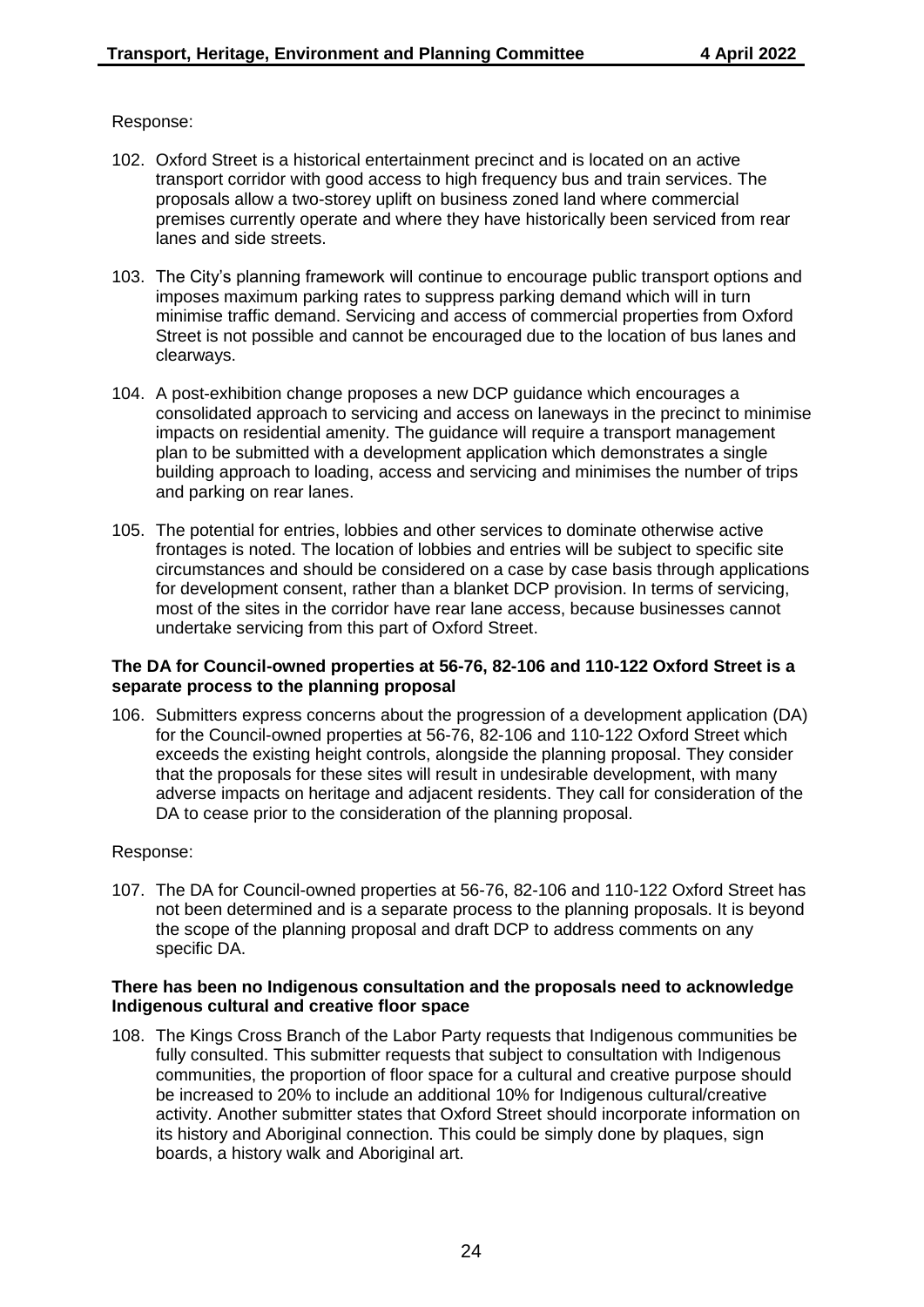#### Response:

- 109. The City is in the process establishing its Designing for Country Framework which will be a Council-wide process of responding to Aboriginal cultural connections to Country in the public domain. In lieu of this framework, during the early consultation and the public exhibition of the planning proposal the City invited a range of Indigenous organisations to participate.
- 110. Post-exhibition changes to the draft DCP are proposed which draw from work in the Botany Road corridor which has been the subject of significant consultation with Indigenous communities. The changes require proponents to consider opportunities for acknowledging and continuing the social and cultural significance of Oxford Street as a sacred walking track of the Gadigal people of the Eora Nation and promote the presence, visibility and celebration of First Nations organisations, businesses and cultures through art, performance, architecture, landscaping and other creative expression involving the engagement of suitably qualified Indigenous practitioners.
- 111. Another post-exhibition change to the draft DCP will be to require Plans of Management for late night trading premises through future conditions of consent to require diversity and inclusion training for staff, which will address but not be limited to Indigenous and LGBTIQA+ issues.
- 112. Indigenous cultural activity is a cultural and creative purpose and will have access the cultural and creative space delivered through the planning proposal. This definition includes a range of business types that could be taken up by Indigenous groups or businesses. However, the NSW planning system does not allow planning controls to require (or the courts to uphold) space for specific people or groups.
- 113. It is not recommended to increase the incentive provision to 20% of floor space in a new redevelopment. The incentive provision of 10% of floor space for a cultural and creative purpose was determined based on a reasonable amount of floor space within the buildings and recognising that other uses will subsidise the cultural and creative uses provided at a below market rent.
- 114. Consultation with members of the Indigenous LGBTIQA+ community has informed the draft LGBTIQA+ Place Strategy. One of the actions of the Strategy is to explore opportunities to acknowledge, recognise and reflect the culture of local Aboriginal and Torres Strait Islander people within the precinct, particularly in the public domain and explore opportunities for dedicated LGBTIQA+ and First Nations space in the NAS redevelopment.

#### **The LGBTIQA+ community has highlighted the need to recognise the social significance of Oxford Street and promote LGBTIQA+ businesses, culture and identity**

115. The LGBTIQA+ community has provided significant feedback to the exhibition of the draft planning controls.

Concerns that redevelopment will result in the loss of LGBTIQA+ businesses, character and identity

116. Sydney Gay and Lesbian Mardi Gras states that Oxford Street has been home to Mardi Gras Parade for 43 years and despite the decline of the area is the spiritual home of the LGBTIQA+ community. The submission states that the planning proposal should be supported by a clear strategy to ensure LGBTIQA+ character and visibility is retained and that LGBTIQA+ businesses and services will find a new home in the new development.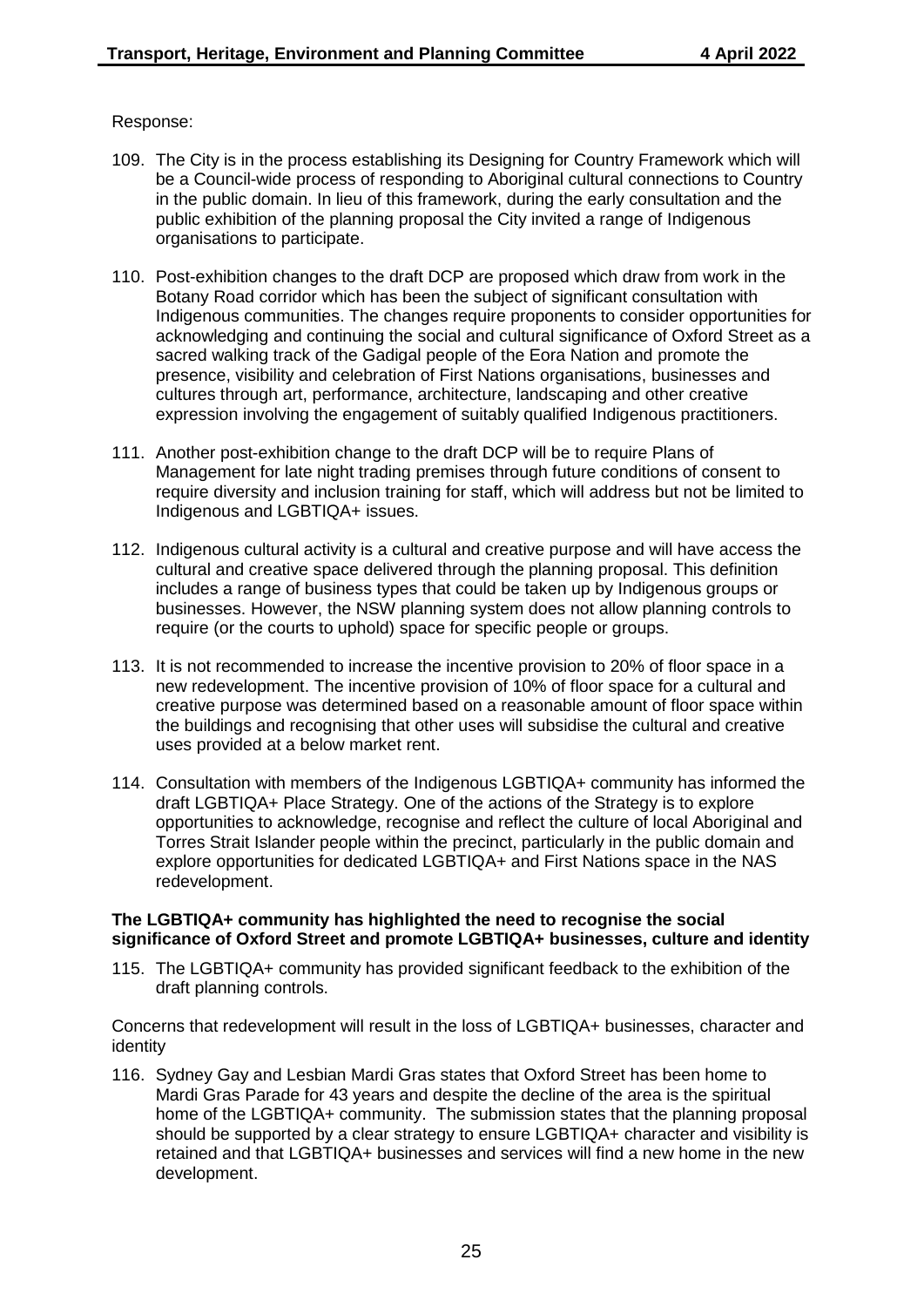117. Sydney Gay and Lesbian Mardi Gras notes that it has had to relocate from the City owned properties at 94 Oxford Street and are now paying significantly higher rents to maintain a presence on Oxford Street. They advise that not all LGBTIQA+ businesses can afford these rents and have had to close like Daily Male, SAX, Green Park Hotel and ARQ nightclub. Submitters believe that the loss of these businesses and the potential redevelopment of Oxford Street poses a significant risk to the survival of the LGBTIQA+ precinct and to its preparation for World Pride in 2023.

- 118. The City has prepared a Draft Place Strategy for Oxford Street to recognise, preserve, and promote the significant connection the LGBTIQA+ community has with Oxford Street. The Draft Place Strategy at Attachment C is detailed at paragraphs 15-22 of this report and is recommended for public exhibition for community feedback for a period of 28 days.
- 119. The Draft Place Strategy outlines actions grouped under 5 priority areas:
	- (i) Recognising historic LGBTIQA+ places and spaces
	- (ii) Reflecting the contemporary LGBTIQA+ community within local businesses and venues
	- (iii) Increasing LGBTIQA+ cultural and social spaces
	- (iv) Increasing LGBTIQA+ the visibility and identity throughout the precinct
	- (v) Ensuring the local community is safe and supported
- 120. The proposed planning controls promote the provision of new cultural and creative floor space, and the maintaining of existing space. The Draft Place Strategy will look at establishing a "matching service" to connect cultural operators, including LGBTIQA+ operators, with this new floor space. This will support the maintenance of a strong LGBTIQA+ business presence and identity on Oxford Street.
- 121. The Draft Place Strategy will investigate a LGBTIQA+ Precinct Business Charter for Oxford Street. The Charter may include initiatives to increase employment opportunities for LGBTIQA+ people, a commitment to providing inclusion and diversity training to venue staff and security, the provision of non-gendered bathrooms and other inclusive facilities, coordinated efforts to address and reduce anti-LGBTIQA+ behaviour or sentiment
- 122. The need for LGBTIQA+ communities to remain visible on Oxford Street is recognised in the draft Place Strategy and includes actions to:
	- (i) Continue to fly the Progress Pride Flag at Taylor Square and Sydney Town Hall.
	- (ii) Continue to fly the Progress Pride Flag City banners across the Precinct during key events and at key times throughout the year.
	- (iii) Update the Rainbow Crossing at Taylor Square to reflect the Progress Pride Flag design.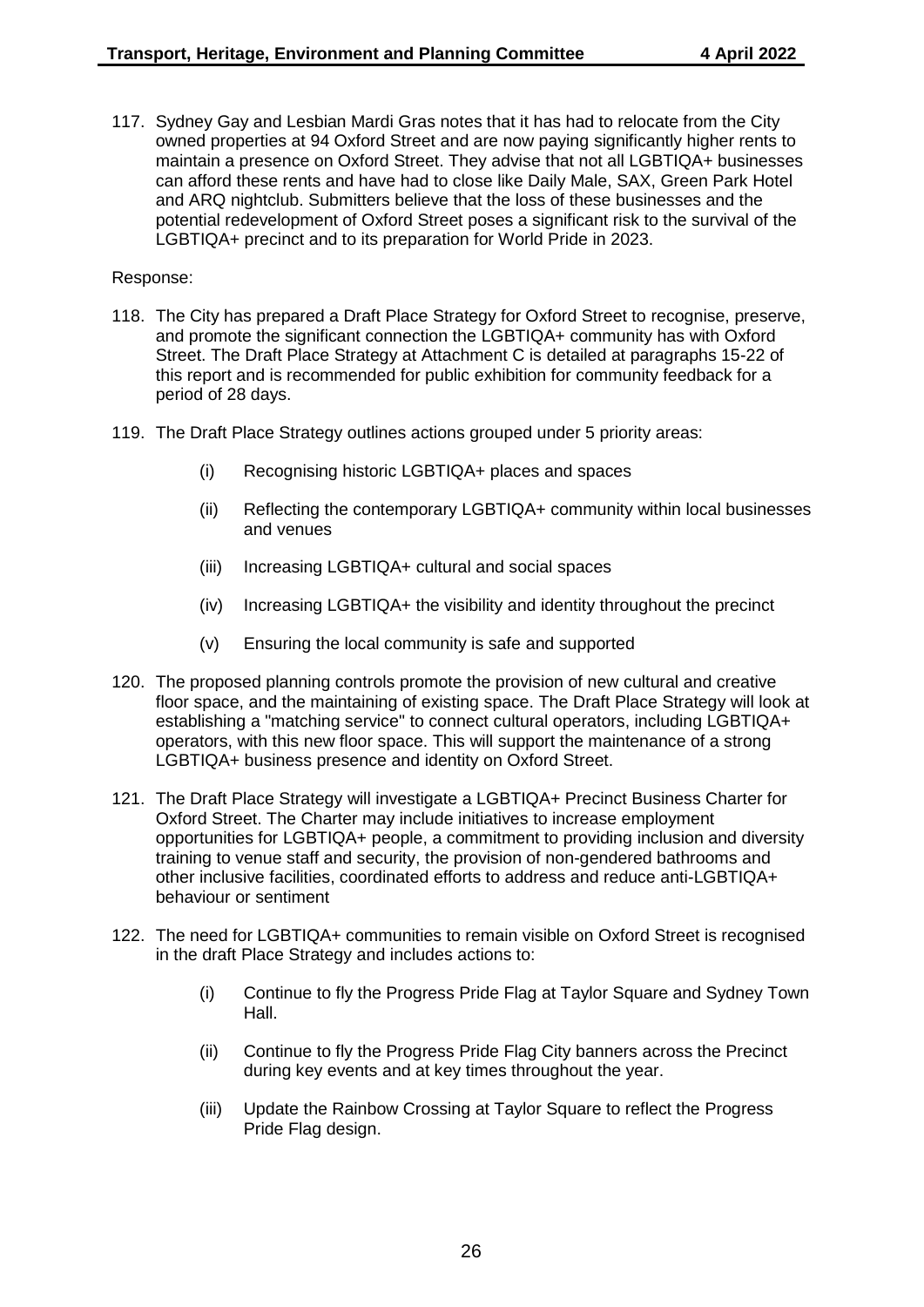- (iv) Through the Art and About Program, commission local artists to deliver street murals that celebrate local LGBTIQA+ icons.
- (v) Ensure that hoarding treatments throughout the Precinct reflect LGBTIQA+ history and artists, including as a priority the 2022 Site Works suite of hoardings artworks.
- (vi) Through the development application process, explore opportunities for public art to be produced by LGBTIQA+ identified artists.
- 123. In addition to actions in the Draft Place Strategy, the City will make post-exhibition changes to the draft DCP to support diversity and inclusion in the precinct including:
	- (i) Change to the Locality Statement for Oxford Street to further recognise LGBTIQA+ character and its historical connection to LGBTIQA+ culture and identity including bars, clubs, restaurants, saunas, sex industry and adult entertainment venues and shops,
	- (ii) A new principle to guide development that seeks to retain existing and provide new LGBTIQA+ businesses, organisations and venues,
	- (iii) A new principle to guide development that identifies and respects buildings and places of social and heritage significance to the LGBTIQA+ community, and
	- (iv) A requirement for inclusion guidelines for late trading premises to address the needs of the LGBTIQA+ community.

Concerns about how the history of Oxford Street as a LGBTIQA+ precinct will be celebrated

- 124. Submissions state that LGBTIQA+ history and other history and heritage must be preserved in the revitalisation of Oxford Street. They are concerned that there are no statues, sculptures, plaques or other markers in the precinct that tell the history of the street to visitors and residents. One submitter suggests Oxford Street could incorporate plaques similar to those in Kings Cross to tell the stories and provide information about the people and places that belong to Oxford Street's history.
- 125. The NSW Heritage Council encourages opportunities to conserve and celebrate the LBGTQIA+ history of the Oxford Street precinct. They advise that on 31 August the Heritage Council resolved to progress a State Heritage listing for Taylor Square in consultation with the City of Sydney which tells the story and evolution of Sydney's Mardi Gras.

#### Response:

126. Celebrating the strong associations that LGBTIQA+ community is a cornerstone of the City's long-term vision for Oxford Street. The support of NSW Heritage in progressing a state listing to recognise the LGBTIQA+ significance of Taylor Square is welcomed.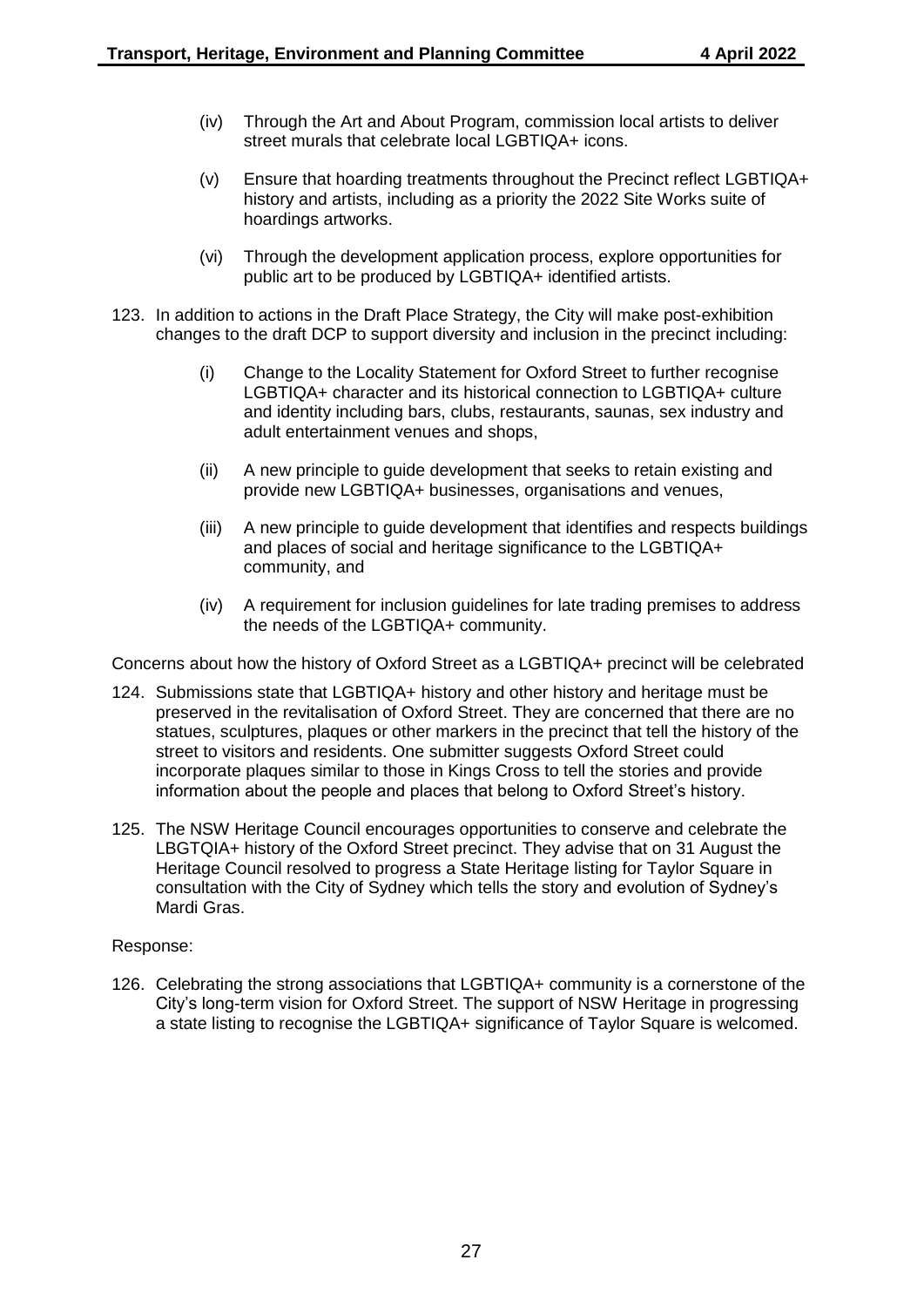- 127. The Draft Place Strategy includes actions to recognise significant social, cultural and historical LGBTIQA+ places and space in the precinct. Some of these actions will be progressed through the City's planning controls once the draft Place Strategy has been finalised and the actions confirmed. Actions are proposed to:
	- (i) Identify places and spaces of LGBTIQA+ social, cultural and historical significance currently not listed as heritage items. Conduct heritage assessments and where appropriate, propose the places and spaces for inclusion in the LEP as additional heritage items.
	- (ii) Review and update the inventory sheet for the Oxford Street Heritage Conservation Area including the Statement of Significance to include buildings identified as socially, culturally and/or historically significant to the LGBTIQA+ community.
	- (iii) Review and update the inventory sheets for identified heritage items to include or strengthen references to LGBTIQA+ social significance in their Statements of Significance.
	- (iv) Collaborate with the NSW Heritage Council State Heritage Register LGBTIQA+ Working Group to progress a State Heritage listing at Taylor Square which tells the story and evolution of Sydney's Mardi Gras, including a section of Oxford Street and the former Darlinghurst Police Station.
	- (v) Provide a publicly accessible catalogue of photographs documenting the gay and lesbian rights movement, queer arts and activism, and other LGBTIQA+ histories across the Precinct.
	- (vi) Require new developments to deliver heritage interpretation which acknowledges significant LGBTIQA+ places and spaces, for example through interpretative artworks, plaques on buildings or in the pavement.
	- (vii) Continue to collect and share oral histories and stories related to LGBTIQA+ places and spaces within the Precinct.
	- (viii) Explore opportunities to connect these oral histories to physical locations within the precinct through on-site promotion of online content.
	- (ix) Review and update the City of Sydney's Culture Walks walking tours to include LGBTIQA+ content, especially around the Precinct.
	- (x) Explore options for signage and wayfinding that connects the AIDS memorial in Green Park to Oxford Street, including promotion of online content relating to the memorial.

The proposal should promote more LGBTIQA+ spaces and places in the precinct in preparation for WorldPride

128. Submitters state that WorldPride in 2023 provides the opportunity to showcase a vibrant LGBTIQA+ precinct and that work to support LGBTIQA+ businesses and venues should commence and be set as a legacy for the future of the city. They say that the LGBTIQA+ community supports the City and NSW Government leading work to revitalise the precinct, which could include the provision of permanent artwork recognising the nature of the area, safe spaces, a LGBTIQA+ museum and a Pride Centre.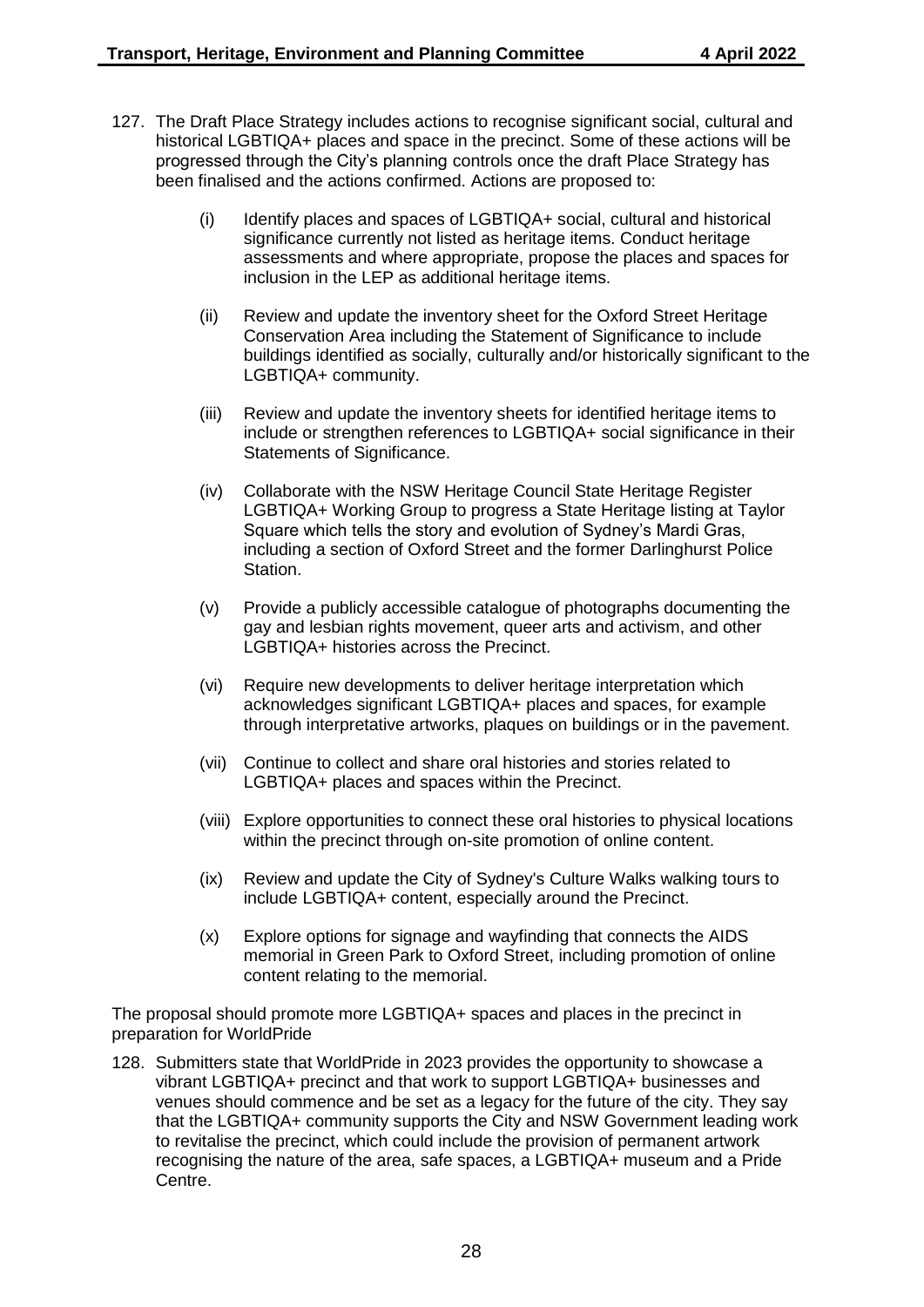## Response:

- 129. The Draft Place Strategy includes the work the City is undertaking under existing programs to prepare for WorldPride 2023 and outlines additional actions to establish safe LGBTIQA+ places and spaces in the precinct. Actions are included to:
	- (i) Explore opportunities to deliver a LGBTIQA+ Cultural Centre or Museum in the Precinct.
	- (ii) Explore opportunities to re-purpose the toilet block and substation on Taylor Square (North) for social and/or cultural use.
	- (iii) Explore a Cultural Spaces Start-Up Grant to assist new LGBTIQA+ cultural and creative businesses to establish in the Precinct.
	- (iv) Continue to connect outreach services and programs to vulnerable communities within the Precinct, including people sleeping rough, people experiencing mental ill-health and people experiencing substance abuse.
	- (v) Identify opportunities to advocate for diverse housing and accommodation options for young LGBTIQA+ people in the Precinct.
	- (vi) Explore opportunities to increase services and programs within the Precinct that support Transgender and gender diverse people, and older members of the LGBTIQA+ community.
	- (vii) Develop an Oxford Street Precinct Safety Plan in collaboration with Surry Hills LAC and NSW Police to increase awareness of safety issues for LGBTIQA+ people and improve safety in the area, at day and night.
	- (viii) Explore opportunities to implement LGBTIQA+ inclusive and supportive messaging across the Precinct, through City owned street furniture, signage, and creative lighting or artworks.

Concerns that sex industry or adult entertainment uses with strong associations with LGBTIQA+ culture will be removed by redevelopment

130. Some submitters express concerns that sex industry and adult entertainment uses have traditionally existed in the precinct and had strong associations with LGBTIQA+ culture and identity. They consider that these uses should be considered as cultural space under the new planning controls so that they can be retained.

#### Response:

131. Sex industry and adult entertainment premises have traditional links to Oxford Street and form an important part of its character. These premises have historical and current links to LGBTIQA+ culture and community. A post exhibition change to the draft DCP Locality Statement acknowledges the LGBTIQA+ association with sex industry uses. The Locality Statement defines the character of the precinct and is considered in applications for development consent. It will acknowledge that Oxford Street has historically accommodated LGBTIQA+ bars, clubs, restaurants, saunas, sex industry and adult entertainment venues and shops.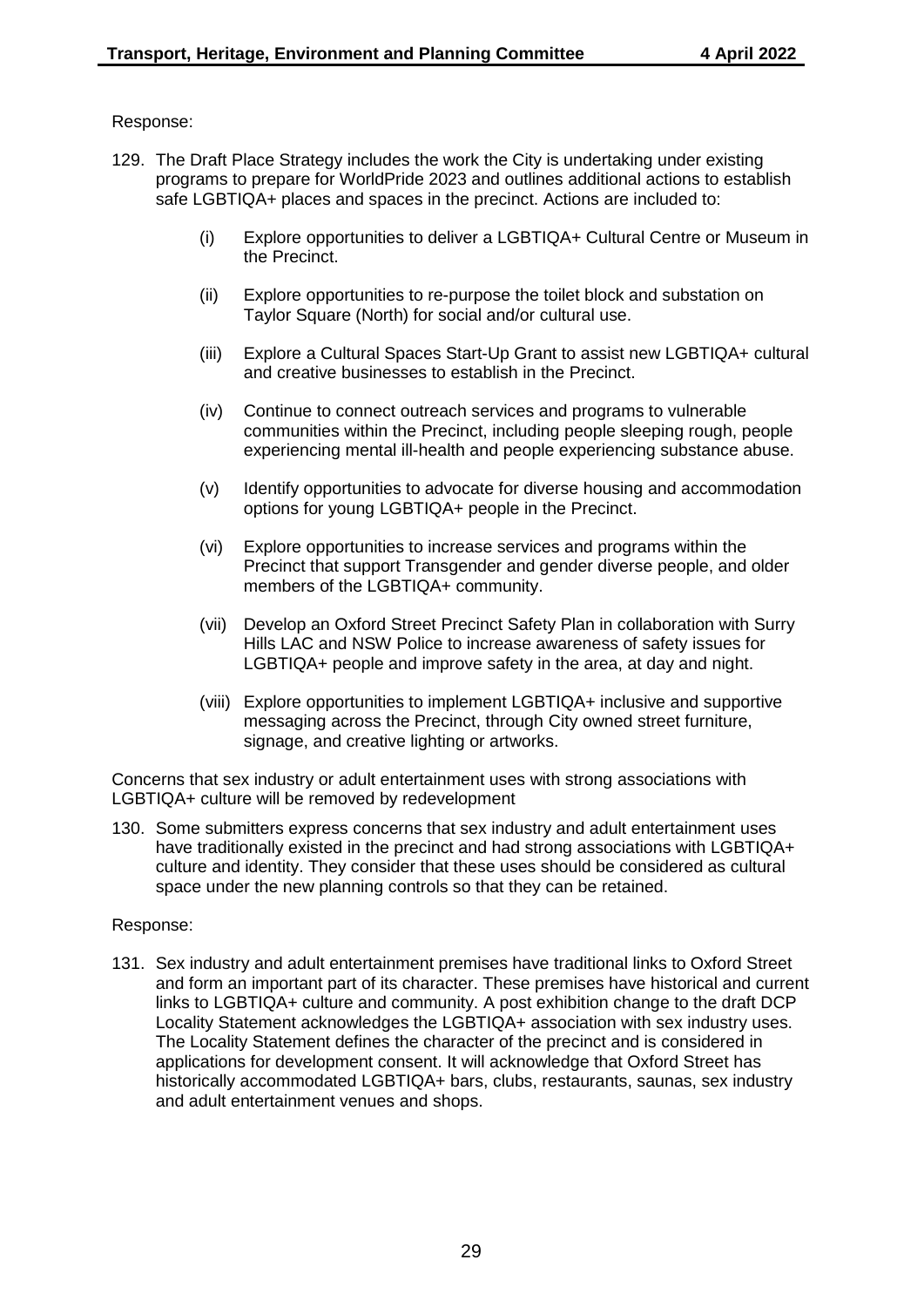132. The draft planning proposal does not include sex industry and adult entertainment premises within the definition of cultural and creative uses. These uses are permissible under the controls that apply to the precinct but are not incentivised through additional height and floor space.

#### **Concerns about the oversight, operation and affordability of cultural and creative floor space**

- 133. Woollahra Council and other submitters suggested that cultural and creative space should be dedicated to Council to manage or the developer should be required to demonstrate partnership with a cultural and creative user. They suggest that if there is no end use identified the space could be required to be managed by a suitable body for the ongoing leasing and management.
- 134. The National Art School (NAS) supports the planning proposal and considers that it is best placed to assist in the implementation of the planning controls through a 'stewardship approach.' NAS would then be able to facilitate the use of these spaces depending on the needs of the individual or group.
- 135. NSW Create, NAS, Woollahra Council and other submitters state that the City should ensure that cultural and creative floor space is affordable. They seek incentives for developers to offer the 10% creative space provision at a lower than market rent to arts and culture practitioners or creatives.
- 136. Other submitters express concern that cultural and creative floor space may be tenanted and then fall away to other types of uses as spaces become vacant. They consider that a change of use through exempt and complying development to other non-creative uses could easily occur.

- 137. The planning proposal seeks to incentivise the provision of new cultural and creative floor space in private buildings as part of a new development. The planning proposal aims to attract investment, increase cultural and creative space, and revitalise the precinct. The approach sets aside cultural and creative space for the market and is not led by the Council. The City will continue to work with Create NSW and the National Art School to make space for culture in the Oxford Street precinct.
- 138. The stewardship process that the NAS proposes is not possible under the NSW planning system. Under the planning controls the City cannot authorise the transfer of private property to a third party including NAS. The submitter proposes a system similar to the provision of social/affordable housing. The NSW legislated system allows the City to do this for affordable housing, through Community Housing Providers, however there is no such system or provider for any other types of space.
- 139. The Draft LGBTIQA+ Place Strategy includes an action to explore a matching service for the new cultural and creative floor space for developers wishing to tenant this space. This means that if a developer cannot find a tenant the City could offer to link them with registered cultural and creative operators seeking to locate in the precinct.
- 140. It will be in the economic interest and the responsibility of the landowner to tenant these spaces, and one that will be acknowledged from the outset of development. The new floor space will be secured by planning conditions and restrictive covenants, which means it cannot be tenanted for another purpose. If this floor space is not tenanted, the landowner will be in contravention of the consent and will not be able to occupy the building.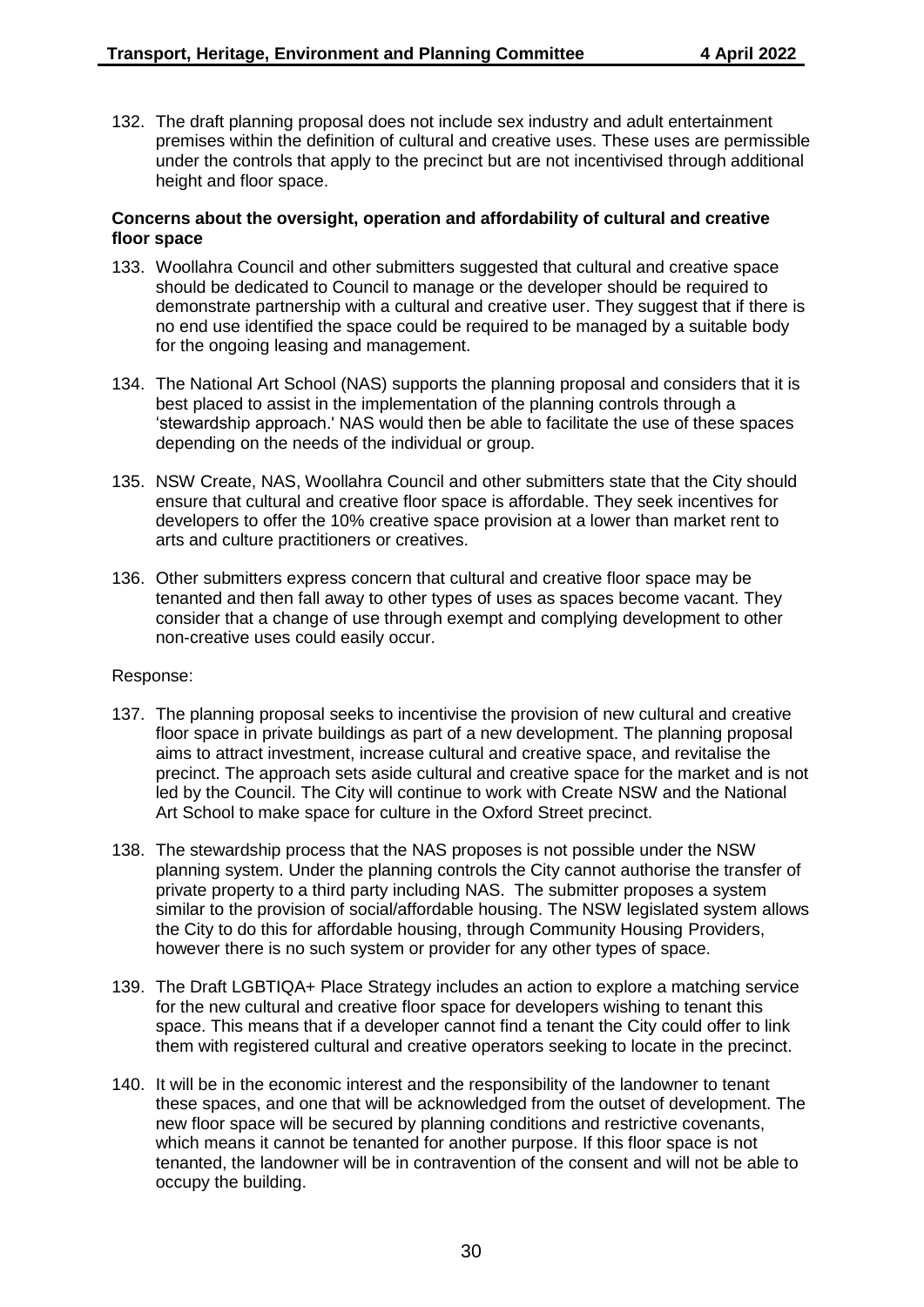- 141. A proposed post exhibition change, required by the Gateway Determination, provides some flexibility for cultural and creative floor space that existed from 10 September 2021 and has not used the increased height and floor space controls. If this existing cultural and creative floor space cannot be tenanted after a period of appropriate and active marketing, then it may be tenanted for a broader range of cultural and creative activities.
- 142. A post-exhibition change to the planning proposal clarifies that the City will place restrictive covenants on the floor space to ensure that it is not subject to a change in use without the Council's consent.

#### **10 per cent of the total floor space will not deliver the cultural and creative spaces needed**

- 143. Submitters question why the proportion of floor space for cultural and creative purpose is only 10 per cent and call for a larger proportion, up to 50 per cent. Submitters state that given the fine grain of development that the provision of large, raw spaces suitable for creative industries, artistic production or fringe performance cannot be accommodated in the precinct.
- 144. Woollahra Council states that flexibility is needed to be incorporated into the planning controls to create the size of cultural and creative spaces needed within one property to provide for a specific purpose, rather than several small spaces that are not as useful.

#### Response:

- 145. The provision of 10 per cent of floor space for a cultural and creative purpose was determined based on a reasonable proportion of space compared to the existing floor space in each building in the precinct. If the required amount of cultural and creative space is set too high, then development and the provision of the space will not result as there would be insufficient other uses to subsidise the creative space.
- 146. The Cultural Activity Study provided context for the proposals but did not recommend a specific proportion of floor space. While the City has priorities for medium to large cultural and creative floor space, it is seeking a diversity of spaces within the precinct. Floor space for a cultural and creative purpose can be located anywhere in a building and is not limited to the ground floor. The Cultural Activity Study notes that a diversity of spaces is required, including around 50sqm, 100sqm, 200qm and greater in size. Larger spaces may come forward on sites with no heritage constraints, where it is considered acceptable and where the consolidation of the 10 per cent provision could occur through amalgamation of sites. Overall the proposal has the potential to deliver 10,554 sqm cultural and creative floor space, sufficient to satisfy projected demand to 2036.

#### **There is a need to clarify basement floor space incentives**

147. A submitter seeks the provision of further guidance on how the 10 per cent of floor space for a cultural and creative purpose is calculated for basement entertainment uses. They also seek further guidance to applicants on how to calculate the 'existing' cultural and creative uses on site. The submitter states that the range of strategic land uses that can benefit from the 0.8:1 floor space incentive for uses in basement areas fronting Oxford Street should be extended to include cinemas. They state that broader multi-function spaces align with Council's objectives for the precinct and should also be included as eligible for the basement incentive provision.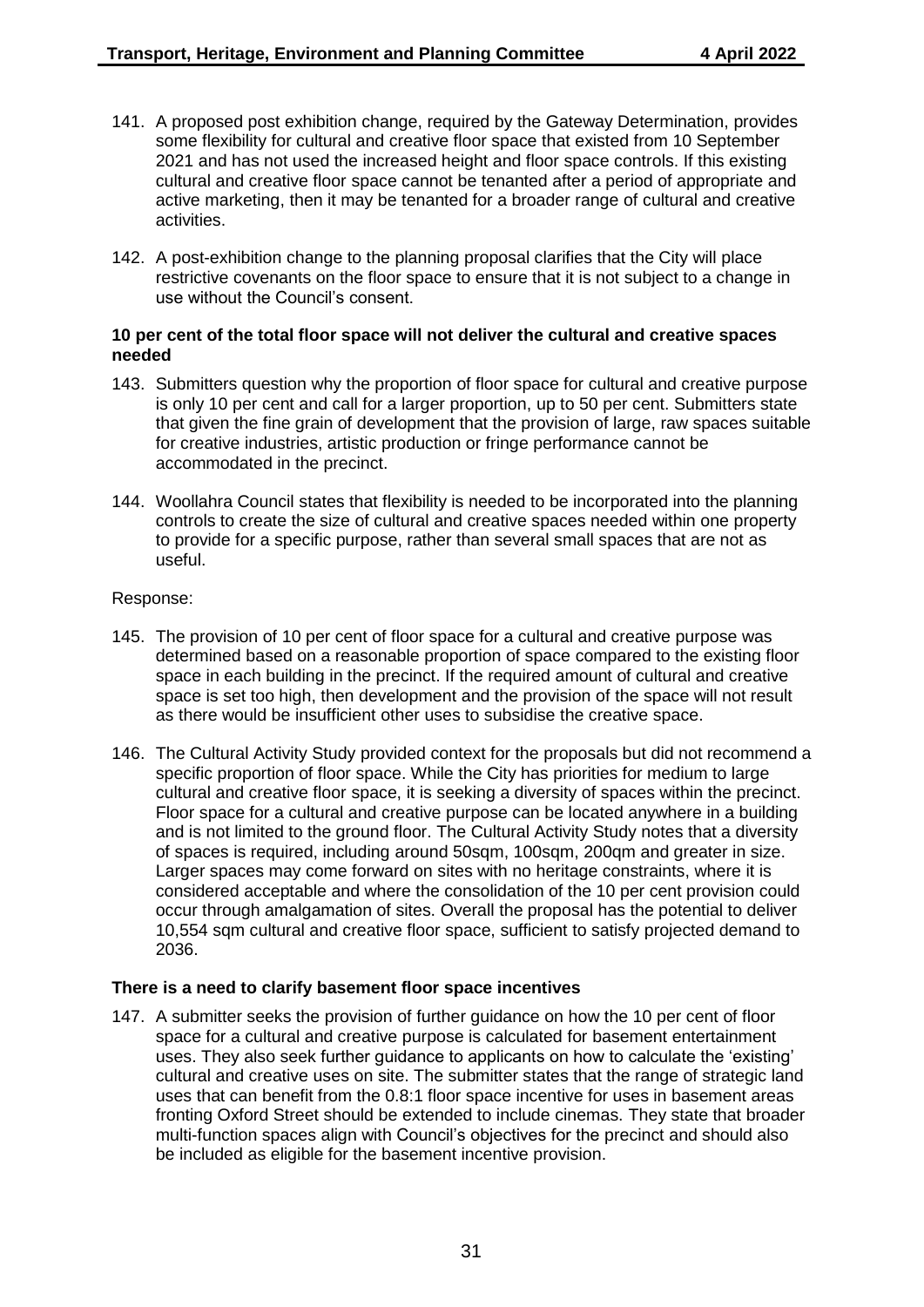#### Response:

- 148. A post exhibition change is proposed to the Draft DCP which clarifies that basement spaces which include entertainment facilities for live entertainment and meet heritage requirements may contribute to the requirement to provide 10 per cent of the total GFA of a proposed redevelopment cultural and creative floor space. It clarifies that below ground floor space is not to be counted as part of the total GFA of a development.
- 149. An entertainment facility is defined in the Sydney LEP 2012 as a theatre, cinema, music hall, concert hall, dance hall and the like, but does not include a pub or registered club. Cinemas are entertainment facilities and are consistent with the objectives for the cultural and creative precinct. A post exhibition change is proposed which states that cinemas can access the basement incentive provision. Multi-function spaces are not eligible for the basement incentive provision because they do not satisfy the definition of an entertainment facility and may be re-purposed for spaces that do not provide for live entertainment.
- 150. Similarly, the calculation of existing cultural and creative floor space should be further clarified to address whether ancillary areas are included. A post exhibition change is proposed which confirms that existing cultural and creative space in a building is calculated excluding space for ancillary uses and common servicing, such as, service areas, corridors, offices, retail and sanitary facilities.

#### **The proposals should provide residential or live/work in conjunction with floor space for a cultural and creative purpose**

- 151. The NAS request that the definition of creative and cultural space is extended to include 'ancillary residential accommodation' to allow for the inclusion of studio-style living space to be incorporated into these creative and cultural spaces. Alternatively, they suggest that in larger scale developments, the 10 per cent of space could be implemented with the provision of accommodation for the user groups of the cultural and creative industry, through NAS.
- 152. Woollahra Council and other submitters raise the potential for live/work which could be incentivised in areas surrounding the precinct. Some submitters suggest a rate subsidy for affordable combined studio and living spaces for artists.
- 153. Some submitters suggest that redevelopment will be for high end residential and adversely impact the night-time economy. Others consider that redevelopment should be residential-led to create demand for local services and business in the area.

#### Response:

154. The City's intention is to incentivise uses which build on the local centre function of Oxford Street and its potential as a cultural and creative hub. A secondary consideration is to minimise conflicts between night time economy uses and other sensitive development including residential uses. The alternative planning controls do not incentivise residential development of any kind in the corridor to minimise conflicts and prioritise local centre and cultural and creative uses.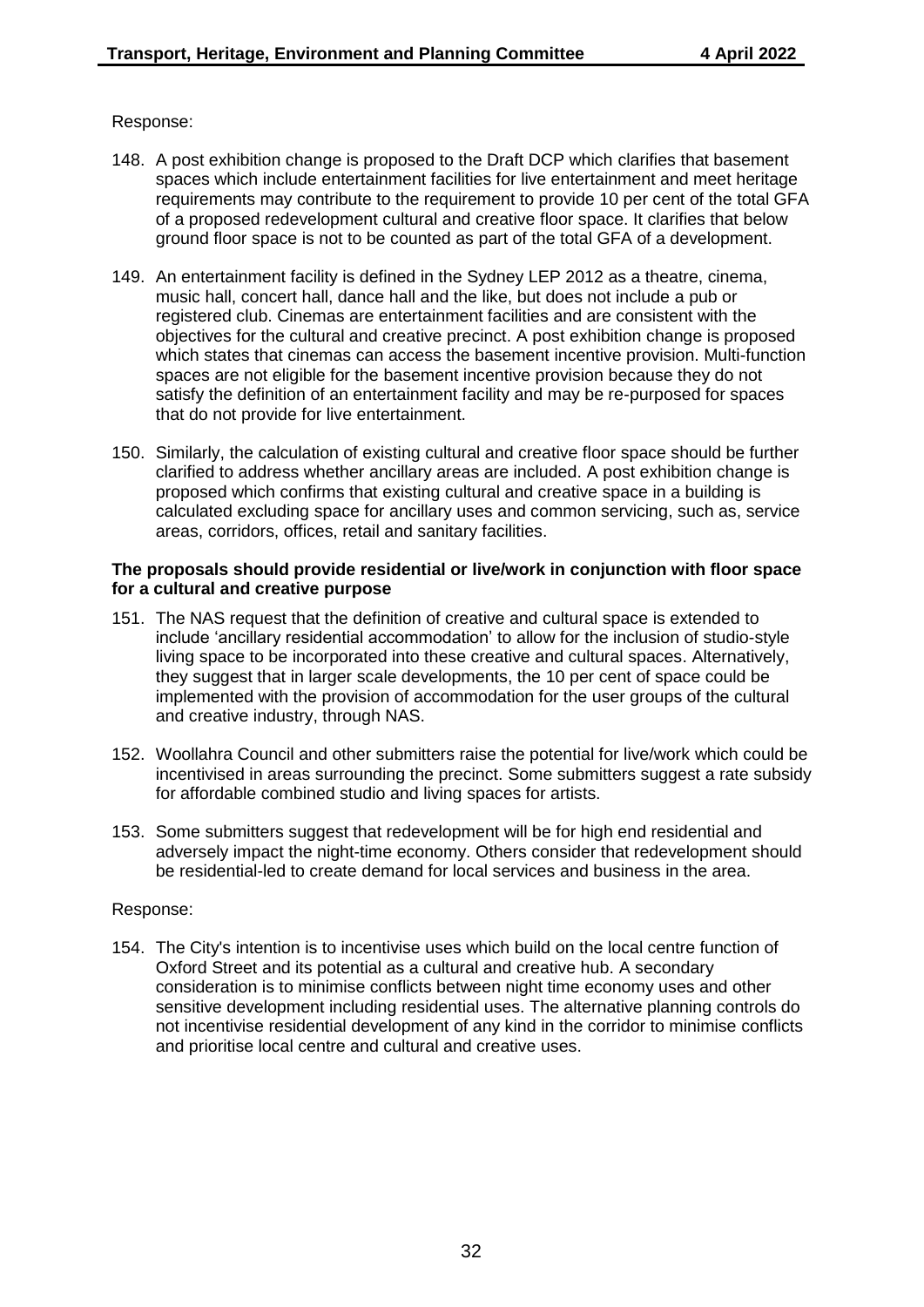- 155. The extension of residential development onto Oxford Street would replace active frontages on the street with lobbies and entrances, reduce the frequency of footfall and activity and undermine the revitalisation of the precinct. A post-exhibition change provides further clarity that no additional height or floor space is provided for development that includes residential. Residential development is permissible in the land use zones of the precinct, however it can only be undertaken under the existing planning controls, without the two storey height increase.
- 156. Live/work uses are possible within the existing planning controls. The City is prioritising the local centre and creative uses that will attract people to the area and encourage activity. A live/work space such as a combined studio and dwelling would displace those more active uses and attract fewer people.

#### **Residents have concerns about noise, overshadowing and view loss**

Noise impacts from late night trading and rooftops

157. Residents located in or around Foley Street, Taylor Square, Arnold Place and Sturt Street are concerned about the impacts of noise and activity on their local amenity.

#### Response:

- 158. Oxford Street is a long established late night trading area reinforced by the City's latenight trading DCP which allows premises in specific areas on Oxford Street to operate up to 24 hours subject to successful trials and good management. Noise from late night trading is addressed through development consent conditions, plans of management and enforcement.
- 159. The City's entertainment sound management planning controls will be reported later in the year and will improve the fair management of entertainment sound and ensure that any new venues locating in Oxford Street mitigate their sound impacts.
- 160. Rooftop bars are not specifically incentivised through the proposed planning controls. Rooftop bars will be assessed through development applications on a case by case basis against local amenity, heritage and design requirements and outdoor trading hours that are more restrictive than for indoor venues.

Overshadowing and noise at Sturt Street

161. Sturt Streets residents state that the proposed uplift to the commercial block to the north of the street will cause them to lose solar access to the front of their properties. They also seek the removal of a north-south through-site link from Taylor Street to Oxford Street, which will provide access to Sturt Street, and increase access, noise and night time activity in their street.

#### Response:

162. Sturt Street includes a terrace of north facing two storey residences which are potentially the most impacted by the proposals. Sturt Street is south of Oxford Street on a narrow street with lane dimensions and would be potentially subject to overshadowing from development under the planning proposal. After consideration of submissions and described elsewhere in this report, the buildings at 217-263 Oxford Street, located directly to the north of Sturt Street, are recommended to be excluded from the planning proposal. Development may however still occur on these sites under the existing planning controls which have existing FSRs ranging from 2.5:1 to 3:1.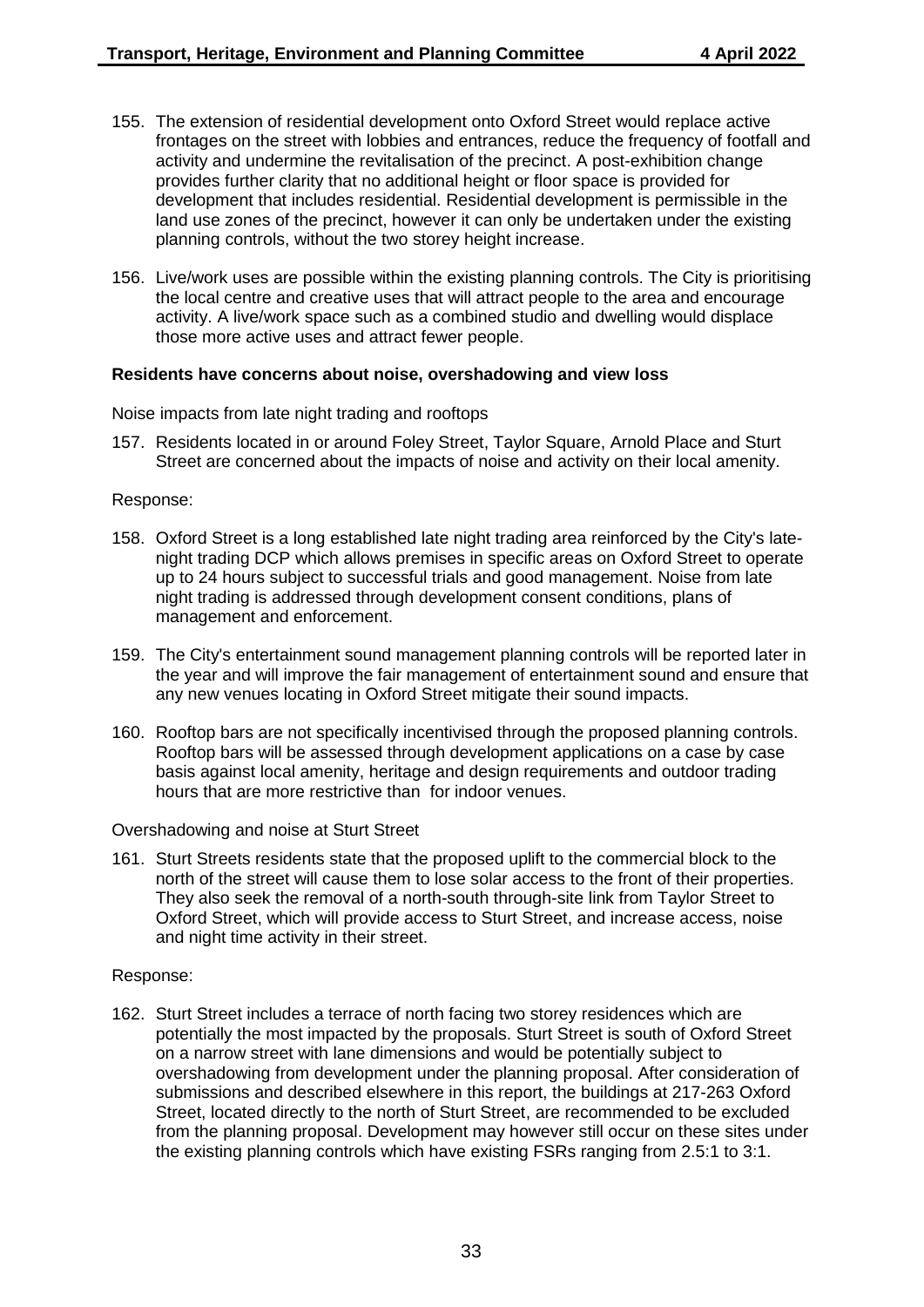163. Another post-exhibition change will remove the requirement for a through site link from Taylor Street to Oxford Street.

Overshadowing at Arnold Place

164. A submitter from Arnold Place raised concerns about the loss of solar access.

Response:

165. A post exhibition changes excludes buildings at 107-111 and 103-105 Oxford Street, Darlinghurst from the proposals. This will remove any potential additional overshadowing to residential development in the vicinity of Arnold Place.

Overshadowing and views at Taylor Square

166. Submitters from the St Margaret's complex on Bourke Street and 200 Campbell Street raise the loss of views over heritage buildings. Residents at 200 Campbell Street and Belgenny Apartments at 391 Bourke Street also raised overshadowing.

Response:

- 167. The apartment buildings at 200 Campbell Street and Belgenny Apartments at 391 Bourke Street are located immediately to the south and south west of Taylor Square. The St Margaret's complex is located outside the precinct about 280m from Oxford Street.
- 168. For 200 Campbell there will be some loss of private views to the east. View loss has been minimised by not allowing development above the Courthouse Hotel and placing most new development above 381 and 379 Bourke Street between Kinselas and the Courthouse Hotel. A post-exhibition change has excluded a number of buildings north of 200 Campbell from the alternative provisions. These changes have reduced the potential of impact to views or solar access to the residential building at 200 Campbell Street. Notwithstanding, the City's planning controls do not protect private views.
- 169. Solar analysis undertaken for the urban design study show the north and west elevations of 200 Campbell achieving good levels of sun access and some loss of sun to the eastern elevation in the early morning. A future development is likely to be capable of complying with current overshadowing controls using good design.
- 170. The proposed alternative height controls for Taylor Square aim to minimise impacts on the Belgenny Apartments directly south of Kinselas. The north elevation of Belgenny achieves excellent levels of sun access with the additional two storeys to Kinselas causing some loss of sun to the lowest residential level from the morning to the early afternoon. Future development is required to meet the solar access provisions of the DCP. With good design a development is likely to comply with the solar access requirements of the DCP.
- 171. There is considered to be minimal view impact and no over shadowing impact on the St Margaret's complex given its distance from Taylor Square.

Noise and the inclusion of sites on Liverpool Street

172. A submitter expressed concern that the Hub co-working space at 223 Liverpool Street will become a rooftop venue and impact the neighbourhood. The submitter states that 223 Liverpool Street Darlinghurst should not be included in the Oxford Street Cultural and Creative Precinct because it is not located on Oxford Street.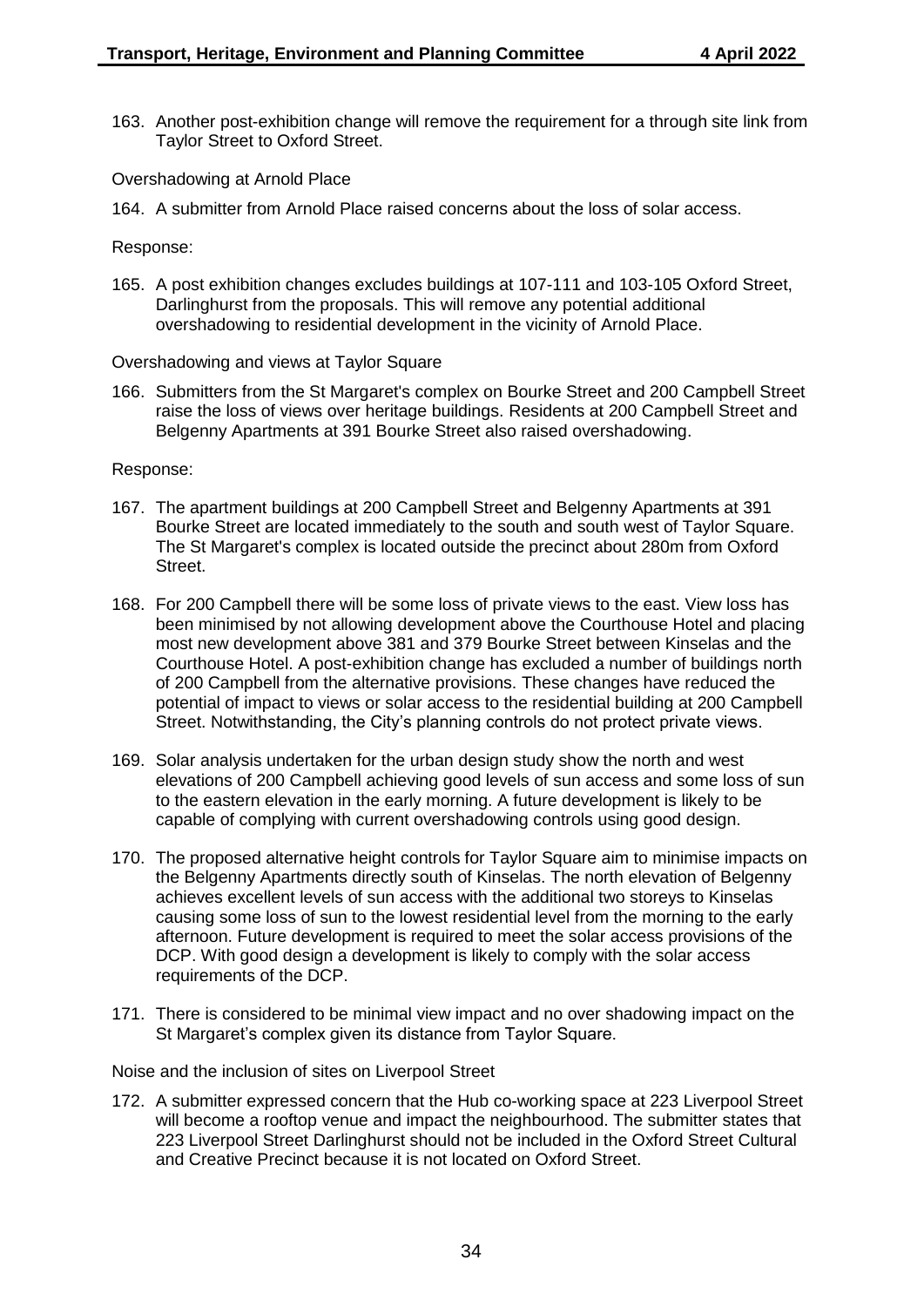## Response:

173. The Hub site at 223 Liverpool Street has been included in the precinct as it is within the B2 Local Centre zone. It is not a requirement for a business to have a frontage to Oxford Street to be included in the precinct. Rooftop venues are not specifically incentivised under the proposed controls and any development application would be assessed against Council's late night trading and noise controls.

#### Overshadowing and noise at Foley Street

174. Residents in and around Foley Street state that they will lose afternoon sun and be subject to noise from rooftop terrace and bars. The submission continues that Foley Street is a very narrow street and is not ideal for commercial use. The apartments and terraces on Foley Street have to deal with the loud garbage trucks and other big trucks now and having this small street used as a commercial street will be detrimental to the residents from increase traffic and noise.

#### Response:

- 175. Foley Street residents will not be overshadowed by development on Oxford Street, which is to their south. Properties between Oxford Street and Foley Lane are zoned B2 Local Centre which encourages commercial and business uses. Commercial uses are permitted under the current planning controls. Impacts from vehicle movements and noise will be assessed and managed through any development application for the site against Council's current planning controls.
- 176. A post-exhibition change proposes new DCP guidance which encourages a consolidated approach to servicing and access on laneways in the precinct to minimise impacts on residential amenity. The guidance will require a transport management plan to be submitted with a development application which demonstrates a single building approach to loading, access and servicing and minimises the number of trips parking and noise on rear lanes.

## **Concerns about the effect of amalgamations in the precinct**

- 177. Some submissions express concerns that the need to provide 10 per cent of a building's floor area for cultural and creative space will lead to amalgamations that will erode the "fine grain" nature of Oxford Street, particularly to the rear elevations.
- 178. Other submitters representing development interests state that improved development outcomes could be delivered in some circumstances through amalgamation of sites.

- 179. The draft DCP includes provisions which protect the fine grain character and form of heritage items and contributory buildings.
- 180. Some sites have no heritage listing or little heritage fabric and could be amalgamated where the desired planning outcomes and significant cultural and creative space could be delivered. On these sites a minimum site area provision will facilitate amalgamation by allowing FSR to be spread across a number of sites within an amalgamated development block.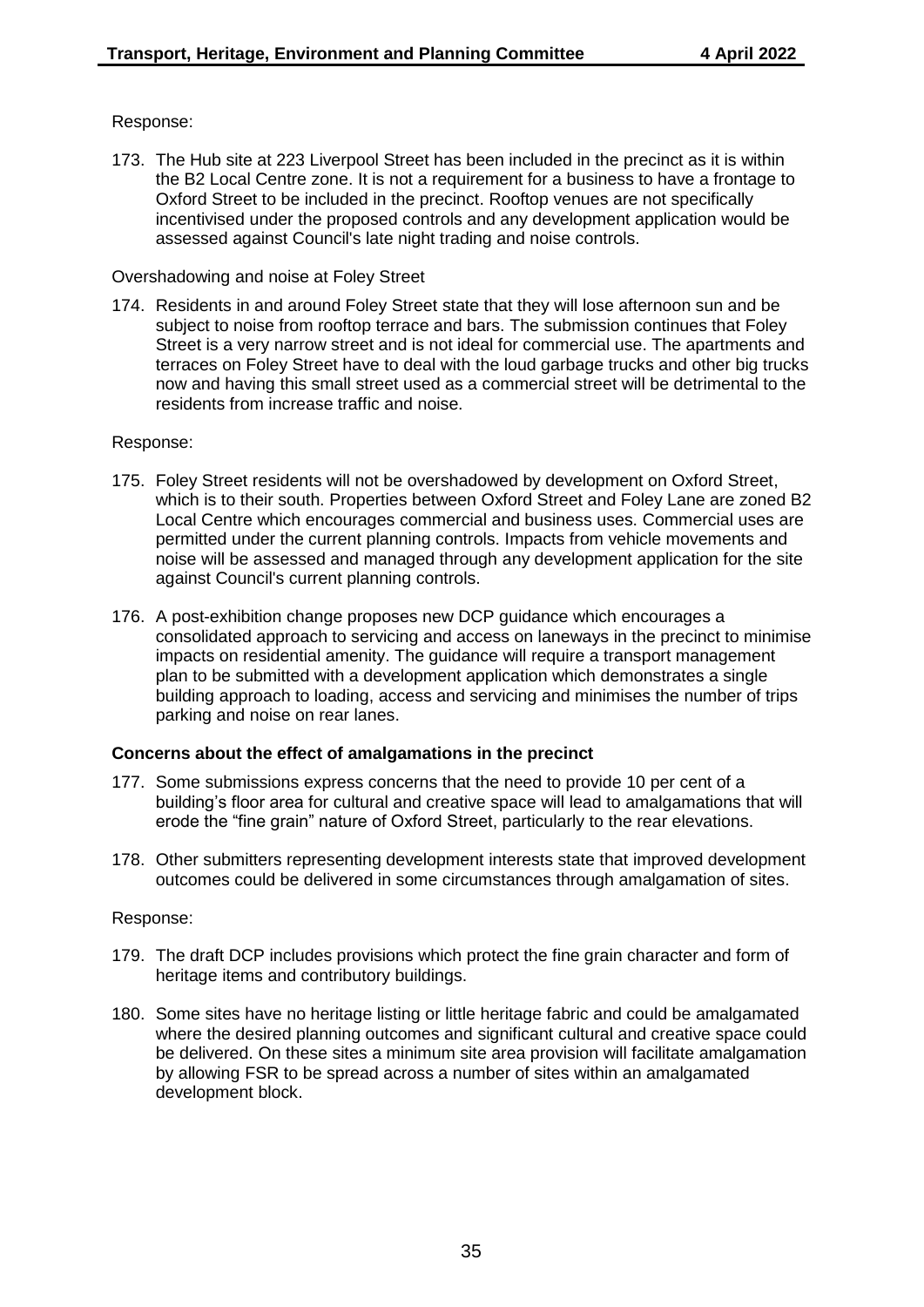#### **Submissions were received from landowners requesting changes to the proposal**

181. Some submissions from landowners have supported the proposed planning controls but requested changes to accommodate alternative proposals. Many of these development proposals seek to increase the number of storeys permitted by the draft DCP or seek to spread the FSR and height across amalgamated sites. Others seek minor increases to the LEP maximum height and FSR controls. Figure 2 below shows the location of the sites to which these submissions refer.



Figure 2 Sites where submissions from landowners were received

More FSR and height is requested at 379-379A, 383-387 and 381 Bourke Street (Kinselas and adjacent sites)

182. The exhibited proposals allowed a minimum site area control to facilitate the redistribution of the built form and maximum heights of 24m and 18m, translating to 5 storeys and 4 storeys in the draft DCP.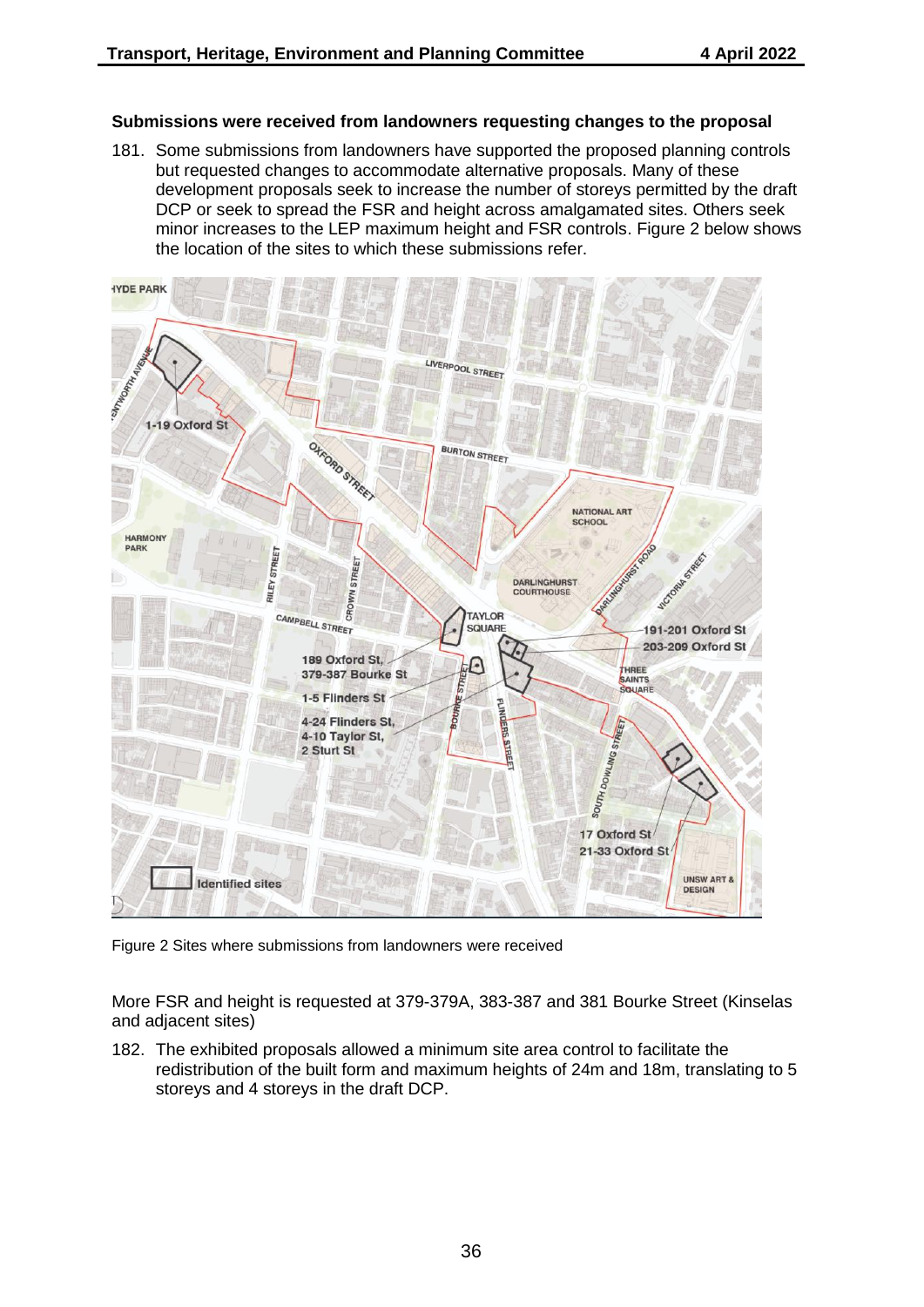183. The landowner requests that the FSR be spread over 4 sites with a minor overall increase to a total of 4.84:1, an increase in height from 18 metres to 24 metres for a small part of the site to accommodate the proposed orientation of the upper storeys, another small height increase beyond 24 metres to accommodate the lift overrun, and an increase in the permitted development storeys to 7 storeys.

#### Response:

- 184. The buildings at 189 Oxford Street and 389 Bourke Street are contributory buildings in the heritage conservation area. This site benefits from a minimum site provision which consolidates development on 389 Bourke Street and Kinselas so that the Courthouse Hotel is free from development, bringing the total height to four storeys.
- 185. The extension of the 24 metres to a small portion of the site at the northern end of 379- 379A Bourke Street is supported because it has minimal to no additional overshadowing to 200 Campbell Street compared to the exhibited built form due to the north easterly alignment of the boundary.
- 186. The increased height to accommodate a lift overrun is not supported. The exhibited proposals included an LEP height increase of 10 metres, sufficient to accommodate a two storey addition and lift overrun. The increase in height in storeys to 7 storeys is not supported because it is not consistent with the aims of the proposal to provide a generous (10m) uplift for a two storey additions to preserve upper level ceilings, accommodate lift overruns and plant structures and provide for a range of commercial land uses. It is not to provide the opportunity for increased height in storeys.
- 187. A minor post exhibition change is proposed which extends the 24m height to a small portion of the site to follow the site boundary.

Redistribution of FSR and height is requested across the sites at 4-6 Flinders, 10-24 Flinders and 2 Sturt Street (the ARQ sites)

- 188. The landowner submission requests that FSR be spread across 6 amalgamated sites to allow for a future development that can deliver significant cultural and creative performance floor space and retail, hotel, function and recreation space and a nightclub. The submission also requests an increase in the height of building controls to 22m and 5 storeys at 4-6 Flinders Street, 10-28 Flinders Street and 2 Sturt Street, and a single FSR of 3.5:1 across all sites (an additional 303sqm of GFA) with a minimum site area provision of 1500sqm. The submission notes a new control would be needed to include a boarding house in a proposal under the alternative controls.
- 189. A five storey height in storeys control is sought at 4-6 Flinders, 10-28 Flinders and 2 Sturt Street. The proposals submission showed demonstrate that solar access will be retained to surrounding development and will not increase impacts over the exhibited proposals.

#### Response:

190. The exhibited controls were for 18m and 22m height in building controls with a maximum 4 and 5 storeys and FSRs of 3.5:1 and 2.75:1. The buildings at 4-6 and 10- 24 Flinders Street are contributory buildings in the heritage conservation area. Council did not exhibit increased height or FSR on the central portion of the site at 2 Sturt Street, which is not built to the maximum FSR of 3.5:1. The draft DCP proposes to include 4-6 and 8-10 Taylor Street as contributory buildings in the heritage conservation area.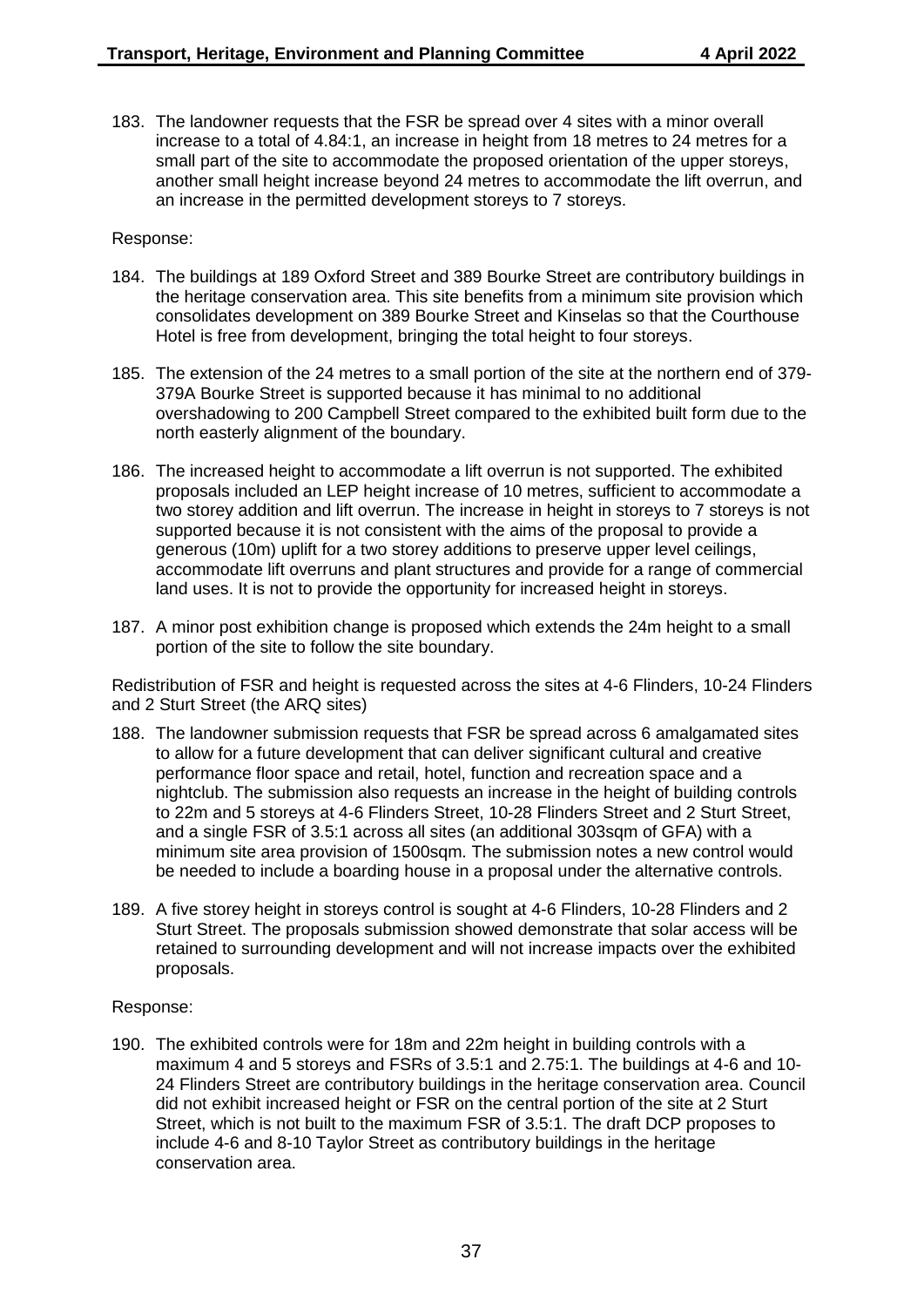- 191. This site presents an opportunity for sensitive redevelopment and the delivery of significant cultural and creative floor space in the heart of the precinct at Taylor Square with the retention of elements of contributory buildings that are important to the conservation area and streetscape.
- 192. The request for a post-exhibition change to allow the FSR to be spread across the 6 sites is supported. The amended LEP will include a minimum site area of 1500sqm to access a total of 3.3:1 FSR. However, the request for an increase in FSR over the sites is not supported, as it is likely to require an increase in building heights to accommodate the extra floor area.
- 193. The request to raise the maximum building height in the LEP is not supported. The 18m and 22m maximum height of building control is appropriate given the height of existing buildings on the site and the heights proposed at Taylor Square which range from 20-24m. The request for an increase in the number of storeys permitted within the overall maximum height is supported. This will allow the development to be placed further from nearby residences and minimise the potential for overshadowing. The site at 4-6 Flinders Street will change from the exhibited 4 storeys to 5 storeys.
- 194. Residential accommodation, including boarding houses or co-living, is not incentivised under the alternative provisions. If the existing boarding houses are removed a low cost rental housing contribution will be required through the DA. A site specific provision is not supported as new non-rent capped co-living housing already receives a 10 per cent FSR bonus and rent capped boarding houses run by a Community Housing Provider can receive a 25 per cent FSR bonus under NSW Government planning controls.

More floor space and additional height in storeys and a combined approach to redevelopment is requested at 203-209 Oxford Street (the Bookshop site near Taylor Square)

195. The landowner requests an increase in FSR over the four sites to 3.75:1 (an additional 346.5sqm of GFA) and a 5 storey height in storeys control. The additional storey is sought on the basis that only one additional storey has been permitted rather than two, because the site has three storey structures on the site.

#### Response:

- 196. The exhibited proposal allowed for a two storey increase across the sites, measured from the upper ceiling of the top storey facing the street. This is an increase from two to four storeys.
- 197. The request for an additional storey is not supported, as it is based on a misreading of the proposal. The request for additional FSR is not supported as it cannot be accommodated within the four storeys.

More height is requested for the Verona site at 17 Oxford Street, Paddington

198. The landowner submission requests an increase in height to 25 metres, in part so as to minimise impacts on surrounding development and create a better street presentation and internal amenity outcomes for a commercial office development. It is stated that the existing building partly exceeds the current 20m height limit. The submission includes a development option which complies with the exhibited 20m height in building control.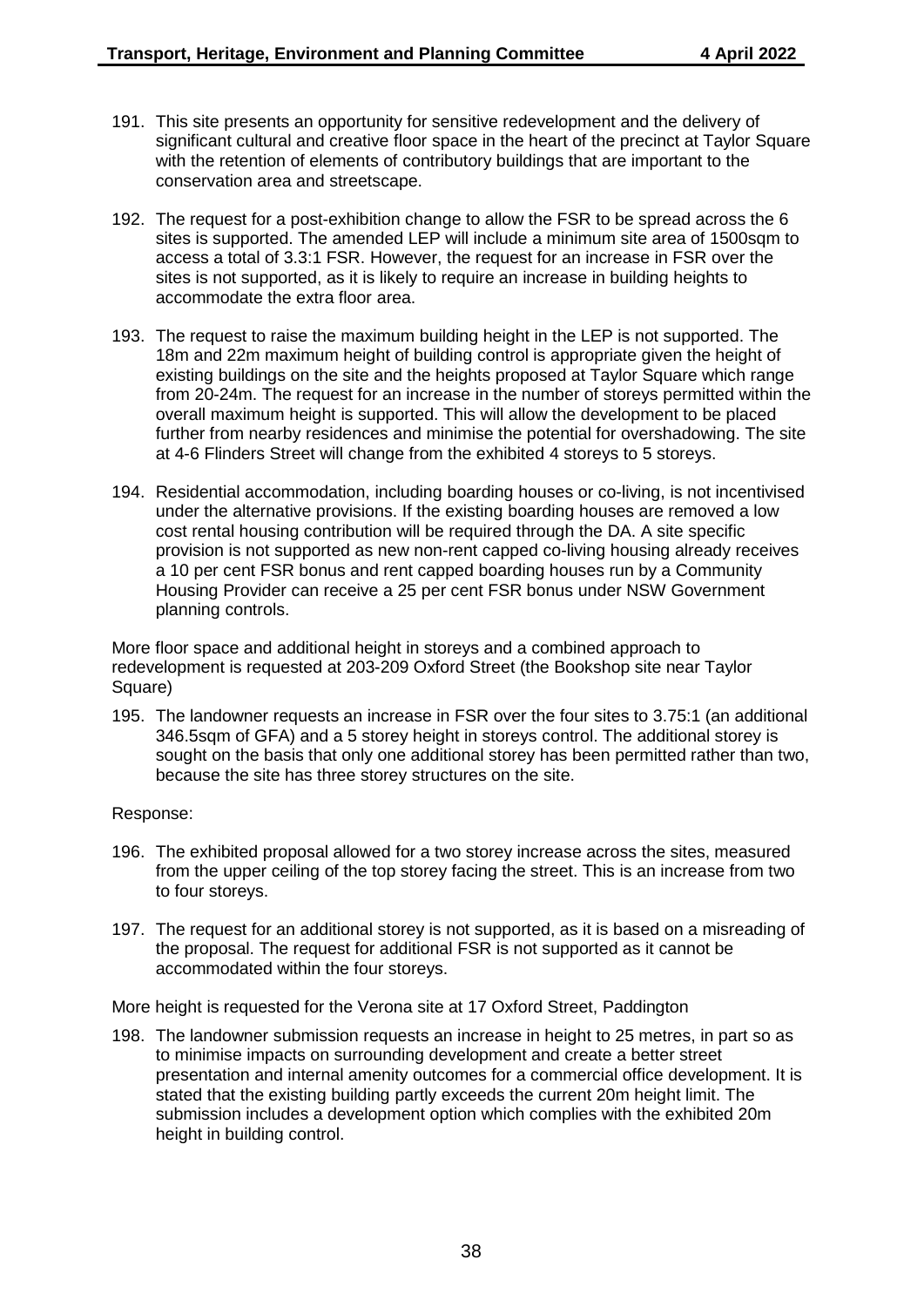#### Response:

- 199. The exhibited proposal was for an FSR of 3.5:1 and a height 20m and 5 storeys. The building is not subject to any heritage listing and is relatively unconstrained. It contains the Palace Verona Cinema, an important cultural and creative venue.
- 200. The request for additional height is not supported. It is not necessary to increase the height when the allowable FSR can be accommodated within the exhibited height control. A separate post-exhibition change clarifies that cinemas are able to access the basement floor space incentive.

More floor space, additional height in storeys and a combined approach to redevelopment is requested at 21-25 Oxford Street and 27-33 Oxford Street (Art Hotel and the Rose, Shamrock and Thistle)

- 201. The landowner submission requests an increase in FSR of 3.5:1 over an amalgamated site at the Rose, Shamrock and Thistle Hotel and Art Hotel sites to support multiple uses such as hotel, commercial and rooftop/basement bars and creative uses. The submission also requests an increase in height in storeys to 6 storeys to accommodate the additional FSR.
- 202. The submission also requests that a multi-purpose basement space, capable of being used as a market hall as well as for entertainment be allowed to access the basement entertainment space incentive.

#### Response:

- 203. The exhibited proposal was for a 20m and 5 storey height with FSRs of 3.5:1 and 3.25:1. The Art Hotel is a detracting building in the heritage conservation area. The Rose, Shamrock and Thistle is a contributory building in the heritage conservation area.
- 204. The request for additional stories is not supported, as it is not consistent with the intent of the proposal to allow two-storey additions and provide a generous (10m) uplift for a two storey additions to preserve upper level ceilings, accommodate lift overruns and plant structures and provide for a range of commercial land uses. It is not to provide the opportunity for increased height in storeys.
- 205. . The additional FSR is not supported, as it may not be accommodated within the permitted five storeys. The multi-purpose basement space will not be able to access the basement entertainment incentive as the City is incentivising permanent entertainment facilities.
- 206. The request to allow the FSR to be spread across the site is supported. A post exhibition change is proposed which sets a minimum site provision of 1,142.5sqm with a FSR of 3.44:1 across the two sites.

More height and floor space are requested or the T2 Building at 1-5 Flinders Street

207. The landowner requests an increase in the FSR to 3.8:1 and the height to 24m and 5 storeys. This is requested on the basis that the proposed controls when applied to the site are not viable given the existing levels and configuration of the building, the heritage significance and need for maintenance and refurbishment on the site.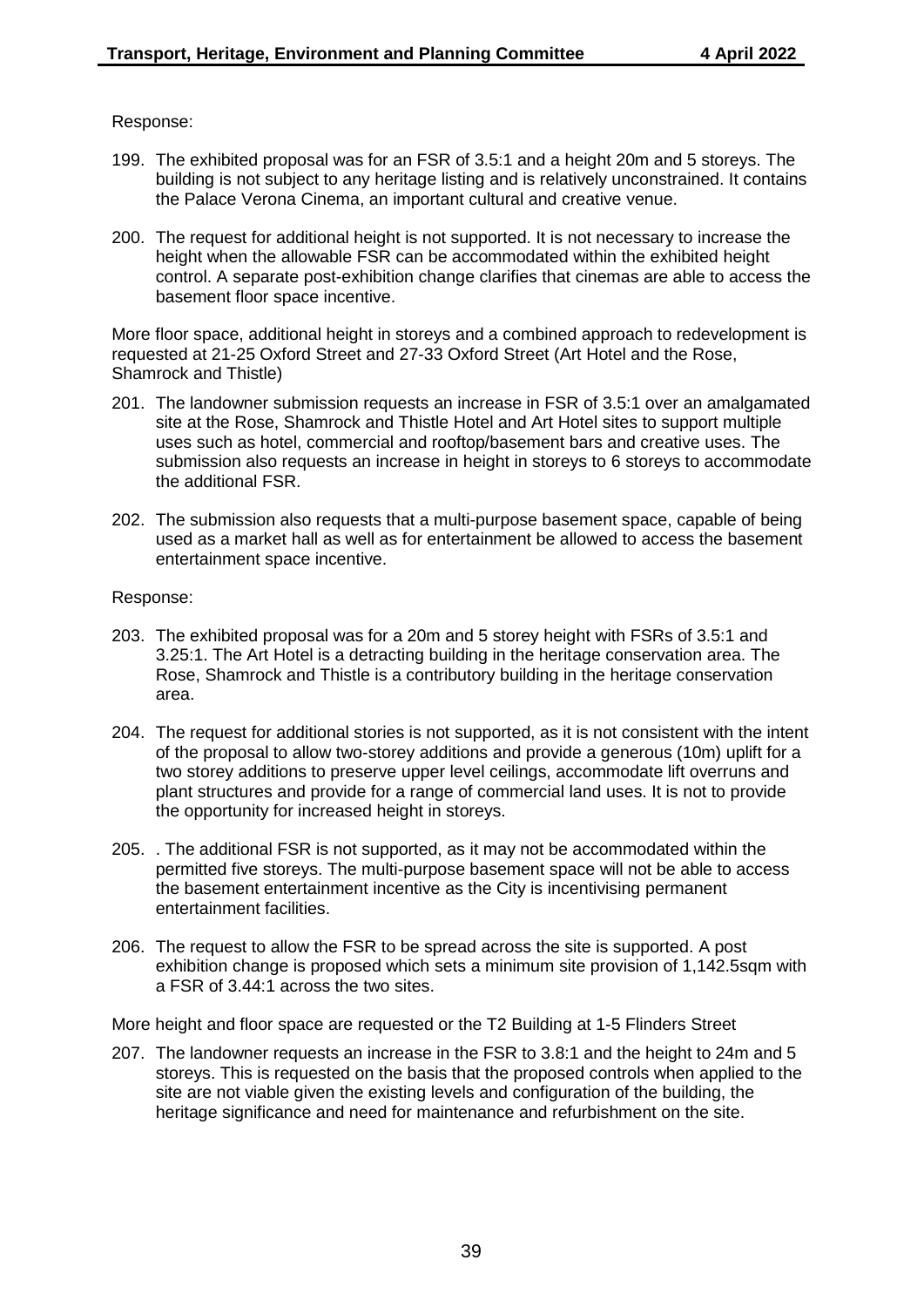208. The request is based on a reference scheme that includes a five storey plus roof terrace building, basement nightclub, with a nil setback for the addition. A rooftop terrace reflects a DA approved by Council in 2015 for a proposal for a bike hub. The two options provide for hotel or commercial uses, with both options showing basement space for a nightclub.

#### Response:

- 209. The exhibited proposal was for an FSR of 3.25:1 with a 20 metre and 4 storey height. The T2 Building is heritage listed and a contributory building in the heritage conservation area. It is a robust building with an iconic presence in the precinct.
- 210. The increases in FSR, maximum building height and height in storeys are not supported. The intent of the exhibited proposal was for a two storey increase generally within the precinct on identified buildings. Two storeys allows for an addition that does not overwhelm the scale of the original building, and which will require minimal structural intervention to support, with the least disruption to the heritage fabric and structural integrity of the heritage building.

An increase to building height is requested at 191-195 Oxford Street (Taylor Square billboard site)

211. The landowner requests a height increase to 27m and 6 storeys for the part of the site furthest from the corner at Taylor Square. The submission states that this would be to allow the heritage street frontage to be reinstated.

#### Response:

- 212. The exhibited proposal was for an FSR of 4:1 and 3.75:1 and a height of 20m and 4 and 5 storeys. The building on this site is not heritage listed, however is a contributory building in the heritage conservation area.
- 213. The submission request is not supported. This site occupies a prominent position on the corner of Oxford and Flinders Street at Taylor Square. A strong corner presentation to Taylor Square is preferred and is one of the principles underpinning the exhibited proposal. The request would erode that corner and weaken the overall presentation to Taylor Square.

More height and floor space is requested at 1-19 Oxford Street

214. The owner of the commercial tower at 1-19 Oxford made a submission objecting to the uplift proposed at the adjacent 21 Oxford Street because it will result in view loss and noise impacts. The submission seeks additional height and FSR for 1-19 Oxford Street site to allow a rooftop bar and other additions.

- 215. The exhibited proposals provided no uplift for the building at 1-19 Oxford Street, but the draft DCP included potential for a podium form to provide wind protection for pedestrians and better address its prominent corner.
- 216. The 1-19 Oxford Street site currently benefits from a 10:1 FSR and 80m height limit and is located in a Central Sydney special character area. The existing building currently exceeds the current controls with a FSR of 12:1 and is 97m in height. It was not identified for additional development in the exhibited planning proposal. The request for additional development in the submission is not supported.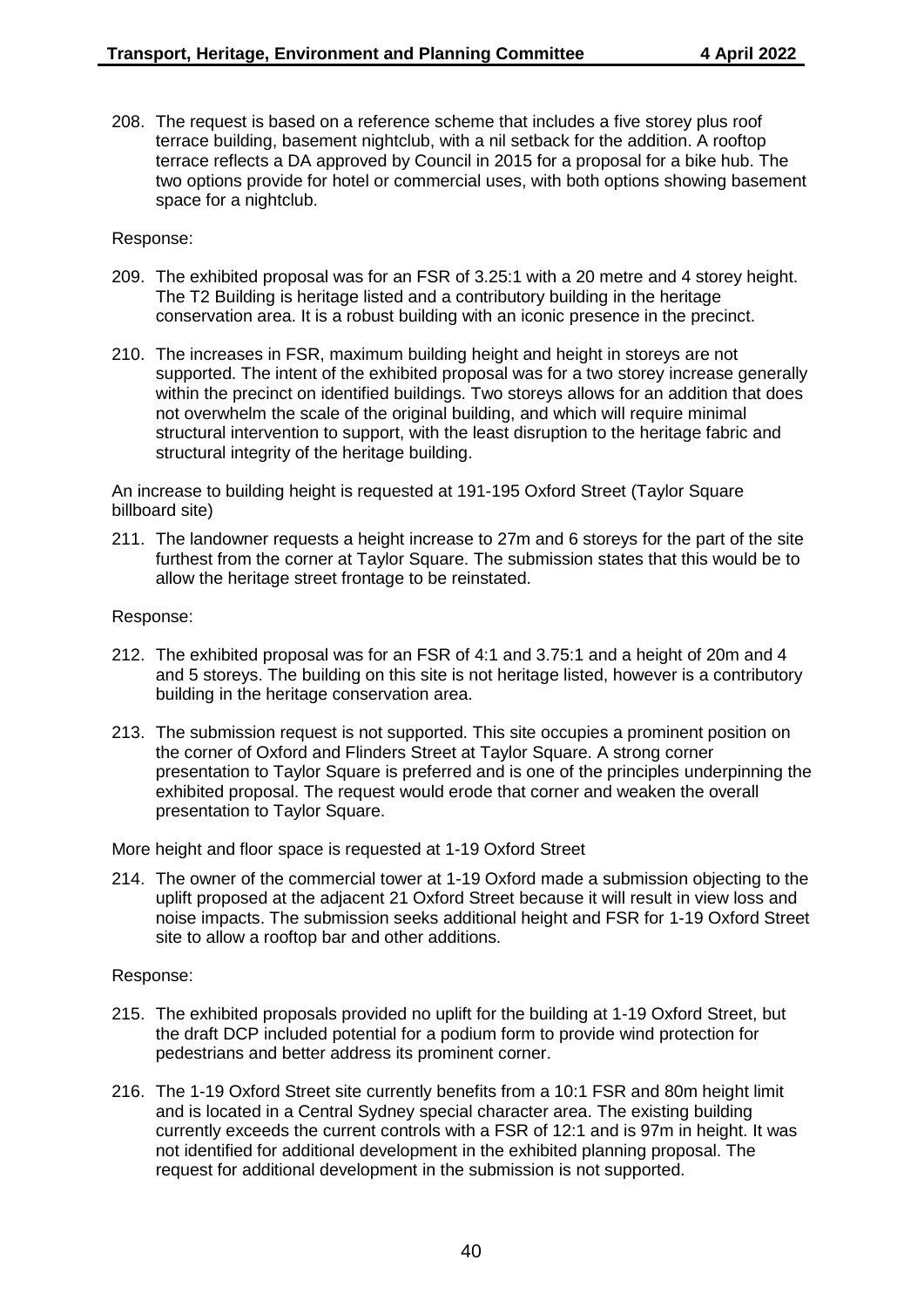217. A post-exhibition change to the LEP recommends parameters for floor space be allowed in the podium to 1,825 sqm, subject to the provision of 10% of the space as floorspace for a cultural and creative purpose and limits this to the Oxford Street and Wentworth Avenue frontages to maximise the potential for placemaking and ground floor activation.

## **Increased activity and floor space at the National Art School (NAS)**

- 218. Create NSW supports the planning proposal because it provides clarity about the uses permitted at the National Art School that will complement its existing and future use and increase educational floor space. The NSW Department of Education also supports the proposal to allow additional uses and increase to the floor space ratio at the National Art School to facilitate its growth. Other submitters support the proposals to increase the use of the NAS as an arts venue, including the Cell Block Theatre, on the basis that it is not converted to purely commercial uses.
- 219. Submitters from Forbes Street raise concern about impacts on residential amenity from noise and traffic from large crowds of up to 10,000 people for unlimited times per year on the NAS site. They request a Plan of Management, a noise management plan, a heritage impact statement for NAS and a Conservation Management plan to manage the impact of large crowds before the planning proposal can be approved.
- 220. Residents claim that the proposal does not assess the potential for increased patrons, or the hours or operation. They are also concerned rooftop bars and late-night activities will be located within 200m or less from balconies, living rooms and bedrooms of south facing residences at 299 Forbes Street.
- 221. A submitter states that there should be alternative access to the site from Darlinghurst Road for large events, and that NAS and the City should provide in-principle support for this change.

- 222. The exhibited proposal allows for additional uses and a small increase in floor space at NAS. This recognises the key role that NAS plays as a major creative and cultural institution and anchor for the future of Oxford Street as a cultural and creative hub. Support for the ongoing success of NAS will be critical in the evolution of Oxford Street.
- 223. The planning proposal supports NAS by providing clarity around the uses that can occur as part of its educational and institutional role. The additional permitted uses clauses enables a development application to be submitted and assessed for a range of uses including entertainment facilities, community facilities, function centres, offices, information and education facilities, market retail, recreation, filming, shops and food and drink premises which support the ongoing education and cultural and creative use of the NAS.
- 224. Making the uses permissible with consent on the NAS site is appropriate given the surrounding zones to the north east, east, south and west are zoned B4 mixed use and B2 Local Centre which also permit these uses. These uses are typically permitted on tertiary sites elsewhere in the LGA. Oxford Street is also identified as a late night trading precinct with trading up to 24 hours.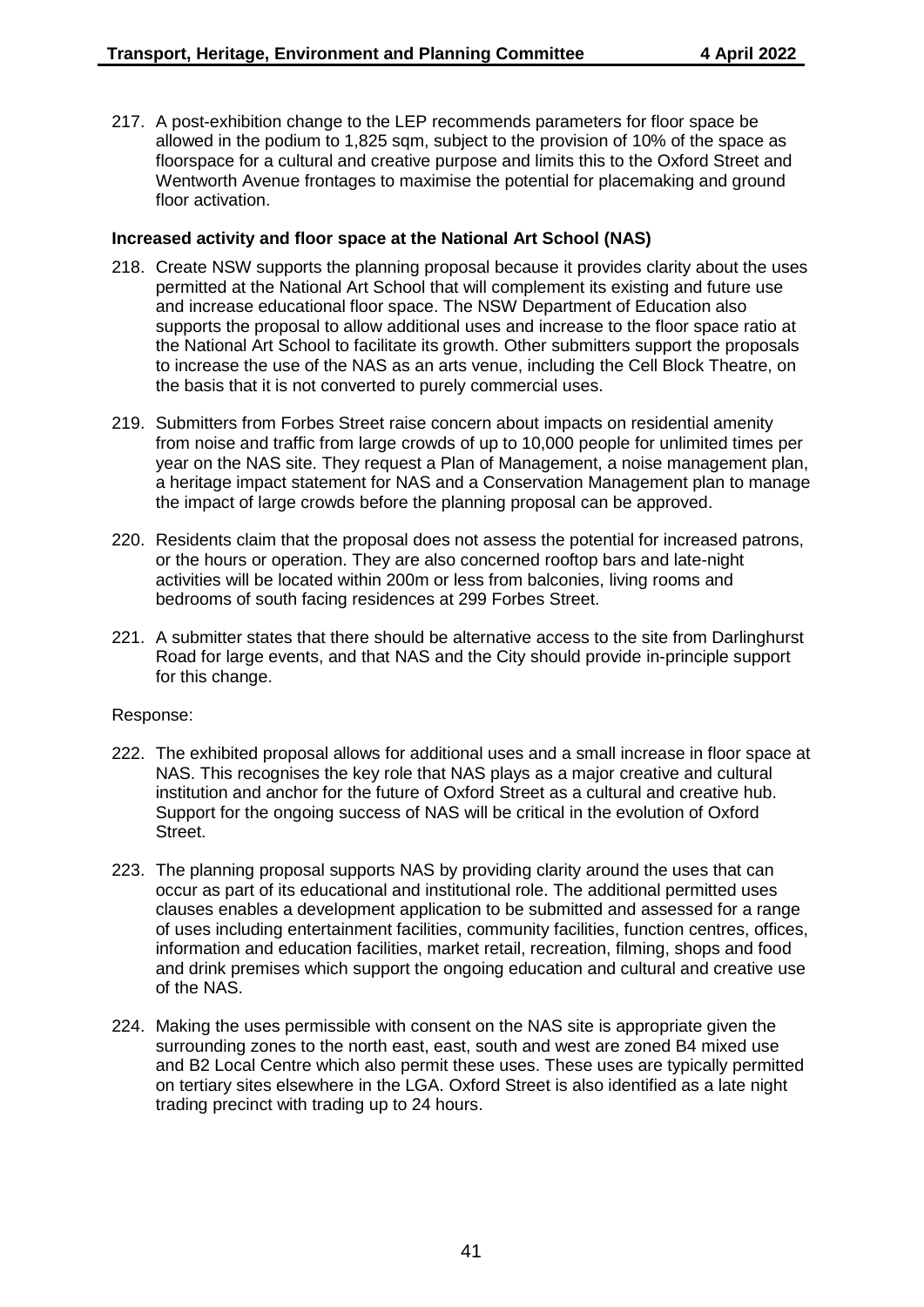- 225. The uses support the viability of the school and its role as a cultural destination and enables better public access to their cultural programs and events. This also supports cultural and creative precinct and enables NAS to anchor and attractor for Oxford Street.
- 226. The impacts of these additional permitted uses will be assessed through development applications with relevant documents able to be reviewed at that time. Each event will be required through conditions of consent to occur within prescribed hours and to mitigate noise and other potential impacts on local amenity. Issues relating to hours of operation, noise, traffic management and operational issues such as security can be addressed through existing controls, conditions and plans of management.
- 227. To further minimise the impact of activity on local residents, NAS is currently investigating the provision of access to and egress from the site during events from Darlinghurst Road where there will be less impacts on residential amenity.

## **Consultation on increased height and massing options at Taylor Square**

- 228. On the 17 May 2021 Council resolved to place on consultation alongside the Oxford Street precinct controls further options for higher buildings on sites south of Oxford Street and along Flinders Street and facing Taylor Square. This was the result of discussions about the relationship between high quality architecture and public space and the opportunity to establish a distinctive built form on sites fronting key public spaces, including Taylor Square.
- 229. Feedback was sought from 10 September to 5 November 2021 alongside consultation on the planning proposal for Oxford Street cultural and creative precinct.
- 230. A Sydney Your Say page was created which included an image gallery showing alternatives to the planning proposal and an online survey and people were notified in in the letters and emails for the Oxford Street precinct controls.
- 231. Participants had the opportunity to complete a brief online survey and submit a written submission. The survey asked about the importance of more cultural and creative activity, high quality design, protecting heritage and 10 storey maximum heights and activated public spaces. Height options showing massing in the centre of blocks or on the corners were provided to illustrate increased height up to 10 storeys. These images showed examples of how increased height in Taylor Square could be accommodated to provide more floor space for commercial, health, education, entertainment, community or light industry use and more floor space for cultural and creative activity.

#### **Consultation outcomes**

232. 454 surveys and 12 written submissions were received. Of the survey participants, 50 per cent were very supportive or supportive of increased height at Taylor Square, and a further 13 per cent per cent were somewhat support. 37 per cent of participants were not supportive.

#### Survey

233. Survey results indicated clear support for the City's intention to revitalise Taylor Square and Oxford Street. There were mixed opinions on whether increasing the height of buildings facing Taylor Square will achieve this outcome.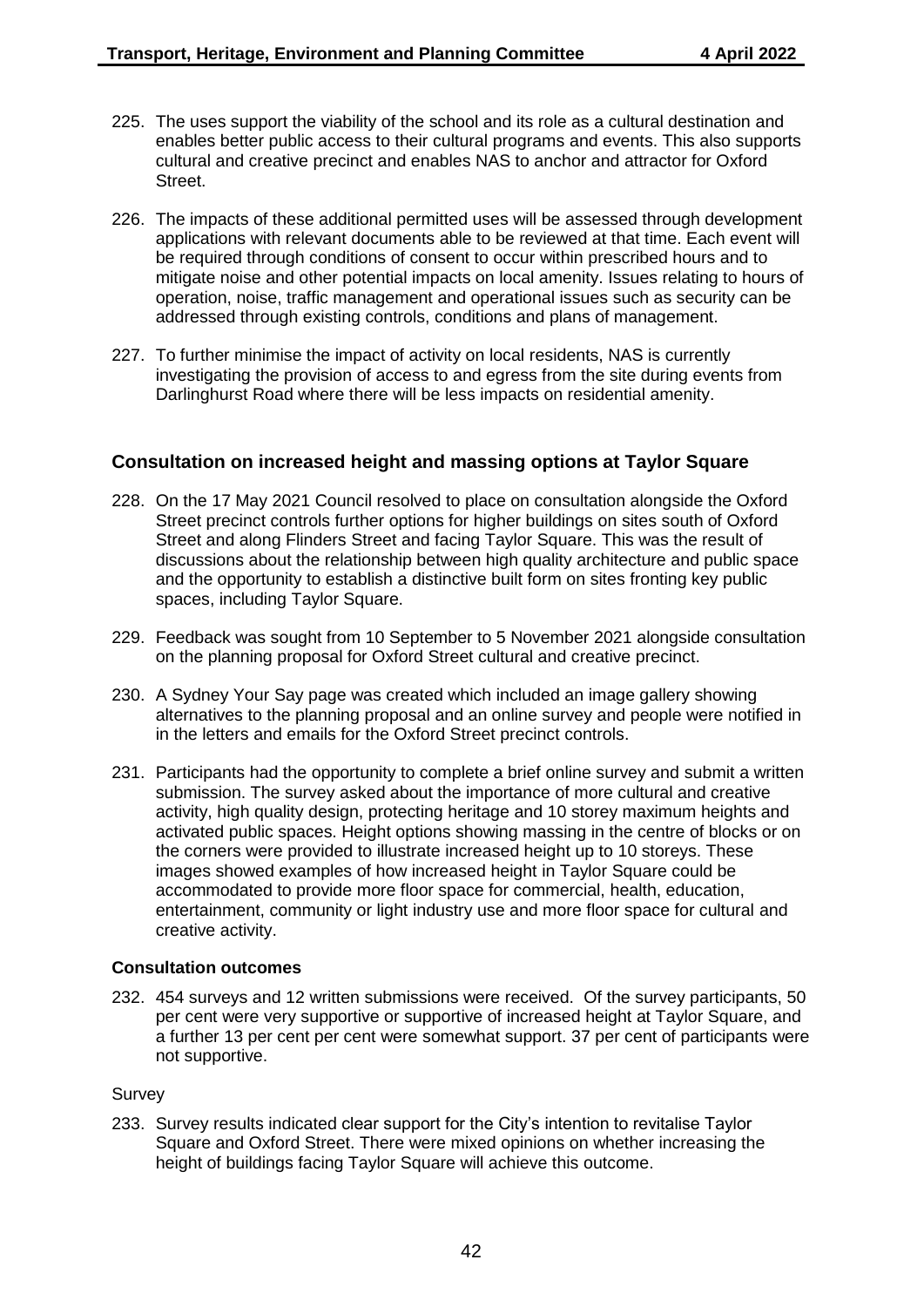- 234. Respondents who were supportive or very supportive of increasing the height of some buildings facing Taylor Square cited the desire to revitalise the area as the key reason. Some people expressed general support for improving the area, and some expressed specific support for creating opportunities for employment, culture, hospitality and retail by increasing the floor space and attracting more people to the precinct.
- 235. Concern over losing light and a sense of open space in Taylor Square was the reason most cited by respondents who were somewhat or not supportive. This concern was also raised by people who are supportive of increasing building heights.
- 236. Respondents who were not supportive are concerned that increasing height will benefit developers and building owners rather than the community. They are not confident that increasing building heights will activate the precinct on a street level and would prefer to see improvements to existing buildings.
- 237. Respondents who are somewhat supportive or supportive are open to increased heights for some buildings if the heritage character and the general character of the area are retained, and if spaces for the LGBTIQA+ community are protected.

#### **Submissions**

- 238. Submissions from landowners at Taylor Square included development options ranging from 6 to 8 storeys for sites at 1-5 Flinders Street, 18 and 10-24 Flinders Street, 4-10 Taylor Street and 2 Sturt Street Flinders Street, 191-195 Oxford Street and 189 Oxford Street and 389 Bourke Street.
- 239. Concerns raised in other submissions relate to the need for council oversight and affordability of cultural and creative spaces, view and sunlight impacts, impacts of nightlife on residential amenity and public domain proposals. Other submissions supported the concept of increased height options, stating the need for upper level setbacks, increased laneway activation, strong building lines and built form to increase the sense of arrival and enclosure at Taylor Square.

#### **Recommendation**

- 240. In response to the planning proposal, significant concerns have been registered by the community to a two-storey uplift on Oxford Street. Following exhibition, the planning proposal proposes a more tailored approach to heritage and amenity while still encouraging investment and desirable uses.
- 241. The height and floor space uplift under the planning proposal precinct controls will provide sufficient development potential for Taylor Square. Given the mixed support for further increases to height at Taylor Square and concerns about the increased height within the precinct, it is not recommended to develop further changes to the planning controls for Taylor Square at this time.

## **Other amendments**

- 242. The planning proposal will be amended to address other matters including some raised in the Gateway Determination and will:
	- Incorporate a list of existing floor spaces used for a cultural and creative purpose as of 10 September 2021. This list provides clarity as to the cultural and creative space which must be retained in all redevelopment whether or not development uses the alternative height and floor space controls.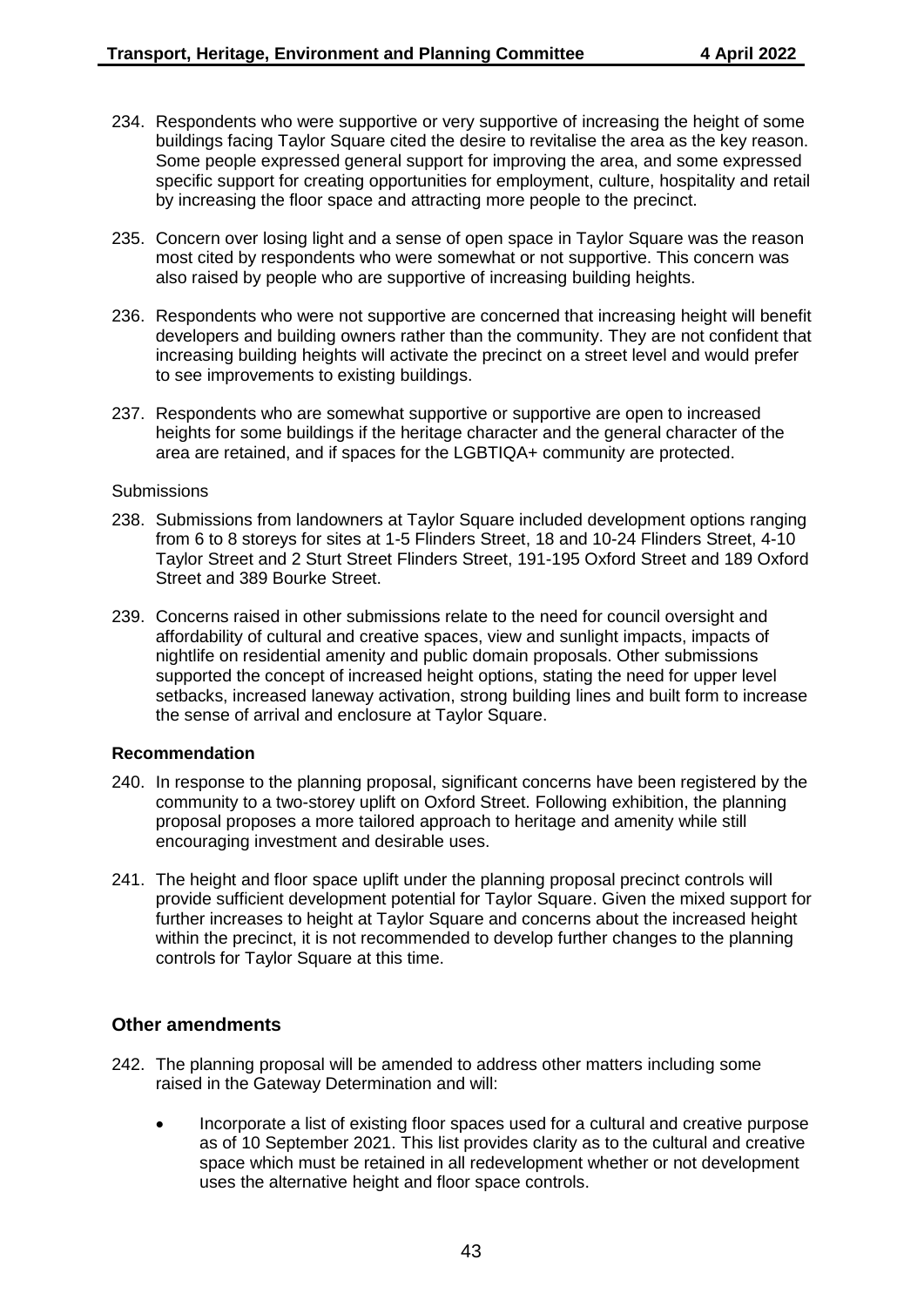- An exception to the retention of existing floor space used for a cultural and creative purpose. This exception is available where a landowner is not accessing the alternative floor space and height and they can demonstrate that the space has been marketed for a cultural and creative tenant. If a tenant cannot be found the floor space may be tenanted for a broader creative purpose.
- 243. The draft DCP will amend the maps to remove street wall heights from noncontributory buildings where the 3m upper level setback is not required.

# **Key Implications**

## **Strategic Alignment – Planning**

- 244. The Greater Sydney Commission's Greater Sydney Region Plan and Eastern City District Plan are used to shape strategic planning and infrastructure in metropolitan Sydney and align planning from the broadest regional area down to the local area. The City's Local Strategic Planning Statement sets the land use planning strategy for the city which is required to align with the Region and District Plans. The City's planning controls are then required to give effect to the strategic plans.
- 245. The Region Plan, District Plan and Local Strategic Planning Statement adopt planning priorities of similar themes, being infrastructure, liveability, productivity, sustainability and governance. How this proposal gives effect to these priorities is discussed in detail in the planning proposal and summarised below:
	- Infrastructure the proposal for the future growth of Oxford Street positions the City well to work with the NSW Government to plan for the transition of Oxford Street and its side streets to 'people first' places. It will allow the City to apply the NSW Government's Movement and Place framework so that the streets are healthier, quieter, cleaner and greener with increased footpath capacity. The proposal also facilitates the ability for the City to work with landowners and institutions to increase public walking connections across the precinct through proposed DCP provisions. The proposal assists in giving effect to Priority I1 'Movement for walkable neighbourhoods and a connected city' of the Local Strategic Planning Statement.
	- Liveability The proposal gives effect to Priority L1 'A creative and socially connected city' of the Local Strategic Planning Statement and the Eastern District Plan's Planning Priorities E4: Fostering healthy, creative, culturally rich and socially connected communities and Planning Priority E6: Creating and renewing great places and local centres and respecting the District's heritage. It will deliver healthy, safe and inclusive places by providing walkable places at a human scale with active street life. It will encourage the provision of cultural and creative floor space in new redevelopments and facilitate opportunities for creative and artistic expression and participation, including arts enterprises and facilities. It will support this action also by promoting creative industries and the night-time economy. The Draft LGBTIQA+ Place Strategy will support LGBTIQA+ businesses by exploring opportunities to increase LGBTIQA+ cultural space in the precinct, business venue charters and start-up grants and improvements to the public domain. The draft Place Strategy will support LGBTIQA+ culture and creativity through art and murals and increase the visibility in the precinct of the LGBTIQA+ community.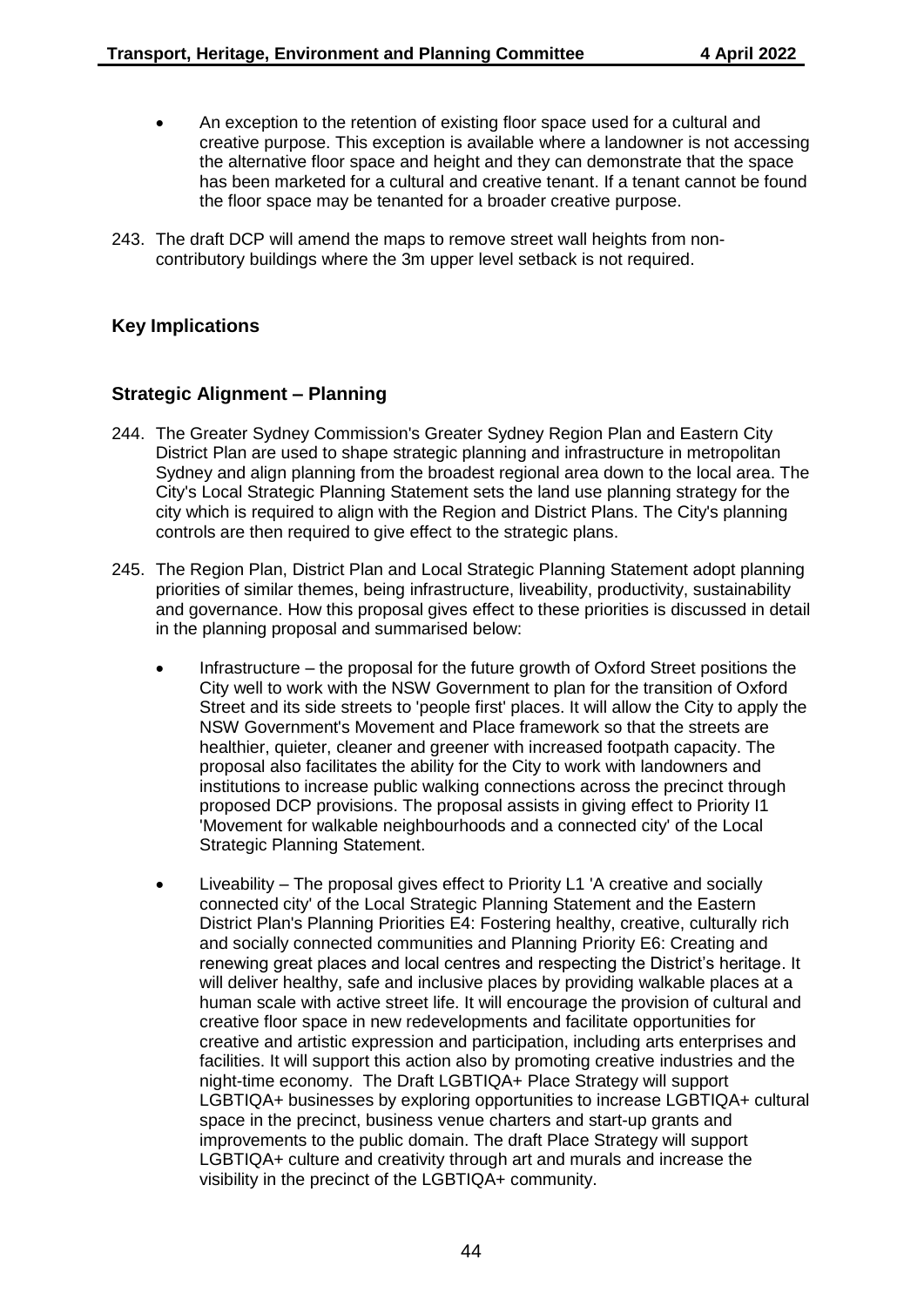Productivity – The proposal will support Planning Priorities E7: Growing a stronger and more competitive Harbour CBD, E8: Growing and investing in health and education precincts and the Innovation Corridor and E13 Supporting the Growth of targeted industry sectors. The precinct is on the boundary of the Harbour CBD, one of Sydney's three metropolitan centres. The planning proposal will give effect to action 24 to provide a wide range of cultural, entertainment, arts and leisure activities and a diverse and vibrant night-time economy, in a way that responds to potential negative impacts. It will also give effect to Action 25 and will grow vibrancy through tourism and entertainment facilities, supporting a night-time economy and contributing to the job targets for the Harbour CBD. The Draft LGBTIQA+ Place Strategy will explore opportunities to raise the visibility of the LGBTIQA+ community and increase cultural space in the precinct in the lead up to WorldPride 2023.

## **Strategic Alignment - Sustainable Sydney 2030**

- 246. Sustainable Sydney 2030 is a vision for the sustainable development of the City to 2030 and beyond. It includes 10 strategic directions to guide the future of the City, as well as 10 targets against which to measure progress. This planning proposal is aligned with the following strategic directions and objectives:
	- Direction 1 A Globally Competitive and Innovative City The proposal will facilitate cultural and creative uses, retail, education and entertainment facilities. This will support Sydney's tourist industry, which is a sector of critical importance to Sydney's economy and contributes to making Sydney attractive to global investors.
	- Direction 3 Integrated Transport for a Connected City The future creative and cultural precinct will take advantage of future cycleway proposals and good access to public transport, on a high capacity bus route connecting the area to Central Sydney, Bondi Junction and eastern Sydney beaches.
	- Direction 4 A City for Walking and Cycling The planning proposal seeks to provide walkable places at a human scale with active street life. It aims to colocate a range of cultural, creative and entertainment uses, and other supporting retail, office and education uses to encourage pedestrian activity.
	- Direction 5 A Lively and Engaging City Centre Redevelopment in the precinct will provide active uses, including entertainment, community and education facilities, office, retail and other employment uses in a city fringe location accessible from the city centre. This will continue long-term activation on the precinct and for the eastern part of Oxford Street.
	- Direction 6 Vibrant Local Communities and Economies The planning proposal will increase diversity in the area, providing more cultural and creative uses and entertainment, community and education facilities, and office, retail and other employment uses. This will continue long-term activation on the precinct and for the eastern part of Oxford Street, contributing to the day and night-time economies.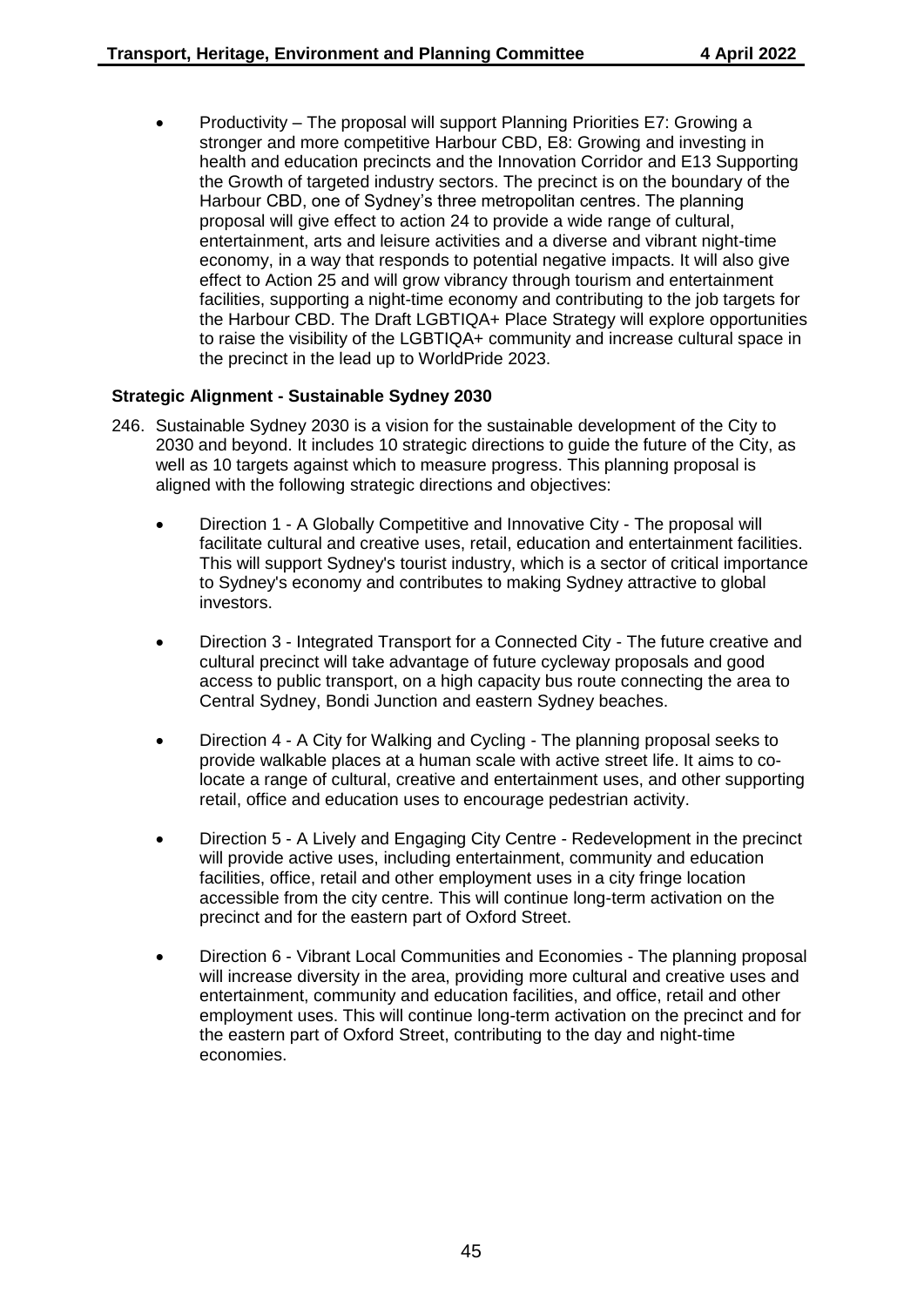- Direction 7 A Cultural and Creative City The planning proposal will serve as the focal point of the Eastern Creative precinct. It will strengthen the economic and cultural role and character of the Eastern Creative Precinct, enhancing the entertainment, arts, performance and cultural role of areas and high streets by requiring development to providing cultural and creative floor space. This may assist in meeting the identified shortage of small to medium sized performance and rehearsal space venues.
- Direction 9 Sustainable Development, Renewal and Design The planning proposal is consistent with the principle of transit-oriented development by colocating employment opportunities in an accessible location.

## **Organisational Impact**

247. If supported by Council post exhibition, the draft LGBTIQA+ Place Strategy will explore a matching service proposed to link the potential cultural and creative tenants including Indigenous and LGBTIQA+ groups or individuals to the new floor space created by the planning proposal. This would be an ongoing program of work which could be undertaken by an external provider or resourced and provided in-house.

## **Social / Cultural / Community**

- 248. The draft LGBTIQA+ Social and Cultural Place Strategy aims to recognise, preserve, and promote the significant connection the LGBTIQA+ community has with Oxford Street. It includes actions to celebrate the social and cultural history of the Oxford Street Precinct, identify opportunities to improve increase LGBTIQA+ visibility and cultural space in the precinct and create improved public domain, safe spaces and access to support services and programs.
- 249. The planning proposal will retain and increase floorspace for a cultural and creative purpose in the precinct. The LGBTIQA+ Strategy proposes a matching service to link the new floorspace with creative and cultural tenants, which may create the opportunity for the new floorspace to be accessed by Indigenous communities and groups and LGBTIQA+ businesses.

#### **Economic**

- 250. It is calculated that the amended proposed controls could create 10,554sqm new creative and cultural floor space and 33,865sqm new employment space in a strategically appropriate location. They will encourage diverse and active streets and lanes which contribute to the cultural and creative offering and vibrancy of the day and night-time economies. Redevelopment will stimulate activity, increase employment and pedestrian activity and contribute to the overall revitalisation of the area.
- 251. The LGBTIQA+ Place Strategy includes actions such as start-up grants and a Business Venue Charter which encourage LGBTIQA+ businesses in the Oxford Street Precinct to celebrate and support the LGBTIQA+ community and culture. The draft Place Strategy will explore a matching service to link LGBTIQA+, Indigenous and other cultural and creative groups with the new cultural and creative spaces created by the planning proposal.